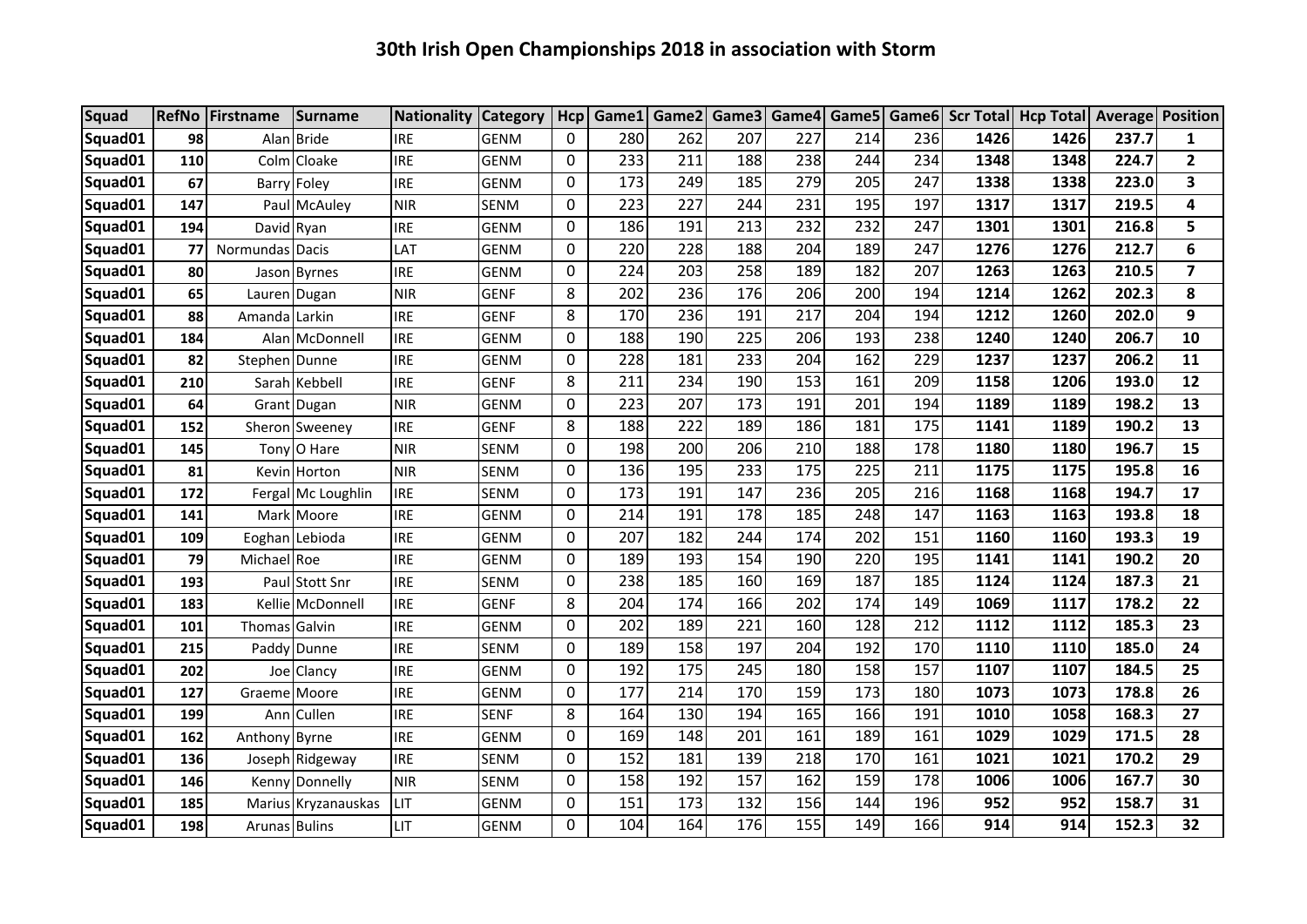| <b>Squad</b>        | <b>RefNo</b> | Firstname         | <b>Surname</b>         | <b>Nationality</b> | <b>Category</b> | Hcp      | Game1 | Game2 |     | Game3 Game4 | Game5 | Game <sub>6</sub> |      | Scr Total   Hcp Total   Average |       | <b>Position</b> |
|---------------------|--------------|-------------------|------------------------|--------------------|-----------------|----------|-------|-------|-----|-------------|-------|-------------------|------|---------------------------------|-------|-----------------|
| Squad <sub>02</sub> | 83           | Patrick Meka      |                        | HOL                | <b>GENM</b>     | 0        | 205   | 234   | 244 | 257         | 258   | 245               | 1443 | 1443                            | 240.5 | 1               |
| Squad <sub>02</sub> | 139          |                   | James Wigmore          | <b>ENG</b>         | <b>GENM</b>     | 0        | 212   | 206   | 236 | 244         | 259   | 223               | 1380 | 1380                            | 230.0 | 2               |
| Squad02             | 206          |                   | Teemu Putkisto         | <b>FIN</b>         | <b>GENM</b>     | 0        | 257   | 222   | 237 | 225         | 172   | 264               | 1377 | 1377                            | 229.5 | 3               |
| Squad <sub>02</sub> | 204          | Olli-Pekka Pajari |                        | <b>FIN</b>         | <b>GENM</b>     | 0        | 216   | 258   | 190 | 237         | 217   | 259               | 1377 | 1377                            | 229.5 | 3               |
| Squad <sub>02</sub> | 99           |                   | Aidan Byrne            | IRL                | <b>GENM</b>     | 0        | 300   | 194   | 223 | 206         | 223   | 219               | 1365 | 1365                            | 227.5 | 5               |
| Squad02             | 114          | Graham Turner     |                        | IRL                | <b>GENM</b>     | 0        | 258   | 247   | 198 | 227         | 238   | 194               | 1362 | 1362                            | 227.0 | 6               |
| Squad <sub>02</sub> | 58           |                   | Nico Thienpondt        | HOL                | <b>SENM</b>     | 0        | 243   | 288   | 202 | 236         | 164   | 224               | 1357 | 1357                            | 226.2 | $\overline{ }$  |
| Squad <sub>02</sub> | 140          |                   | Del Delaney            | IRL                | SENM            | 0        | 180   | 236   | 193 | 247         | 278   | 174               | 1308 | 1308                            | 218.0 | 8               |
| Squad <sub>02</sub> | 169          |                   | Elco Gortor            | <b>HOL</b>         | <b>GENM</b>     | 0        | 170   | 223   | 246 | 169         | 236   | 258               | 1302 | 1302                            | 217.0 | 9               |
| Squad02             | 207          |                   | Kaaron Salomaa         | <b>FIN</b>         | <b>GENM</b>     | 0        | 203   | 218   | 234 | 247         | 225   | 166               | 1293 | 1293                            | 215.5 | 10              |
| Squad02             | 107          | Stephen Gill      |                        | SCO                | <b>GENM</b>     | 0        | 210   | 221   | 242 | 235         | 201   | 178               | 1287 | 1287                            | 214.5 | 11              |
| Squad <sub>02</sub> | 61           |                   | Harry Meijer           | HOL                | SENM            | 0        | 175   | 170   | 208 | 230         | 224   | 258               | 1265 | 1265                            | 210.8 | 12              |
| Squad02             | 110          |                   | Colm Cloake            | <b>IRL</b>         | <b>GENM</b>     | 0        | 186   | 256   | 199 | 206         | 197   | 192               | 1236 | 1236                            | 206.0 | 13              |
| Squad <sub>02</sub> | 156          |                   | Glenn Richardson       | <b>ENG</b>         | <b>GENM</b>     | $\Omega$ | 199   | 224   | 203 | 223         | 214   | 160               | 1223 | 1223                            | 203.8 | 14              |
| Squad <sub>02</sub> | 211          |                   | Dave Rawding           | <b>ENG</b>         | SENM            | 0        | 222   | 246   | 167 | 208         | 177   | 193               | 1213 | 1213                            | 202.2 | 15              |
| Squad <sub>02</sub> | 218          |                   | Karl Dryer             | IRL                | <b>GENM</b>     | 0        | 194   | 173   | 185 | 245         | 218   | 192               | 1207 | 1207                            | 201.2 | 16              |
| Squad <sub>02</sub> | 205          |                   | Lauri Sipila           | <b>FIN</b>         | <b>GENM</b>     | 0        | 138   | 172   | 203 | 257         | 220   | 196               | 1186 | 1186                            | 197.7 | 17              |
| Squad02             | 203          |                   | Tomas Kayhko           | <b>FIN</b>         | <b>GENM</b>     | 0        | 224   | 181   | 163 | 179         | 201   | 237               | 1185 | 1185                            | 197.5 | 18              |
| Squad <sub>02</sub> | 11           | John Stubsve Bang |                        | <b>NOR</b>         | <b>GENM</b>     | 0        | 189   | 209   | 212 | 171         | 173   | 224               | 1178 | 1178                            | 196.3 | 19              |
| Squad02             | 3            | Robert Lind       |                        | <b>NOR</b>         | <b>SENM</b>     | 0        | 191   | 172   | 204 | 167         | 219   | 209               | 1162 | 1162                            | 193.7 | 20              |
| Squad02             | 15           | Guttorm Bjoroen   |                        | <b>NOR</b>         | <b>SENM</b>     | 0        | 189   | 149   | 188 | 194         | 210   | 222               | 1152 | 1152                            | 192.0 | 21              |
| Squad02             | $\mathbf{1}$ |                   | Bard Jensen            | <b>NOR</b>         | <b>GENM</b>     | 0        | 141   | 202   | 225 | 193         | 222   | 167               | 1150 | 1150                            | 191.7 | 22              |
| Squad02             | 151          |                   | David Keogh            | IRL                | <b>GENM</b>     | 0        | 214   | 169   | 161 | 150         | 225   | 221               | 1140 | 1140                            | 190.0 | 23              |
| Squad02             | 185          |                   | Marius Kryzanauskas    | LIT                | <b>GENM</b>     | 0        | 223   | 180   | 183 | 178         | 167   | 202               | 1133 | 1133                            | 188.8 | 24              |
| Squad <sub>02</sub> | 13           | Raymond Garborg   |                        | <b>NOR</b>         | <b>GENM</b>     | 0        | 202   | 235   | 193 | 150         | 155   | 180               | 1115 | 1115                            | 185.8 | 25              |
| Squad <sub>02</sub> | 109          |                   | Eoghan Lebioda         | <b>IRL</b>         | <b>GENM</b>     | 0        | 159   | 139   | 191 | 221         | 232   | 165               | 1107 | 1107                            | 184.5 | 26              |
| Squad <sub>02</sub> | 112          |                   | Peter Sampson          | <b>ENG</b>         | <b>SENM</b>     | 0        | 176   | 172   | 223 | 137         | 183   | 212               | 1103 | 1103                            | 183.8 | 27              |
| Squad02             | 84           |                   | Angelo Thomas          | HOL                | <b>GENM</b>     | 0        | 164   | 159   | 199 | 144         | 234   | 203               | 1103 | 1103                            | 183.8 | 27              |
| Squad <sub>02</sub> | 111          |                   | Arturas Baltonis       | LIT                | <b>GENM</b>     | 0        | 143   | 153   | 184 | 178         | 187   | 171               | 1016 | 1016                            | 169.3 | 29              |
| Squad02             | 171          |                   | Mary Heffernan         | <b>IRL</b>         | <b>SENF</b>     | 8        | 177   | 156   | 163 | 139         | 171   | 152               | 958  | 1006                            | 159.7 | 30              |
| Squad <sub>02</sub> | 181          |                   | Terje Vestby Anderesen | <b>NOR</b>         | <b>SENM</b>     | 0        | 178   | 179   | 143 | 177         | 175   | 142               | 994  | 994                             | 165.7 | 31              |
| Squad <sub>02</sub> | 135          |                   | Daniel Johnson         | <b>ENG</b>         | <b>GENM</b>     | 0        | 129   | 153   | 174 | 214         | 180   | 142               | 992  | 992                             | 165.3 | 32              |
| Squad <sub>02</sub> | 189          |                   | Val Sham               | ZAF                | <b>SENF</b>     | 8        | 135   | 159   | 201 | 152         | 153   | 130               | 930  | 978                             | 155.0 | 33              |
| Squad <sub>02</sub> | 102          | Cassie Gill       |                        | SCO                | <b>GENF</b>     | 8        | 204   | 126   | 120 | 168         | 168   | 132               | 918  | 966                             | 153.0 | 34              |
| Squad <sub>02</sub> | 162          | Anthony Byrne     |                        | IRL                | <b>GENM</b>     | 0        | 192   | 155   | 135 | 202         | 139   | 129               | 952  | 952                             | 158.7 | 35              |
| Squad <sub>02</sub> | 164          |                   | Jay Anonuevo           | <b>ENG</b>         | <b>GENM</b>     | 0        | 123   | 182   | 150 | 168         | 200   | 126               | 949  | 949                             | 158.2 | 36              |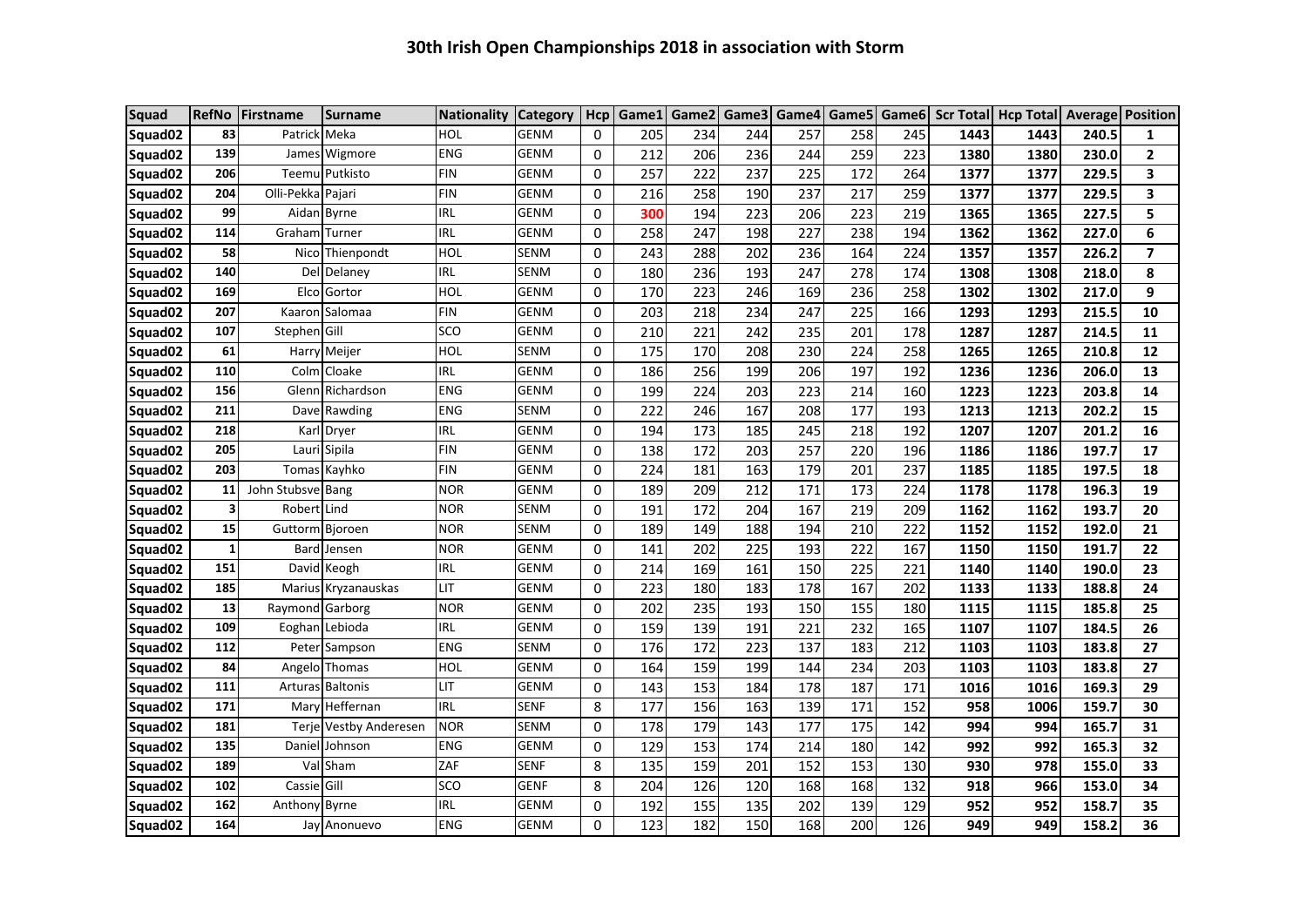| Squad               | <b>RefNo</b>            |                      |                      | Firstname Surname Nationality Category |             | Hcp         |     |     |     |     |     |     |      | Game1 Game2 Game3 Game4 Game5 Game6 Scr Total Hcp Total Average Position |       |                         |
|---------------------|-------------------------|----------------------|----------------------|----------------------------------------|-------------|-------------|-----|-----|-----|-----|-----|-----|------|--------------------------------------------------------------------------|-------|-------------------------|
| Squad03             | 98                      |                      | Alan Bride           | <b>IRL</b>                             | <b>GENM</b> | 0           | 267 | 247 | 213 | 222 | 225 | 256 | 1430 | 1430                                                                     | 238.3 | $\mathbf{1}$            |
| Squad03             | 169                     |                      | Elco Gortor          | HOL                                    | <b>GENM</b> | 0           | 234 | 215 | 256 | 244 | 234 | 226 | 1409 | 1409                                                                     | 234.8 | $\overline{\mathbf{2}}$ |
| Squad <sub>03</sub> | 78                      |                      | Stephen   O Connor   | <b>IRL</b>                             | <b>GENM</b> | 0           | 196 | 248 | 256 | 248 | 230 | 227 | 1405 | 1405                                                                     | 234.2 | 3                       |
| Squad03             | 51                      | Matthew Clayton      |                      | ENG                                    | GENM        | 0           | 236 | 223 | 275 | 247 | 216 | 198 | 1395 | 1395                                                                     | 232.5 | 4                       |
| Squad03             | 160                     |                      | Auke Broekhuize HOL  |                                        | <b>GENM</b> | 0           | 226 | 236 | 226 | 279 | 248 | 175 | 1390 | 1390                                                                     | 231.7 | 5                       |
| Squad03             | 207                     |                      | Kaaron Salomaa       | FIN                                    | <b>GENM</b> | 0           | 201 | 235 | 256 | 223 | 213 | 236 | 1364 | 1364                                                                     | 227.3 | 6                       |
| Squad <sub>03</sub> | 100                     |                      | Sarah Flannery       | IRL                                    | <b>GENF</b> | 8           | 192 | 214 | 201 | 263 | 215 | 208 | 1293 | 1341                                                                     | 215.5 | $\overline{7}$          |
| Squad <sub>03</sub> | 219                     |                      | Lorcan Staines       | <b>IRL</b>                             | <b>GENM</b> | 0           | 234 | 197 | 186 | 243 | 265 | 212 | 1337 | 1337                                                                     | 222.8 | 8                       |
| Squad03             | 204                     | Olli-Pekka Pajari    |                      | <b>FIN</b>                             | GENM        | 0           | 278 | 223 | 193 | 236 | 187 | 175 | 1292 | 1292                                                                     | 215.3 | 9                       |
| Squad03             | 208                     |                      | Ryan Press           | <b>NIR</b>                             | <b>GENM</b> | 0           | 205 | 179 | 205 | 241 | 266 | 192 | 1288 | 1288                                                                     | 214.7 | 10                      |
| Squad <sub>03</sub> | 206                     |                      | Teemu Putkisto       | <b>FIN</b>                             | <b>GENM</b> | $\mathbf 0$ | 225 | 248 | 200 | 176 | 226 | 212 | 1287 | 1287                                                                     | 214.5 | 11                      |
| Squad03             | $\overline{\mathbf{3}}$ | Robert Lind          |                      | <b>NOR</b>                             | <b>SENM</b> | $\Omega$    | 255 | 213 | 204 | 189 | 199 | 223 | 1283 | 1283                                                                     | 213.8 | 12                      |
| Squad <sub>03</sub> | 193                     |                      | Paul Stott Snr       | <b>IRL</b>                             | <b>SENM</b> | 0           | 241 | 212 | 180 | 213 | 229 | 200 | 1275 | 1275                                                                     | 212.5 | 13                      |
| Squad03             | 201                     |                      | Barry O Hanrahar IRL |                                        | <b>GENM</b> | 0           | 162 | 222 | 219 | 214 | 224 | 223 | 1264 | 1264                                                                     | 210.7 | 14                      |
| Squad03             | 194                     | David Ryan           |                      | <b>IRL</b>                             | <b>GENM</b> | 0           | 152 | 223 | 213 | 223 | 247 | 206 | 1264 | 1264                                                                     | 210.7 | 14                      |
| Squad <sub>03</sub> | 159                     |                      | Nickey O Malley      | <b>IRL</b>                             | SENM        | 0           | 159 | 195 | 190 | 241 | 235 | 237 | 1257 | 1257                                                                     | 209.5 | 16                      |
| Squad03             | 158                     |                      | Tom Byrne            | <b>IRL</b>                             | SENM        | 0           | 221 | 242 | 160 | 211 | 216 | 193 | 1243 | 1243                                                                     | 207.2 | 17                      |
| Squad03             | 105                     |                      | James Guthrie        | SCO                                    | <b>GENM</b> | 0           | 214 | 167 | 150 | 209 | 248 | 246 | 1234 | 1234                                                                     | 205.7 | 18                      |
| Squad <sub>03</sub> | 187                     |                      | Bram Van Meerb BEL   |                                        | <b>GENM</b> | 0           | 239 | 222 | 134 | 199 | 242 | 196 | 1232 | 1232                                                                     | 205.3 | 19                      |
| Squad <sub>03</sub> | 82                      | Stephen Dunne        |                      | IRL                                    | <b>GENM</b> | 0           | 195 | 235 | 200 | 182 | 195 | 215 | 1222 | 1222                                                                     | 203.7 | 20                      |
| Squad03             | 215                     |                      | Paddy Dunne          | <b>IRL</b>                             | <b>SENM</b> | 0           | 198 | 223 | 169 | 178 | 206 | 245 | 1219 | 1219                                                                     | 203.2 | 21                      |
| Squad03             | 205                     |                      | Lauri Sipila         | <b>FIN</b>                             | GENM        | 0           | 182 | 233 | 203 | 205 | 195 | 200 | 1218 | 1218                                                                     | 203.0 | 22                      |
| Squad03             | 88                      | Amanda Larkin        |                      | <b>IRL</b>                             | <b>GENF</b> | 8           | 214 | 203 | 207 | 146 | 192 | 193 | 1155 | 1203                                                                     | 192.5 | 23                      |
| Squad <sub>03</sub> | 220                     | Gavin Fox            |                      | <b>IRL</b>                             | <b>GENM</b> | 0           | 237 | 215 | 175 | 213 | 175 | 172 | 1187 | 1187                                                                     | 197.8 | 24                      |
| Squad03             | 209                     |                      | Dave English         | IRL                                    | <b>SENM</b> | $\Omega$    | 180 | 182 | 172 | 206 | 244 | 188 | 1172 | 1172                                                                     | 195.3 | 25                      |
| Squad <sub>03</sub> | 106                     |                      | Kenny Jamieson       | SCO                                    | <b>GENM</b> | $\Omega$    | 183 | 146 | 169 | 215 | 233 | 202 | 1148 | 1148                                                                     | 191.3 | 26                      |
| Squad03             | 109                     |                      | Eoghan Lebioda       | <b>IRL</b>                             | <b>GENM</b> | 0           | 196 | 156 | 167 | 211 | 182 | 213 | 1125 | 1125                                                                     | 187.5 | 27                      |
| Squad03             | 188                     |                      | Robbe Rousseau       | <b>BEL</b>                             | <b>GENM</b> | 0           | 194 | 208 | 170 | 182 | 177 | 190 | 1121 | 1121                                                                     | 186.8 | 28                      |
| Squad <sub>03</sub> | 79                      | Michael Roe          |                      | <b>IRL</b>                             | GENM        | 0           | 197 | 204 | 155 | 179 | 198 | 187 | 1120 | 1120                                                                     | 186.7 | 29                      |
| Squad03             | 127                     | Graeme Moore         |                      | <b>IRL</b>                             | GENM        | 0           | 171 | 204 | 181 | 186 | 169 | 176 | 1087 | 1087                                                                     | 181.2 | 30                      |
| Squad <sub>03</sub> | 101                     | <b>Thomas</b> Galvin |                      | <b>IRL</b>                             | <b>GENM</b> | 0           | 214 | 197 | 159 | 179 | 191 | 147 | 1087 | 1087                                                                     | 181.2 | 30                      |
| Squad <sub>03</sub> | 210                     |                      | Sarah Kebbell        | IRL                                    | <b>GENF</b> | 8           | 161 | 153 | 178 | 190 | 159 | 197 | 1038 | 1086                                                                     | 173.0 | 32                      |
| Squad <sub>03</sub> | 152                     |                      | Sheron Sweeney       | IRL                                    | <b>GENF</b> | 8           | 157 | 157 | 147 | 202 | 135 | 194 | 992  | 1040                                                                     | 165.3 | 33                      |
| Squad <sub>03</sub> | 141                     |                      | Mark Moore           | <b>IRL</b>                             | <b>GENM</b> | 0           | 142 | 144 | 185 | 125 | 190 | 230 | 1016 | 1016                                                                     | 169.3 | 34                      |
| Squad03             | 163                     |                      | Alex Castle          | ENG                                    | GENM        | 0           | 157 | 181 | 153 | 173 | 168 | 168 | 1000 | 1000                                                                     | 166.7 | 35                      |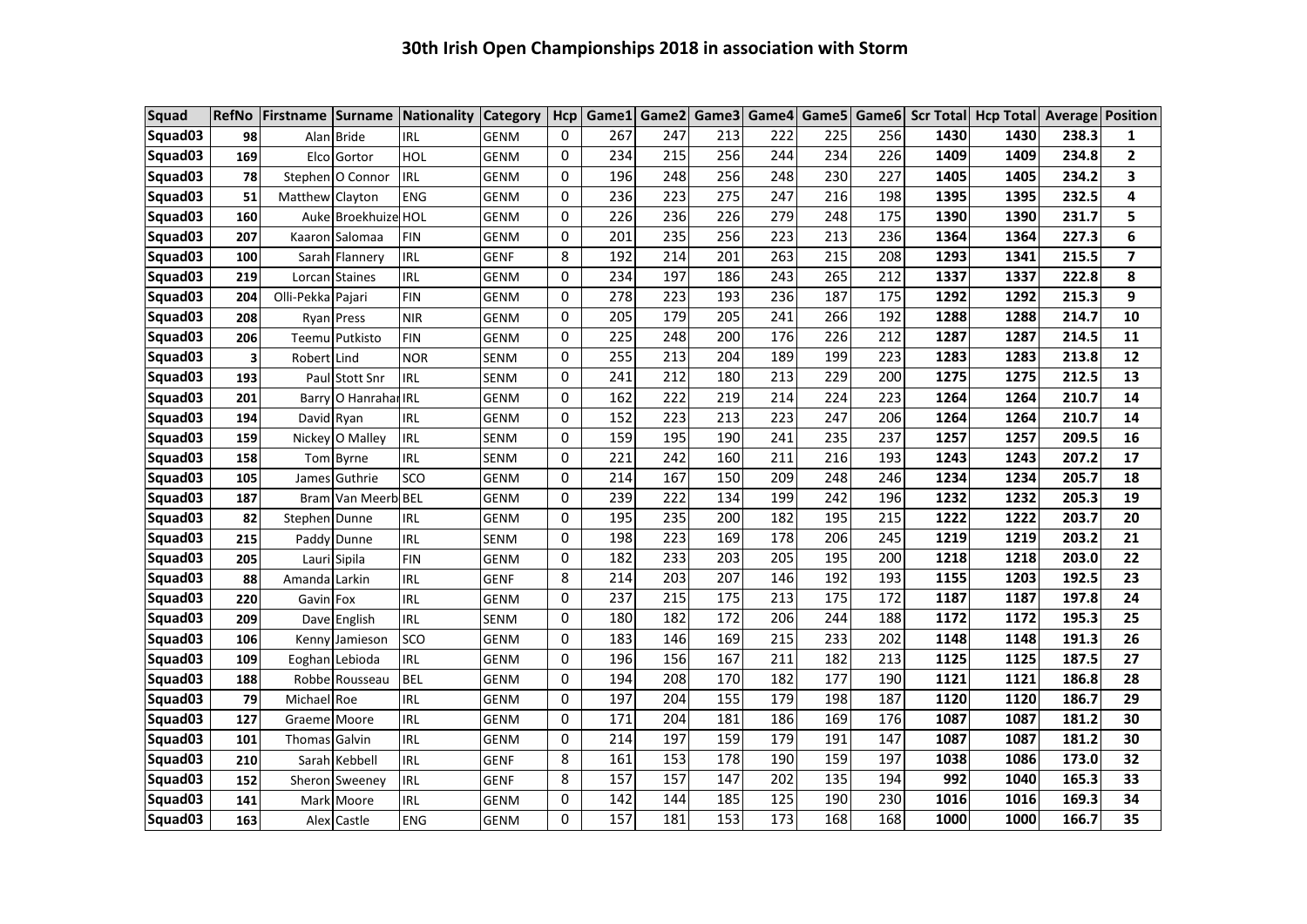| 73<br><b>BEL</b><br>$\mathsf{O}$<br>258<br>215<br>258<br>266<br>204<br>268<br>Squad04<br><b>GENM</b><br>1469<br>1469<br>244.8<br>Steve<br>Gastmans<br><b>SCO</b><br>0<br>279<br>210<br>244<br>105<br>Guthrie<br><b>GENM</b><br>235<br>213<br>213<br>1394<br>1394<br>232.3<br>Squad04<br>James<br>HOL<br>169<br>Elco<br><b>GENM</b><br>$\mathsf{O}$<br>265<br>225<br>217<br>195<br>Gortor<br>266<br>221<br>1389<br>1389<br>231.5<br>Squad04<br><b>SCO</b><br>190<br>269<br>107<br>Stephen Gill<br><b>GENM</b><br>0<br>179<br>258<br>256<br>225<br>1377<br>1377<br>229.5<br>Squad04<br>225<br>225<br>235<br>217<br>68<br><b>USA</b><br><b>GENM</b><br>0<br>223<br>234<br>1359<br>1359<br>226.5<br>Squad04<br>RonlHurt<br>265<br><b>ENG</b><br>204<br>209<br>212<br>139<br><b>GENM</b><br>0<br>221<br>210<br>1321<br>1321<br>220.2<br>Squad04<br>James Wigmore<br>HOL<br>72<br><b>GENM</b><br>227<br>202<br>199<br>228<br>248<br>VanSabben<br>0<br>210<br>1314<br>1314<br>219.0<br>Squad04<br>Erik<br>217<br>HOL<br>0<br>205<br>217<br>246<br>190<br>236<br>218.5<br>70<br><b>GENM</b><br>1311<br>1311<br>Squad04<br>Scott<br>Walmsey<br>58<br><b>HOL</b><br>0<br>201<br>211<br>211<br>175<br>255<br>1297<br>216.2<br>244<br>1297<br>Squad04<br><b>SENM</b><br>Nico Thienpondt<br>227<br>176<br>233<br>HOL<br>0<br>215<br>191<br>247<br>61<br><b>SENM</b><br>1289<br>1289<br>214.8<br>Squad04<br>Harry Meijer<br>208<br><b>IRL</b><br><b>GENM</b><br>242<br>195<br>210<br>192<br>1263<br>1263<br>184<br>0<br>216<br>210.5<br>Squad04<br>Alan McDonnell<br><b>IRL</b><br>225<br>225<br>221<br><b>GENM</b><br>0<br>186<br>202<br>198<br>1257<br>1257<br>209.5<br>Squad04<br>114<br>Graham I Turner<br>225<br>184<br><b>ENG</b><br><b>GENM</b><br>277<br>159<br>184<br>204.2<br>163<br>0<br>196<br>1225<br>1225<br>Squad04<br>Alex<br><b>Castle</b><br><b>IRL</b><br><b>GENM</b><br>234<br>168<br>193<br>80<br>0<br>245<br>158<br>218<br>1216<br>202.7<br><b>Byrnes</b><br>1216<br>Squad04<br>Jason<br>226<br><b>ENG</b><br>176<br>193<br>190<br><b>GENM</b><br>0<br>214<br>209<br>1208<br>1208<br>201.3<br>221<br>Squad04<br>Andv<br>Jones<br>221<br>235<br>191<br>151<br>227<br>106<br><b>SCO</b><br><b>GENM</b><br>0<br>168<br>1193<br>1193<br>198.8<br>Squad04<br>Kenny<br><b>Jamieson</b><br>167<br>254<br><b>ENG</b><br><b>SENM</b><br>0<br>147<br>216<br>199<br>185<br>194.7<br>211<br>1168<br>1168<br>Squad04<br>Dave Rawding<br><b>ENG</b><br>135<br><b>GENM</b><br>243<br>180<br>201<br>202<br>0<br>160<br>180<br>1166<br>1166<br>194.3<br>Squad04<br>Daniel<br>l Johnson<br><b>IRL</b><br>8<br>159<br>187<br>159<br>183<br><b>GENF</b><br>218<br>190<br>182<br>1095<br>182.5<br>Squad04<br><b>Kellie McDonnell</b><br>1143<br>187<br>213<br>168<br>153<br>197<br>208<br>187.7<br>160<br>HOL<br><b>SENM</b><br>0<br>1126<br>1126<br>Squad04<br>Auke Broekhuizen<br>HOL<br>200<br>143<br>Michael Baars<br><b>GENM</b><br>0<br>140<br>205<br>215<br>149<br>215<br>1124<br>1124<br>187.3<br>Squad04<br>202<br>156<br><b>ENG</b><br><b>GENM</b><br>208<br>233<br>171<br>156<br>Richardson<br>$\mathbf{0}$<br>154<br>1124<br>1124<br>187.3<br>Squad04<br>Glenn<br><b>IRL</b><br>8<br>136<br>201<br>173<br>209<br>199<br><b>SENF</b><br>159<br>169<br>1047<br>174.5<br>Squad04<br>Cullen<br>1095<br>Ann<br><b>IRL</b><br>$\mathsf{O}$<br>185<br>130<br>213<br>210<br>164<br>156<br>151<br><b>GENM</b><br>1058<br>1058<br>176.3<br>Squad04<br>David Keogh<br>LIT<br>0<br>140<br>185<br>187<br>178<br><b>GENM</b><br>149<br>190<br>1029<br>1029<br>171.5<br>Squad04<br>111<br>Arturas Baltonis<br>172<br>178<br>171<br>149<br>158<br>136<br>Joseph Ridgeway<br><b>IRL</b><br><b>SENM</b><br>0<br>178<br>1006<br>1006<br>167.7<br>Squad04<br>ZAF<br><b>SENF</b><br>8<br>168<br>178<br>152<br>189<br>Val Sham<br>143<br>139<br>161<br>941<br>989<br>156.8<br>Squad04<br>172<br>133<br>211<br>167<br>159<br>181<br><b>NOR</b><br><b>SENM</b><br>0<br>146<br>988<br>988<br>164.7<br>Squad04<br>Terje Vestby Anderesen<br>71<br>HOL<br><b>GENM</b><br>0<br>163<br>150<br>169<br>William Geurds<br>159<br>129<br>131<br>901<br>901<br>150.2<br>Squad04<br>138<br>148<br>137<br>129<br>167<br>866<br>164<br><b>ENG</b><br>0<br>147<br>866<br>144.3<br><b>GENM</b><br>Jay<br>Anonuevo |  |  |  |  |  |  |  |  |                         |
|---------------------------------------------------------------------------------------------------------------------------------------------------------------------------------------------------------------------------------------------------------------------------------------------------------------------------------------------------------------------------------------------------------------------------------------------------------------------------------------------------------------------------------------------------------------------------------------------------------------------------------------------------------------------------------------------------------------------------------------------------------------------------------------------------------------------------------------------------------------------------------------------------------------------------------------------------------------------------------------------------------------------------------------------------------------------------------------------------------------------------------------------------------------------------------------------------------------------------------------------------------------------------------------------------------------------------------------------------------------------------------------------------------------------------------------------------------------------------------------------------------------------------------------------------------------------------------------------------------------------------------------------------------------------------------------------------------------------------------------------------------------------------------------------------------------------------------------------------------------------------------------------------------------------------------------------------------------------------------------------------------------------------------------------------------------------------------------------------------------------------------------------------------------------------------------------------------------------------------------------------------------------------------------------------------------------------------------------------------------------------------------------------------------------------------------------------------------------------------------------------------------------------------------------------------------------------------------------------------------------------------------------------------------------------------------------------------------------------------------------------------------------------------------------------------------------------------------------------------------------------------------------------------------------------------------------------------------------------------------------------------------------------------------------------------------------------------------------------------------------------------------------------------------------------------------------------------------------------------------------------------------------------------------------------------------------------------------------------------------------------------------------------------------------------------------------------------------------------------------------------------------------------------------------------------------------------------------------------------------------------------------------------------------------------------------------------------------------------------------------------------------------------------------------------------------------------------------------------------------------------------------------------------------------------------------------------------------------------------------------------------------------------------------------------------------------------------------------------------------------------------------------------------------------------------------------------------------------------------------------------------------------------|--|--|--|--|--|--|--|--|-------------------------|
| Squad04                                                                                                                                                                                                                                                                                                                                                                                                                                                                                                                                                                                                                                                                                                                                                                                                                                                                                                                                                                                                                                                                                                                                                                                                                                                                                                                                                                                                                                                                                                                                                                                                                                                                                                                                                                                                                                                                                                                                                                                                                                                                                                                                                                                                                                                                                                                                                                                                                                                                                                                                                                                                                                                                                                                                                                                                                                                                                                                                                                                                                                                                                                                                                                                                                                                                                                                                                                                                                                                                                                                                                                                                                                                                                                                                                                                                                                                                                                                                                                                                                                                                                                                                                                                                                                                                   |  |  |  |  |  |  |  |  | $\mathbf{1}$            |
|                                                                                                                                                                                                                                                                                                                                                                                                                                                                                                                                                                                                                                                                                                                                                                                                                                                                                                                                                                                                                                                                                                                                                                                                                                                                                                                                                                                                                                                                                                                                                                                                                                                                                                                                                                                                                                                                                                                                                                                                                                                                                                                                                                                                                                                                                                                                                                                                                                                                                                                                                                                                                                                                                                                                                                                                                                                                                                                                                                                                                                                                                                                                                                                                                                                                                                                                                                                                                                                                                                                                                                                                                                                                                                                                                                                                                                                                                                                                                                                                                                                                                                                                                                                                                                                                           |  |  |  |  |  |  |  |  | $\overline{2}$          |
|                                                                                                                                                                                                                                                                                                                                                                                                                                                                                                                                                                                                                                                                                                                                                                                                                                                                                                                                                                                                                                                                                                                                                                                                                                                                                                                                                                                                                                                                                                                                                                                                                                                                                                                                                                                                                                                                                                                                                                                                                                                                                                                                                                                                                                                                                                                                                                                                                                                                                                                                                                                                                                                                                                                                                                                                                                                                                                                                                                                                                                                                                                                                                                                                                                                                                                                                                                                                                                                                                                                                                                                                                                                                                                                                                                                                                                                                                                                                                                                                                                                                                                                                                                                                                                                                           |  |  |  |  |  |  |  |  | $\overline{\mathbf{3}}$ |
|                                                                                                                                                                                                                                                                                                                                                                                                                                                                                                                                                                                                                                                                                                                                                                                                                                                                                                                                                                                                                                                                                                                                                                                                                                                                                                                                                                                                                                                                                                                                                                                                                                                                                                                                                                                                                                                                                                                                                                                                                                                                                                                                                                                                                                                                                                                                                                                                                                                                                                                                                                                                                                                                                                                                                                                                                                                                                                                                                                                                                                                                                                                                                                                                                                                                                                                                                                                                                                                                                                                                                                                                                                                                                                                                                                                                                                                                                                                                                                                                                                                                                                                                                                                                                                                                           |  |  |  |  |  |  |  |  | 4                       |
|                                                                                                                                                                                                                                                                                                                                                                                                                                                                                                                                                                                                                                                                                                                                                                                                                                                                                                                                                                                                                                                                                                                                                                                                                                                                                                                                                                                                                                                                                                                                                                                                                                                                                                                                                                                                                                                                                                                                                                                                                                                                                                                                                                                                                                                                                                                                                                                                                                                                                                                                                                                                                                                                                                                                                                                                                                                                                                                                                                                                                                                                                                                                                                                                                                                                                                                                                                                                                                                                                                                                                                                                                                                                                                                                                                                                                                                                                                                                                                                                                                                                                                                                                                                                                                                                           |  |  |  |  |  |  |  |  | 5                       |
|                                                                                                                                                                                                                                                                                                                                                                                                                                                                                                                                                                                                                                                                                                                                                                                                                                                                                                                                                                                                                                                                                                                                                                                                                                                                                                                                                                                                                                                                                                                                                                                                                                                                                                                                                                                                                                                                                                                                                                                                                                                                                                                                                                                                                                                                                                                                                                                                                                                                                                                                                                                                                                                                                                                                                                                                                                                                                                                                                                                                                                                                                                                                                                                                                                                                                                                                                                                                                                                                                                                                                                                                                                                                                                                                                                                                                                                                                                                                                                                                                                                                                                                                                                                                                                                                           |  |  |  |  |  |  |  |  | 6                       |
|                                                                                                                                                                                                                                                                                                                                                                                                                                                                                                                                                                                                                                                                                                                                                                                                                                                                                                                                                                                                                                                                                                                                                                                                                                                                                                                                                                                                                                                                                                                                                                                                                                                                                                                                                                                                                                                                                                                                                                                                                                                                                                                                                                                                                                                                                                                                                                                                                                                                                                                                                                                                                                                                                                                                                                                                                                                                                                                                                                                                                                                                                                                                                                                                                                                                                                                                                                                                                                                                                                                                                                                                                                                                                                                                                                                                                                                                                                                                                                                                                                                                                                                                                                                                                                                                           |  |  |  |  |  |  |  |  | $\overline{7}$          |
|                                                                                                                                                                                                                                                                                                                                                                                                                                                                                                                                                                                                                                                                                                                                                                                                                                                                                                                                                                                                                                                                                                                                                                                                                                                                                                                                                                                                                                                                                                                                                                                                                                                                                                                                                                                                                                                                                                                                                                                                                                                                                                                                                                                                                                                                                                                                                                                                                                                                                                                                                                                                                                                                                                                                                                                                                                                                                                                                                                                                                                                                                                                                                                                                                                                                                                                                                                                                                                                                                                                                                                                                                                                                                                                                                                                                                                                                                                                                                                                                                                                                                                                                                                                                                                                                           |  |  |  |  |  |  |  |  | 8                       |
|                                                                                                                                                                                                                                                                                                                                                                                                                                                                                                                                                                                                                                                                                                                                                                                                                                                                                                                                                                                                                                                                                                                                                                                                                                                                                                                                                                                                                                                                                                                                                                                                                                                                                                                                                                                                                                                                                                                                                                                                                                                                                                                                                                                                                                                                                                                                                                                                                                                                                                                                                                                                                                                                                                                                                                                                                                                                                                                                                                                                                                                                                                                                                                                                                                                                                                                                                                                                                                                                                                                                                                                                                                                                                                                                                                                                                                                                                                                                                                                                                                                                                                                                                                                                                                                                           |  |  |  |  |  |  |  |  | 9                       |
|                                                                                                                                                                                                                                                                                                                                                                                                                                                                                                                                                                                                                                                                                                                                                                                                                                                                                                                                                                                                                                                                                                                                                                                                                                                                                                                                                                                                                                                                                                                                                                                                                                                                                                                                                                                                                                                                                                                                                                                                                                                                                                                                                                                                                                                                                                                                                                                                                                                                                                                                                                                                                                                                                                                                                                                                                                                                                                                                                                                                                                                                                                                                                                                                                                                                                                                                                                                                                                                                                                                                                                                                                                                                                                                                                                                                                                                                                                                                                                                                                                                                                                                                                                                                                                                                           |  |  |  |  |  |  |  |  | 10                      |
|                                                                                                                                                                                                                                                                                                                                                                                                                                                                                                                                                                                                                                                                                                                                                                                                                                                                                                                                                                                                                                                                                                                                                                                                                                                                                                                                                                                                                                                                                                                                                                                                                                                                                                                                                                                                                                                                                                                                                                                                                                                                                                                                                                                                                                                                                                                                                                                                                                                                                                                                                                                                                                                                                                                                                                                                                                                                                                                                                                                                                                                                                                                                                                                                                                                                                                                                                                                                                                                                                                                                                                                                                                                                                                                                                                                                                                                                                                                                                                                                                                                                                                                                                                                                                                                                           |  |  |  |  |  |  |  |  | 11                      |
|                                                                                                                                                                                                                                                                                                                                                                                                                                                                                                                                                                                                                                                                                                                                                                                                                                                                                                                                                                                                                                                                                                                                                                                                                                                                                                                                                                                                                                                                                                                                                                                                                                                                                                                                                                                                                                                                                                                                                                                                                                                                                                                                                                                                                                                                                                                                                                                                                                                                                                                                                                                                                                                                                                                                                                                                                                                                                                                                                                                                                                                                                                                                                                                                                                                                                                                                                                                                                                                                                                                                                                                                                                                                                                                                                                                                                                                                                                                                                                                                                                                                                                                                                                                                                                                                           |  |  |  |  |  |  |  |  | 12                      |
|                                                                                                                                                                                                                                                                                                                                                                                                                                                                                                                                                                                                                                                                                                                                                                                                                                                                                                                                                                                                                                                                                                                                                                                                                                                                                                                                                                                                                                                                                                                                                                                                                                                                                                                                                                                                                                                                                                                                                                                                                                                                                                                                                                                                                                                                                                                                                                                                                                                                                                                                                                                                                                                                                                                                                                                                                                                                                                                                                                                                                                                                                                                                                                                                                                                                                                                                                                                                                                                                                                                                                                                                                                                                                                                                                                                                                                                                                                                                                                                                                                                                                                                                                                                                                                                                           |  |  |  |  |  |  |  |  | 13                      |
|                                                                                                                                                                                                                                                                                                                                                                                                                                                                                                                                                                                                                                                                                                                                                                                                                                                                                                                                                                                                                                                                                                                                                                                                                                                                                                                                                                                                                                                                                                                                                                                                                                                                                                                                                                                                                                                                                                                                                                                                                                                                                                                                                                                                                                                                                                                                                                                                                                                                                                                                                                                                                                                                                                                                                                                                                                                                                                                                                                                                                                                                                                                                                                                                                                                                                                                                                                                                                                                                                                                                                                                                                                                                                                                                                                                                                                                                                                                                                                                                                                                                                                                                                                                                                                                                           |  |  |  |  |  |  |  |  | 14                      |
|                                                                                                                                                                                                                                                                                                                                                                                                                                                                                                                                                                                                                                                                                                                                                                                                                                                                                                                                                                                                                                                                                                                                                                                                                                                                                                                                                                                                                                                                                                                                                                                                                                                                                                                                                                                                                                                                                                                                                                                                                                                                                                                                                                                                                                                                                                                                                                                                                                                                                                                                                                                                                                                                                                                                                                                                                                                                                                                                                                                                                                                                                                                                                                                                                                                                                                                                                                                                                                                                                                                                                                                                                                                                                                                                                                                                                                                                                                                                                                                                                                                                                                                                                                                                                                                                           |  |  |  |  |  |  |  |  | 15                      |
|                                                                                                                                                                                                                                                                                                                                                                                                                                                                                                                                                                                                                                                                                                                                                                                                                                                                                                                                                                                                                                                                                                                                                                                                                                                                                                                                                                                                                                                                                                                                                                                                                                                                                                                                                                                                                                                                                                                                                                                                                                                                                                                                                                                                                                                                                                                                                                                                                                                                                                                                                                                                                                                                                                                                                                                                                                                                                                                                                                                                                                                                                                                                                                                                                                                                                                                                                                                                                                                                                                                                                                                                                                                                                                                                                                                                                                                                                                                                                                                                                                                                                                                                                                                                                                                                           |  |  |  |  |  |  |  |  | 16                      |
|                                                                                                                                                                                                                                                                                                                                                                                                                                                                                                                                                                                                                                                                                                                                                                                                                                                                                                                                                                                                                                                                                                                                                                                                                                                                                                                                                                                                                                                                                                                                                                                                                                                                                                                                                                                                                                                                                                                                                                                                                                                                                                                                                                                                                                                                                                                                                                                                                                                                                                                                                                                                                                                                                                                                                                                                                                                                                                                                                                                                                                                                                                                                                                                                                                                                                                                                                                                                                                                                                                                                                                                                                                                                                                                                                                                                                                                                                                                                                                                                                                                                                                                                                                                                                                                                           |  |  |  |  |  |  |  |  | 17                      |
|                                                                                                                                                                                                                                                                                                                                                                                                                                                                                                                                                                                                                                                                                                                                                                                                                                                                                                                                                                                                                                                                                                                                                                                                                                                                                                                                                                                                                                                                                                                                                                                                                                                                                                                                                                                                                                                                                                                                                                                                                                                                                                                                                                                                                                                                                                                                                                                                                                                                                                                                                                                                                                                                                                                                                                                                                                                                                                                                                                                                                                                                                                                                                                                                                                                                                                                                                                                                                                                                                                                                                                                                                                                                                                                                                                                                                                                                                                                                                                                                                                                                                                                                                                                                                                                                           |  |  |  |  |  |  |  |  | 18                      |
|                                                                                                                                                                                                                                                                                                                                                                                                                                                                                                                                                                                                                                                                                                                                                                                                                                                                                                                                                                                                                                                                                                                                                                                                                                                                                                                                                                                                                                                                                                                                                                                                                                                                                                                                                                                                                                                                                                                                                                                                                                                                                                                                                                                                                                                                                                                                                                                                                                                                                                                                                                                                                                                                                                                                                                                                                                                                                                                                                                                                                                                                                                                                                                                                                                                                                                                                                                                                                                                                                                                                                                                                                                                                                                                                                                                                                                                                                                                                                                                                                                                                                                                                                                                                                                                                           |  |  |  |  |  |  |  |  | 19                      |
|                                                                                                                                                                                                                                                                                                                                                                                                                                                                                                                                                                                                                                                                                                                                                                                                                                                                                                                                                                                                                                                                                                                                                                                                                                                                                                                                                                                                                                                                                                                                                                                                                                                                                                                                                                                                                                                                                                                                                                                                                                                                                                                                                                                                                                                                                                                                                                                                                                                                                                                                                                                                                                                                                                                                                                                                                                                                                                                                                                                                                                                                                                                                                                                                                                                                                                                                                                                                                                                                                                                                                                                                                                                                                                                                                                                                                                                                                                                                                                                                                                                                                                                                                                                                                                                                           |  |  |  |  |  |  |  |  | 20                      |
|                                                                                                                                                                                                                                                                                                                                                                                                                                                                                                                                                                                                                                                                                                                                                                                                                                                                                                                                                                                                                                                                                                                                                                                                                                                                                                                                                                                                                                                                                                                                                                                                                                                                                                                                                                                                                                                                                                                                                                                                                                                                                                                                                                                                                                                                                                                                                                                                                                                                                                                                                                                                                                                                                                                                                                                                                                                                                                                                                                                                                                                                                                                                                                                                                                                                                                                                                                                                                                                                                                                                                                                                                                                                                                                                                                                                                                                                                                                                                                                                                                                                                                                                                                                                                                                                           |  |  |  |  |  |  |  |  | 21                      |
|                                                                                                                                                                                                                                                                                                                                                                                                                                                                                                                                                                                                                                                                                                                                                                                                                                                                                                                                                                                                                                                                                                                                                                                                                                                                                                                                                                                                                                                                                                                                                                                                                                                                                                                                                                                                                                                                                                                                                                                                                                                                                                                                                                                                                                                                                                                                                                                                                                                                                                                                                                                                                                                                                                                                                                                                                                                                                                                                                                                                                                                                                                                                                                                                                                                                                                                                                                                                                                                                                                                                                                                                                                                                                                                                                                                                                                                                                                                                                                                                                                                                                                                                                                                                                                                                           |  |  |  |  |  |  |  |  | 21                      |
|                                                                                                                                                                                                                                                                                                                                                                                                                                                                                                                                                                                                                                                                                                                                                                                                                                                                                                                                                                                                                                                                                                                                                                                                                                                                                                                                                                                                                                                                                                                                                                                                                                                                                                                                                                                                                                                                                                                                                                                                                                                                                                                                                                                                                                                                                                                                                                                                                                                                                                                                                                                                                                                                                                                                                                                                                                                                                                                                                                                                                                                                                                                                                                                                                                                                                                                                                                                                                                                                                                                                                                                                                                                                                                                                                                                                                                                                                                                                                                                                                                                                                                                                                                                                                                                                           |  |  |  |  |  |  |  |  | 23                      |
|                                                                                                                                                                                                                                                                                                                                                                                                                                                                                                                                                                                                                                                                                                                                                                                                                                                                                                                                                                                                                                                                                                                                                                                                                                                                                                                                                                                                                                                                                                                                                                                                                                                                                                                                                                                                                                                                                                                                                                                                                                                                                                                                                                                                                                                                                                                                                                                                                                                                                                                                                                                                                                                                                                                                                                                                                                                                                                                                                                                                                                                                                                                                                                                                                                                                                                                                                                                                                                                                                                                                                                                                                                                                                                                                                                                                                                                                                                                                                                                                                                                                                                                                                                                                                                                                           |  |  |  |  |  |  |  |  | 24                      |
|                                                                                                                                                                                                                                                                                                                                                                                                                                                                                                                                                                                                                                                                                                                                                                                                                                                                                                                                                                                                                                                                                                                                                                                                                                                                                                                                                                                                                                                                                                                                                                                                                                                                                                                                                                                                                                                                                                                                                                                                                                                                                                                                                                                                                                                                                                                                                                                                                                                                                                                                                                                                                                                                                                                                                                                                                                                                                                                                                                                                                                                                                                                                                                                                                                                                                                                                                                                                                                                                                                                                                                                                                                                                                                                                                                                                                                                                                                                                                                                                                                                                                                                                                                                                                                                                           |  |  |  |  |  |  |  |  | 25                      |
|                                                                                                                                                                                                                                                                                                                                                                                                                                                                                                                                                                                                                                                                                                                                                                                                                                                                                                                                                                                                                                                                                                                                                                                                                                                                                                                                                                                                                                                                                                                                                                                                                                                                                                                                                                                                                                                                                                                                                                                                                                                                                                                                                                                                                                                                                                                                                                                                                                                                                                                                                                                                                                                                                                                                                                                                                                                                                                                                                                                                                                                                                                                                                                                                                                                                                                                                                                                                                                                                                                                                                                                                                                                                                                                                                                                                                                                                                                                                                                                                                                                                                                                                                                                                                                                                           |  |  |  |  |  |  |  |  | 26                      |
|                                                                                                                                                                                                                                                                                                                                                                                                                                                                                                                                                                                                                                                                                                                                                                                                                                                                                                                                                                                                                                                                                                                                                                                                                                                                                                                                                                                                                                                                                                                                                                                                                                                                                                                                                                                                                                                                                                                                                                                                                                                                                                                                                                                                                                                                                                                                                                                                                                                                                                                                                                                                                                                                                                                                                                                                                                                                                                                                                                                                                                                                                                                                                                                                                                                                                                                                                                                                                                                                                                                                                                                                                                                                                                                                                                                                                                                                                                                                                                                                                                                                                                                                                                                                                                                                           |  |  |  |  |  |  |  |  | 27                      |
|                                                                                                                                                                                                                                                                                                                                                                                                                                                                                                                                                                                                                                                                                                                                                                                                                                                                                                                                                                                                                                                                                                                                                                                                                                                                                                                                                                                                                                                                                                                                                                                                                                                                                                                                                                                                                                                                                                                                                                                                                                                                                                                                                                                                                                                                                                                                                                                                                                                                                                                                                                                                                                                                                                                                                                                                                                                                                                                                                                                                                                                                                                                                                                                                                                                                                                                                                                                                                                                                                                                                                                                                                                                                                                                                                                                                                                                                                                                                                                                                                                                                                                                                                                                                                                                                           |  |  |  |  |  |  |  |  | 28                      |
|                                                                                                                                                                                                                                                                                                                                                                                                                                                                                                                                                                                                                                                                                                                                                                                                                                                                                                                                                                                                                                                                                                                                                                                                                                                                                                                                                                                                                                                                                                                                                                                                                                                                                                                                                                                                                                                                                                                                                                                                                                                                                                                                                                                                                                                                                                                                                                                                                                                                                                                                                                                                                                                                                                                                                                                                                                                                                                                                                                                                                                                                                                                                                                                                                                                                                                                                                                                                                                                                                                                                                                                                                                                                                                                                                                                                                                                                                                                                                                                                                                                                                                                                                                                                                                                                           |  |  |  |  |  |  |  |  | 29                      |
|                                                                                                                                                                                                                                                                                                                                                                                                                                                                                                                                                                                                                                                                                                                                                                                                                                                                                                                                                                                                                                                                                                                                                                                                                                                                                                                                                                                                                                                                                                                                                                                                                                                                                                                                                                                                                                                                                                                                                                                                                                                                                                                                                                                                                                                                                                                                                                                                                                                                                                                                                                                                                                                                                                                                                                                                                                                                                                                                                                                                                                                                                                                                                                                                                                                                                                                                                                                                                                                                                                                                                                                                                                                                                                                                                                                                                                                                                                                                                                                                                                                                                                                                                                                                                                                                           |  |  |  |  |  |  |  |  | 30                      |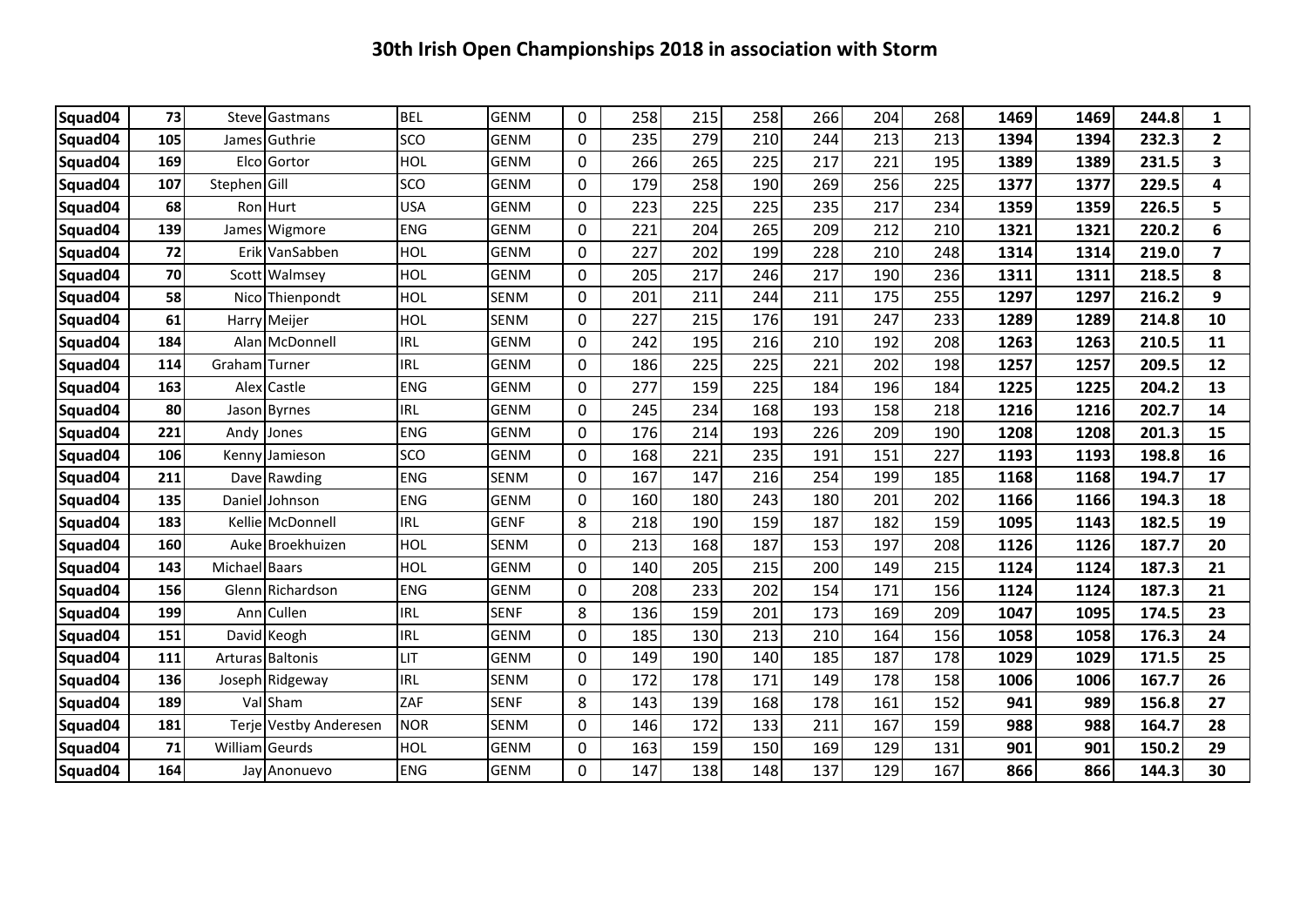| Squad   | <b>RefNo</b> | Firstname      | <b>Surname</b>        | <b>Nationality</b> | <b>Category</b> | Hcp         | Game1 |     | Game2 Game3 | Game4 |     | Game5 Game6 |      | <b>Scr Total Hcp Total</b> | Average | Position       |
|---------|--------------|----------------|-----------------------|--------------------|-----------------|-------------|-------|-----|-------------|-------|-----|-------------|------|----------------------------|---------|----------------|
| Squad05 | 206          |                | Teemu Putkisto        | <b>FIN</b>         | <b>GENM</b>     | 0           | 189   | 196 | 300         | 227   | 247 | 258         | 1417 | 1417                       | 236.2   | 1              |
| Squad05 | $\mathbf{1}$ |                | Bard Jensen           | <b>NOR</b>         | <b>GENM</b>     | $\mathbf 0$ | 223   | 178 | 277         | 219   | 243 | 232         | 1372 | 1372                       | 228.7   | $\overline{2}$ |
| Squad05 | 68           |                | Ron Hurt              | <b>USA</b>         | GENM            | 0           | 224   | 211 | 253         | 229   | 205 | 249         | 1371 | 1371                       | 228.5   | 3              |
| Squad05 | 158          |                | Tom Byrne             | <b>IRL</b>         | <b>SENM</b>     | 0           | 257   | 224 | 267         | 211   | 172 | 230         | 1361 | 1361                       | 226.8   | 4              |
| Squad05 | 147          |                | Paul McCauley         | <b>NIR</b>         | <b>SENM</b>     | $\mathbf 0$ | 193   | 215 | 199         | 300   | 234 | 192         | 1333 | 1333                       | 222.2   | 5              |
| Squad05 | 203          |                | Tomas Kayhko          | <b>FIN</b>         | <b>GENM</b>     | 0           | 204   | 238 | 234         | 198   | 227 | 226         | 1327 | 1327                       | 221.2   | 6              |
| Squad05 | 83           | Patrick Meka   |                       | HOL                | <b>GENM</b>     | 0           | 234   | 268 | 168         | 211   | 225 | 214         | 1320 | 1320                       | 220.0   | $\overline{7}$ |
| Squad05 | 222          | Stephen Joyce  |                       | <b>IRL</b>         | <b>GENM</b>     | 0           | 222   | 222 | 201         | 211   | 215 | 224         | 1295 | 1295                       | 215.8   | 8              |
| Squad05 | 110          |                | Colm Cloake           | <b>IRL</b>         | <b>GENM</b>     | 0           | 189   | 213 | 211         | 198   | 235 | 242         | 1288 | 1288                       | 214.7   | 9              |
| Squad05 | 207          |                | Kaaron Salomaa        | <b>FIN</b>         | <b>GENM</b>     | 0           | 234   | 279 | 205         | 205   | 176 | 179         | 1278 | 1278                       | 213.0   | 10             |
| Squad05 | 187          |                | Bram Van Meerbergen   | <b>BEL</b>         | <b>GENM</b>     | 0           | 251   | 168 | 222         | 279   | 168 | 185         | 1273 | 1273                       | 212.2   | 11             |
| Squad05 | 202          |                | Joe Clancy            | <b>IRL</b>         | <b>GENM</b>     | 0           | 201   | 242 | 188         | 192   | 183 | 253         | 1259 | 1259                       | 209.8   | 12             |
| Squad05 | 3            | Robert Lind    |                       | <b>NOR</b>         | <b>SENM</b>     | 0           | 212   | 216 | 219         | 203   | 209 | 188         | 1247 | 1247                       | 207.8   | 13             |
| Squad05 | 178          |                | Tore Torgersen        | <b>NOR</b>         | <b>SENM</b>     | 0           | 188   | 203 | 235         | 237   | 173 | 204         | 1240 | 1240                       | 206.7   | 14             |
| Squad05 | 208          |                | Ryan Press            | <b>NIR</b>         | <b>GENM</b>     | 0           | 168   | 245 | 194         | 204   | 199 | 213         | 1223 | 1223                       | 203.8   | 15             |
| Squad05 | $\mathbf{2}$ |                | Tom Neilsen           | <b>NOR</b>         | <b>SENM</b>     | 0           | 143   | 233 | 246         | 182   | 213 | 197         | 1214 | 1214                       | 202.3   | 16             |
| Squad05 | 159          |                | Nickey O Malley       | <b>IRL</b>         | <b>SENM</b>     | 0           | 163   | 201 | 183         | 211   | 213 | 236         | 1207 | 1207                       | 201.2   | 17             |
| Squad05 | 143          | Michael Baars  |                       | HOL                | <b>GENM</b>     | $\mathbf 0$ | 214   | 197 | 180         | 190   | 202 | 192         | 1175 | 1175                       | 195.8   | 18             |
| Squad05 | 51           |                | Erik Garder           | <b>NOR</b>         | SENM            | 0           | 193   | 136 | 209         | 168   | 243 | 218         | 1167 | 1167                       | 194.5   | 19             |
| Squad05 | 163          |                | Alex Castle           | <b>ENG</b>         | <b>GENM</b>     | 0           | 190   | 211 | 204         | 167   | 188 | 201         | 1161 | 1161                       | 193.5   | 20             |
| Squad05 | 84           |                | Angelo Thomas         | HOL                | <b>GENM</b>     | $\mathbf 0$ | 222   | 189 | 168         | 212   | 179 | 178         | 1148 | 1148                       | 191.3   | 21             |
| Squad05 | 188          |                | Robbe Rousseau        | <b>BEL</b>         | <b>GENM</b>     | $\Omega$    | 219   | 230 | 197         | 154   | 153 | 185         | 1138 | 1138                       | 189.7   | 22             |
| Squad05 | 91           |                | Selwyn Morgan         | <b>ENG</b>         | <b>SENM</b>     | $\mathbf 0$ | 191   | 184 | 188         | 142   | 214 | 213         | 1132 | 1132                       | 188.7   | 23             |
| Squad05 | 223          | Martina Shortt |                       | <b>IRL</b>         | <b>GENF</b>     | 8           | 202   | 165 | 203         | 177   | 171 | 155         | 1073 | 1121                       | 178.8   | 24             |
| Squad05 | 142          |                | Ivo De Vries          | HOL                | GENM            | 0           | 189   | 175 | 234         | 199   | 173 | 149         | 1119 | 1119                       | 186.5   | 25             |
| Squad05 | 185          |                | Marius Kryzanauskas   | LIT                | <b>GENM</b>     | $\mathbf 0$ | 154   | 188 | 207         | 198   | 197 | 167         | 1111 | 1111                       | 185.2   | 26             |
| Squad05 | 149          |                | Bergthora Olafsdottir | <b>ICE</b>         | <b>GENF</b>     | 8           | 148   | 146 | 214         | 169   | 158 | 193         | 1028 | 1076                       | 171.3   | 27             |
| Squad05 | 103          | Stephen Geater |                       | SCO                | <b>GENM</b>     | 0           | 176   | 234 | 164         | 195   | 118 | 184         | 1071 | 1071                       | 178.5   | 28             |
| Squad05 | 146          |                | Kenny Donnelly        | <b>NIR</b>         | <b>SENM</b>     | 0           | 160   | 186 | 173         | 163   | 200 | 158         | 1040 | 1040                       | 173.3   | 29             |
| Squad05 | 150          |                | Johanna Guojonsdottir | <b>ICE</b>         | <b>GENF</b>     | 8           | 135   | 179 | 167         | 147   | 169 | 193         | 990  | 1038                       | 165.0   | 30             |
| Squad05 | 189          |                | Val Sham              | ZAF                | <b>SENF</b>     | 8           | 144   | 167 | 163         | 156   | 170 | 164         | 964  | 1012                       | 160.7   | 31             |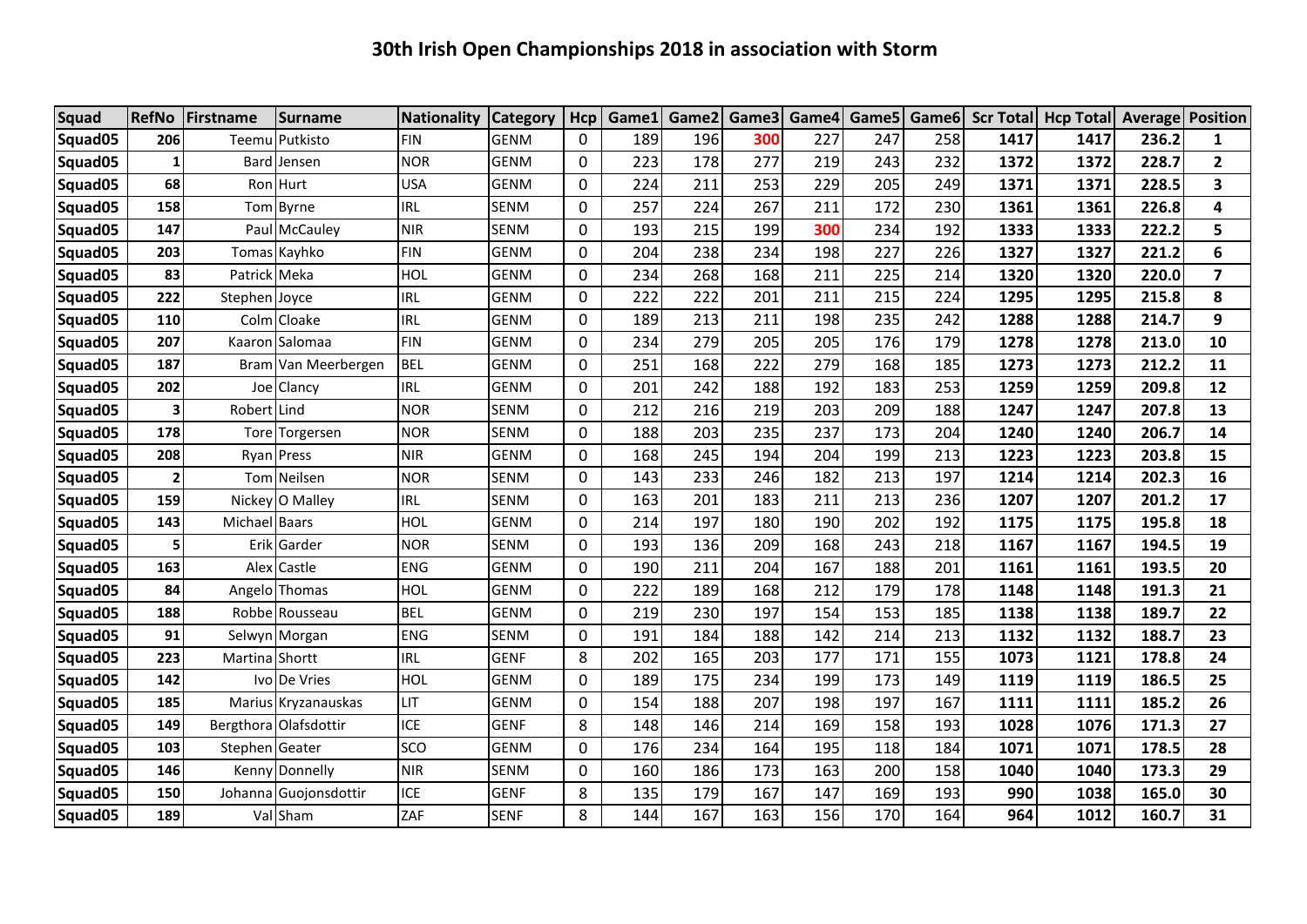| <b>Squad</b> |           | <b>RefNo Firstname</b> | Surname                | Nationality | <b>Category</b> | Hcp      | Game1 | Game2 | Game3 | Game4 | Game5      | Game <sub>6</sub> |      | Scr Total   Hcp Total   Average   Position |       |                |
|--------------|-----------|------------------------|------------------------|-------------|-----------------|----------|-------|-------|-------|-------|------------|-------------------|------|--------------------------------------------|-------|----------------|
| Squad06      | 67        |                        | Barry Foley            | <b>IRL</b>  | <b>GENM</b>     | 0        | 186   | 269   | 259   | 238   | <b>300</b> | 257               | 1509 | 1509                                       | 251.5 | 1              |
| Squad06      | 89        |                        | Jason Agate            | <b>ENG</b>  | <b>GENM</b>     | 0        | 168   | 245   | 231   | 215   | 268        | 269               | 1396 | 1396                                       | 232.7 | $\overline{2}$ |
| Squad06      | 62        |                        | Edwin van Aarle        | <b>HOL</b>  | <b>GENM</b>     | 0        | 220   | 218   | 225   | 246   | 259        | 225               | 1393 | 1393                                       | 232.2 | 3              |
| Squad06      | 80        |                        | Jason Byrnes           | <b>IRL</b>  | <b>GENM</b>     | 0        | 202   | 231   | 299   | 233   | 204        | 220               | 1389 | 1389                                       | 231.5 | 4              |
| Squad06      | 212       |                        | Eoin McLoughlin        | <b>IRL</b>  | <b>GENM</b>     | 0        | 181   | 232   | 221   | 278   | 237        | 233               | 1382 | 1382                                       | 230.3 | 5              |
| Squad06      | 134       |                        | Callum Simons          | <b>ENG</b>  | <b>GENM</b>     | 0        | 195   | 225   | 279   | 201   | 232        | 185               | 1317 | 1317                                       | 219.5 | 6              |
| Squad06      | 3         | Robert Lind            |                        | <b>NOR</b>  | <b>SENM</b>     | 0        | 219   | 215   | 231   | 234   | 179        | 215               | 1293 | 1293                                       | 215.5 | $\overline{ }$ |
| Squad06      | 128       | Einar mar              | Biornsson              | <b>ICE</b>  | <b>GENM</b>     | 0        | 213   | 237   | 195   | 225   | 221        | 184               | 1275 | 1275                                       | 212.5 | 8              |
| Squad06      | 84        |                        | Angelo Thomas          | HOL         | <b>GENM</b>     | 0        | 151   | 256   | 237   | 206   | 182        | 229               | 1261 | 1261                                       | 210.2 | 9              |
| Squad06      | 132       |                        | Niklas Jannik Sorensen | <b>DEN</b>  | <b>GENM</b>     | 0        | 216   | 224   | 191   | 231   | 174        | 221               | 1257 | 1257                                       | 209.5 | 10             |
| Squad06      | 203       |                        | Tomas Kayhko           | <b>FIN</b>  | <b>GENM</b>     | 0        | 180   | 187   | 201   | 231   | 258        | 195               | 1252 | 1252                                       | 208.7 | 11             |
| Squad06      | 52        |                        | Marcel Van de zee      | HOL         | <b>GENM</b>     | 0        | 266   | 203   | 154   | 244   | 173        | 200               | 1240 | 1240                                       | 206.7 | 12             |
| Squad06      | <b>75</b> |                        | Jamie Elliott          | <b>ENG</b>  | <b>GENM</b>     | 0        | 234   | 182   | 211   | 162   | 212        | 225               | 1226 | 1226                                       | 204.3 | 13             |
| Squad06      | 169       |                        | Elco Gortor            | <b>HOL</b>  | <b>GENM</b>     | 0        | 225   | 187   | 195   | 241   | 208        | 170               | 1226 | 1226                                       | 204.3 | 13             |
| Squad06      | 110       |                        | ColmICloake            | <b>IRL</b>  | <b>GENM</b>     | 0        | 207   | 230   | 201   | 191   | 205        | 184               | 1218 | 1218                                       | 203.0 | 15             |
| Squad06      | 115       |                        | Stefan Claessen        | <b>ICE</b>  | <b>GENM</b>     | 0        | 133   | 163   | 175   | 256   | 244        | 234               | 1205 | 1205                                       | 200.8 | 16             |
| Squad06      | 205       |                        | Lauri Sipila           | <b>FIN</b>  | <b>GENM</b>     | 0        | 161   | 201   | 235   | 232   | 222        | 141               | 1192 | 1192                                       | 198.7 | 17             |
| Squad06      | 116       |                        | Gustaf Biornsson       | <b>ICE</b>  | <b>GENM</b>     | 0        | 216   | 231   | 204   | 180   | 148        | 202               | 1181 | 1181                                       | 196.8 | 18             |
| Squad06      | 63        |                        | Olaf van Kalken        | HOL         | <b>GENM</b>     | $\Omega$ | 178   | 213   | 192   | 201   | 180        | 181               | 1145 | 1145                                       | 190.8 | 19             |
| Squad06      | 96        |                        | Simon Schepers         | <b>HOL</b>  | <b>GENM</b>     | 0        | 198   | 214   | 169   | 166   | 201        | 189               | 1137 | 1137                                       | 189.5 | 20             |
| Squad06      | 72        |                        | Erik VanSabben         | <b>HOL</b>  | <b>SENM</b>     | 0        | 214   | 163   | 188   | 184   | 183        | 179               | 1111 | 1111                                       | 185.2 | 21             |
| Squad06      | 166       | Jon                    | Kilsti                 | <b>NOR</b>  | <b>SENM</b>     | $\Omega$ | 190   | 152   | 180   | 225   | 166        | 193               | 1106 | 1106                                       | 184.3 | 22             |
| Squad06      | 117       |                        | Arni Por Finnsson      | <b>ICE</b>  | <b>GENM</b>     | 0        | 182   | 225   | 151   | 190   | 166        | 167               | 1081 | 1081                                       | 180.2 | 23             |
| Squad06      | 173       |                        | Ronald Finstad         | <b>NOR</b>  | <b>SENM</b>     | 0        | 157   | 182   | 142   | 195   | 193        | 202               | 1071 | 1071                                       | 178.5 | 24             |
| Squad06      | 118       |                        | Guojon Juliusson       | <b>ICE</b>  | <b>GENM</b>     | 0        | 221   | 149   | 173   | 147   | 171        | 189               | 1050 | 1050                                       | 175.0 | 25             |
| Squad06      | 56        | Daniel Spee            |                        | HOL         | <b>GENM</b>     | 0        | 157   | 203   | 175   | 158   | 137        | 178               | 1008 | 1008                                       | 168.0 | 26             |
| Squad06      | 165       |                        | Danny Midtoy           | <b>NOR</b>  | <b>SENM</b>     | $\Omega$ | 164   | 144   | 188   | 189   | 135        | 146               | 966  | 966                                        | 161.0 | 27             |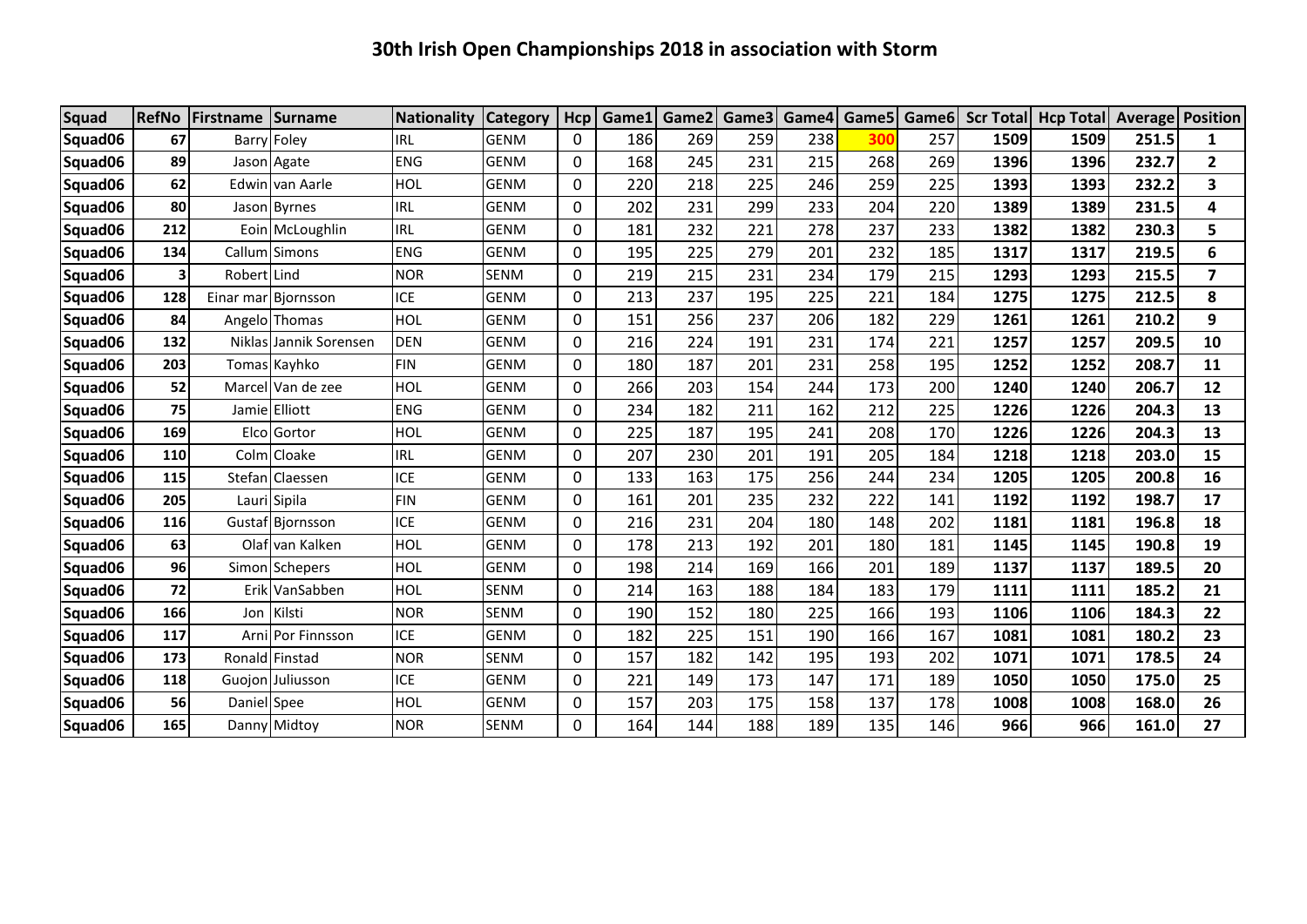| <b>Squad</b> | <b>RefNo</b>   | Firstname             | <b>Surname</b>           | Nationality | <b>Category</b> | Hcp          | Game1 | Game2 | Game3 |     | Game4 Game5 Game6 |     |      | Scr Total Hcp Total | <b>Average Position</b> |                         |
|--------------|----------------|-----------------------|--------------------------|-------------|-----------------|--------------|-------|-------|-------|-----|-------------------|-----|------|---------------------|-------------------------|-------------------------|
| Squad07      | 47             |                       | Anthony Simonsen         | <b>USA</b>  | <b>GENM</b>     | 0            | 269   | 290   | 213   | 237 | 224               | 193 | 1426 | 1426                | 237.7                   | $\mathbf{1}$            |
| Squad07      | 38             | Richard               | Teece                    | <b>ENG</b>  | <b>GENM</b>     | 0            | 167   | 266   | 248   | 246 | 238               | 221 | 1386 | 1386                | 231.0                   | $\mathbf{2}$            |
| Squad07      | 51             | Matthew Clayton       |                          | ENG         | <b>GENM</b>     | 0            | 225   | 224   | 257   | 257 | 189               | 201 | 1353 | 1353                | 225.5                   | 3                       |
| Squad07      | 97             |                       | Carol Catchpole          | <b>IRL</b>  | <b>GENF</b>     | 8            | 199   | 171   | 253   | 214 | 279               | 169 | 1285 | 1333                | 214.2                   | 4                       |
| Squad07      | 220            | Gavin Fox             |                          | <b>IRL</b>  | <b>GENM</b>     | $\mathbf{0}$ | 198   | 236   | 193   | 225 | 256               | 210 | 1318 | 1318                | 219.7                   | 5                       |
| Squad07      | 34             |                       | Daria Pajak              | POL         | <b>GENF</b>     | 8            | 248   | 210   | 166   | 215 | 236               | 192 | 1267 | 1315                | 211.2                   | 6                       |
| Squad07      | 37             |                       | Ramon Hilferink          | HOL         | <b>GENM</b>     | $\mathbf 0$  | 223   | 220   | 222   | 213 | 232               | 196 | 1306 | 1306                | 217.7                   | $\overline{\mathbf{z}}$ |
| Squad07      | 32             |                       | Chris Sloan              | <b>IRL</b>  | <b>GENM</b>     | $\mathbf 0$  | 174   | 276   | 197   | 224 | 207               | 226 | 1304 | 1304                | 217.3                   | 8                       |
| Squad07      | 11             | John Stubsve Bang     |                          | <b>NOR</b>  | <b>SENM</b>     | $\mathbf{0}$ | 203   | 212   | 215   | 233 | 203               | 214 | 1280 | 1280                | 213.3                   | 9                       |
| Squad07      | 119            |                       | Rob Thurlby              | <b>ENG</b>  | <b>GENM</b>     | 0            | 224   | 212   | 181   | 258 | 206               | 166 | 1247 | 1247                | 207.8                   | 10                      |
| Squad07      | 221            | Andy                  | Jones                    | <b>ENG</b>  | <b>GENM</b>     | $\mathbf{0}$ | 163   | 244   | 189   | 223 | 235               | 185 | 1239 | 1239                | 206.5                   | 11                      |
| Squad07      | 15             | Guttorm Bjoroen       |                          | <b>NOR</b>  | <b>SENM</b>     | $\Omega$     | 248   | 216   | 166   | 221 | 190               | 183 | 1224 | 1224                | 204.0                   | 12                      |
| Squad07      | 121            |                       | Liam Fitzpatrick         | <b>ENG</b>  | <b>GENM</b>     | $\Omega$     | 222   | 170   | 257   | 166 | 220               | 174 | 1209 | 1209                | 201.5                   | 13                      |
| Squad07      | 74             |                       | <b>Ben</b> Harvey        | <b>ENG</b>  | <b>GENM</b>     | $\mathbf{0}$ | 189   | 215   | 243   | 182 | 180               | 191 | 1200 | 1200                | 200.0                   | 14                      |
| Squad07      | 112            |                       | Peter Sampson            | <b>ENG</b>  | <b>SENM</b>     | $\mathbf{0}$ | 188   | 224   | 184   | 162 | 190               | 244 | 1192 | 1192                | 198.7                   | 15                      |
| Squad07      | 40             |                       | Paul Greig               | <b>SCO</b>  | <b>GENM</b>     | $\mathbf{0}$ | 226   | 184   | 171   | 248 | 156               | 186 | 1171 | 1171                | 195.2                   | 16                      |
| Squad07      | 18             |                       | Martin DahllOlavsbrathen | <b>NOR</b>  | <b>GENM</b>     | $\Omega$     | 179   | 123   | 183   | 197 | 237               | 204 | 1123 | 1123                | 187.2                   | 17                      |
| Squad07      | 13             | Raymond Garborg       |                          | <b>NOR</b>  | <b>GENM</b>     | $\Omega$     | 193   | 190   | 172   | 226 | 175               | 160 | 1116 | 1116                | 186.0                   | 18                      |
| Squad07      | 95             |                       | Alex Fraser              | <b>SCO</b>  | <b>GENM</b>     | $\Omega$     | 194   | 160   | 197   | 173 | 202               | 159 | 1085 | 1085                | 180.8                   | 19                      |
| Squad07      | 12             |                       | Hege Bang                | <b>NOR</b>  | <b>GENF</b>     | 8            | 130   | 176   | 197   | 178 | 184               | 166 | 1031 | 1079                | 171.8                   | 20                      |
| Squad07      |                |                       | Irene Thor'Daniessen     | <b>NOR</b>  | <b>GENF</b>     | 8            | 167   | 170   | 194   | 174 | 159               | 157 | 1021 | 1069                | 170.2                   | 21                      |
| Squad07      | 19             |                       | Knut R Lerskallen        | <b>NOR</b>  | <b>SENM</b>     | 0            | 164   | 182   | 171   | 187 | 186               | 161 | 1051 | 1051                | 175.2                   | 22                      |
| Squad07      | 16             |                       | Markus Bjoroen           | <b>NOR</b>  | <b>GENM</b>     | 0            | 187   | 159   | 188   | 189 | 153               | 169 | 1045 | 1045                | 174.2                   | 23                      |
| Squad07      | 14             | Laila Eriksen Garborg |                          | <b>NOR</b>  | <b>GENF</b>     | 8            | 169   | 157   | 159   | 171 | 167               | 169 | 992  | 1040                | 165.3                   | 24                      |
| Squad07      | 6              |                       | Tore Danielsen           | <b>NOR</b>  | <b>GENM</b>     | 0            | 109   | 147   | 183   | 191 | 127               | 246 | 1003 | 1003                | 167.2                   | 25                      |
| Squad07      | 20             |                       | Ole Bjorn Gjerdene       | <b>NOR</b>  | <b>GENM</b>     | $\mathbf 0$  | 159   | 155   | 180   | 188 | 149               | 156 | 987  | 987                 | 164.5                   | 26                      |
| Squad07      | 8              |                       | Grethe Danielsen         | <b>NOR</b>  | <b>GENF</b>     | 8            | 180   | 136   | 148   | 160 | 166               | 144 | 934  | 982                 | 155.7                   | 27                      |
| Squad07      | 21             | Martha Sletto         |                          | <b>NOR</b>  | <b>SENF</b>     | 8            | 166   | 146   | 141   | 138 | 171               | 154 | 916  | 964                 | 152.7                   | 28                      |
| Squad07      | $\overline{9}$ | Christian Pascal      |                          | <b>NOR</b>  | <b>GENM</b>     | $\Omega$     | 142   | 169   | 175   | 143 | 179               | 139 | 947  | 947                 | 157.8                   | 29                      |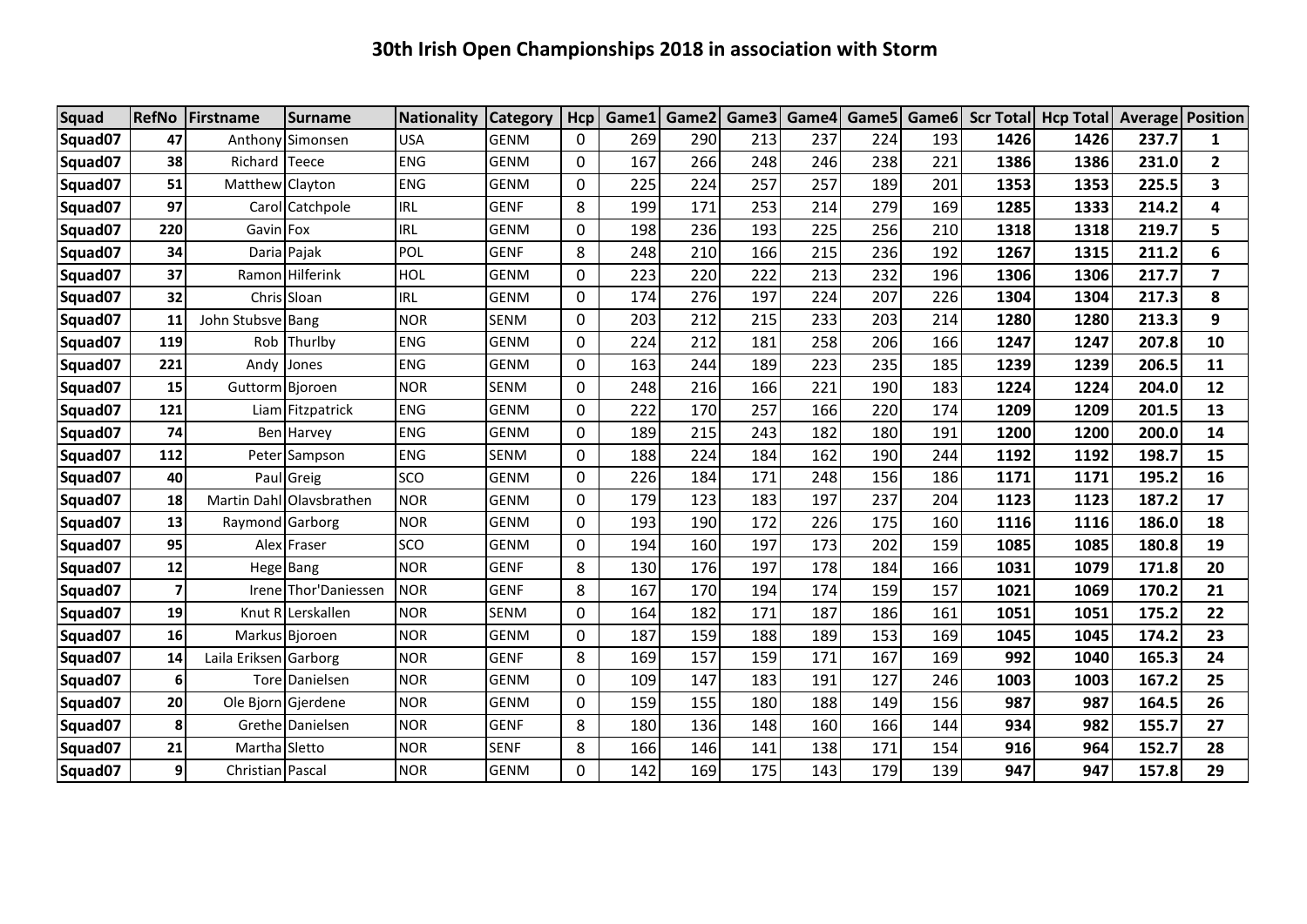| <b>Squad</b>        |                | RefNo Firstname       | <b>Surname</b>           | <b>Nationality Category</b> |             | <b>Hcp</b>   |     | Game1 Game2 |     |     |     |     |      | Game3 Game4 Game5 Game6 Scr Total Hcp Total Average Position |       |                         |
|---------------------|----------------|-----------------------|--------------------------|-----------------------------|-------------|--------------|-----|-------------|-----|-----|-----|-----|------|--------------------------------------------------------------|-------|-------------------------|
| Squad08             | 119            |                       | Rob Thurlby              | <b>ENG</b>                  | <b>GENM</b> | $\Omega$     | 219 | 268         | 279 | 227 | 268 | 217 | 1478 | 1478                                                         | 246.3 | $\mathbf{1}$            |
| Squad08             | 221            | Andy                  | Jones                    | <b>ENG</b>                  | <b>GENM</b> | 0            | 229 | 244         | 248 | 244 | 225 | 246 | 1436 | 1436                                                         | 239.3 | $\overline{2}$          |
| Squad08             | 96             |                       | Simon Schepers           | HOL                         | <b>GENM</b> | 0            | 236 | 267         | 187 | 256 | 249 | 191 | 1386 | 1386                                                         | 231.0 | $\overline{\mathbf{3}}$ |
| Squad08             | 120            | Lee                   | Crocker                  | <b>ENG</b>                  | GENM        | $\mathbf{0}$ | 204 | 234         | 237 | 237 | 246 | 225 | 1383 | 1383                                                         | 230.5 | 4                       |
| Squad08             | 121            |                       | Liam Fitzpatrick         | <b>ENG</b>                  | <b>GENM</b> | 0            | 214 | 244         | 264 | 257 | 178 | 224 | 1381 | 1381                                                         | 230.2 | 5                       |
| Squad08             | 212            |                       | Eoin McLoughlin          | <b>IRL</b>                  | <b>GENM</b> | 0            | 215 | 300         | 207 | 216 | 208 | 205 | 1351 | 1351                                                         | 225.2 | 6                       |
| Squad <sub>08</sub> | 68             |                       | Ron Hurt                 | <b>USA</b>                  | <b>GENM</b> | 0            | 210 | 218         | 258 | 202 | 244 | 215 | 1347 | 1347                                                         | 224.5 | $\overline{\mathbf{z}}$ |
| Squad08             | 132            |                       | Niklas Jannik Sorensen   | <b>DEN</b>                  | <b>GENM</b> | 0            | 176 | 222         | 192 | 218 | 265 | 246 | 1319 | 1319                                                         | 219.8 | 8                       |
| Squad08             | 90             |                       | Wendy Bartaire           | <b>FRA</b>                  | <b>GENF</b> | 8            | 247 | 207         | 202 | 180 | 237 | 184 | 1257 | 1305                                                         | 209.5 | 9                       |
| Squad08             | 43             | Rasmus Bering         |                          | <b>DEN</b>                  | <b>GENM</b> | $\mathbf{0}$ | 246 | 196         | 195 | 206 | 218 | 222 | 1283 | 1283                                                         | 213.8 | 10                      |
| Squad08             | 187            |                       | Bram Van Meerbergen BEL  |                             | GENM        | 0            | 221 | 238         | 184 | 191 | 184 | 257 | 1275 | 1275                                                         | 212.5 | 11                      |
| Squad08             | 15             | Guttorm Bjoroen       |                          | <b>NOR</b>                  | SENM        | $\mathbf{0}$ | 148 | 278         | 170 | 205 | 212 | 247 | 1260 | 1260                                                         | 210.0 | 12                      |
| Squad08             | 94             | Thomas John           |                          | <b>WAL</b>                  | <b>GENM</b> | 0            | 206 | 187         | 182 | 222 | 197 | 258 | 1252 | 1252                                                         | 208.7 | 13                      |
| Squad08             | 6 <sup>1</sup> |                       | <b>Torel Danielsen</b>   | <b>NOR</b>                  | <b>GENM</b> | $\mathbf{0}$ | 211 | 179         | 213 | 182 | 231 | 212 | 1228 | 1228                                                         | 204.7 | 14                      |
| Squad08             | 11             | John Stubsve Bang     |                          | <b>NOR</b>                  | <b>SENM</b> | 0            | 180 | 207         | 181 | 215 | 232 | 189 | 1204 | 1204                                                         | 200.7 | 15                      |
| Squad08             | 93             |                       | Carys Simons             | <b>ENG</b>                  | <b>GENF</b> | 8            | 201 | 214         | 180 | 167 | 202 | 181 | 1145 | 1193                                                         | 190.8 | 16                      |
| Squad08             | 18             |                       | Martin Dahl Olavsbrathen | <b>NOR</b>                  | <b>GENM</b> | $\mathbf{0}$ | 172 | 189         | 233 | 203 | 196 | 187 | 1180 | 1180                                                         | 196.7 | 17                      |
| Squad08             | 133            |                       | Egon Jannik Sorensen     | <b>DEN</b>                  | <b>GENM</b> | $\mathbf{0}$ | 199 | 161         | 232 | 188 | 161 | 232 | 1173 | 1173                                                         | 195.5 | 18                      |
| Squad08             | 13             | Raymond Garborg       |                          | <b>NOR</b>                  | <b>GENM</b> | 0            | 206 | 157         | 215 | 157 | 207 | 198 | 1140 | 1140                                                         | 190.0 | 19                      |
| Squad08             | 14             | Laila Eriksen Garborg |                          | <b>NOR</b>                  | <b>GENF</b> | 8            | 162 | 184         | 187 | 166 | 182 | 190 | 1071 | 1119                                                         | 178.5 | 20                      |
| Squad08             | 95             |                       | Alex Fraser              | SCO                         | <b>GENM</b> | 0            | 174 | 180         | 191 | 209 | 154 | 208 | 1116 | 1116                                                         | 186.0 | 21                      |
| Squad <sub>08</sub> | 16             |                       | Markus Bjoroen           | <b>NOR</b>                  | <b>GENM</b> | 0            | 139 | 183         | 192 | 211 | 170 | 205 | 1100 | 1100                                                         | 183.3 | 22                      |
| Squad08             | 19             |                       | Knut R Lerskallen        | <b>NOR</b>                  | <b>SENM</b> | 0            | 163 | 192         | 179 | 173 | 215 | 172 | 1094 | 1094                                                         | 182.3 | 23                      |
| Squad08             | 7 <sup>1</sup> |                       | Irene Thor'Daniessen     | <b>NOR</b>                  | <b>GENF</b> | 8            | 185 | 155         | 145 | 163 | 192 | 192 | 1032 | 1080                                                         | 172.0 | 24                      |
| Squad08             | 128            | Einar mar             | Bjornsson                | ICE                         | <b>GENM</b> | 0            | 156 | 192         | 208 | 226 | 135 | 152 | 1069 | 1069                                                         | 178.2 | 25                      |
| Squad <sub>08</sub> | 12             |                       | Hege Bang                | <b>NOR</b>                  | <b>GENF</b> | 8            | 140 | 138         | 157 | 172 | 193 | 209 | 1009 | 1057                                                         | 168.2 | 26                      |
| Squad08             | 20             |                       | Ole Bjorn Gjerdene       | <b>NOR</b>                  | <b>GENM</b> | 0            | 210 | 161         | 192 | 144 | 177 | 168 | 1052 | 1052                                                         | 175.3 | 27                      |
| Squad08             | 92             |                       | Vicki Gillespie          | <b>ENG</b>                  | <b>GENF</b> | 8            | 169 | 143         | 190 | 124 | 164 | 138 | 928  | 976                                                          | 154.7 | 28                      |
| Squad08             | 149            |                       | Bergthora Olafsdottir    | <b>ICE</b>                  | <b>GENF</b> | 8            | 181 | 154         | 168 | 145 | 137 | 140 | 925  | 973                                                          | 154.2 | 29                      |
| Squad <sub>08</sub> | 9 <sub>l</sub> | Christian Pascal      |                          | <b>NOR</b>                  | <b>GENM</b> | $\mathbf{0}$ | 150 | 168         | 166 | 148 | 145 | 181 | 958  | 958                                                          | 159.7 | 30                      |
| Squad08             | 8              |                       | Grethe Danielsen         | <b>NOR</b>                  | <b>GENF</b> | 8            | 123 | 160         | 147 | 166 | 174 | 138 | 908  | 956                                                          | 151.3 | 31                      |
| Squad08             | 21             | Martha Sletto         |                          | <b>NOR</b>                  | <b>SENF</b> | 8            | 126 | 132         | 158 | 194 | 111 | 171 | 892  | 940                                                          | 148.7 | 32                      |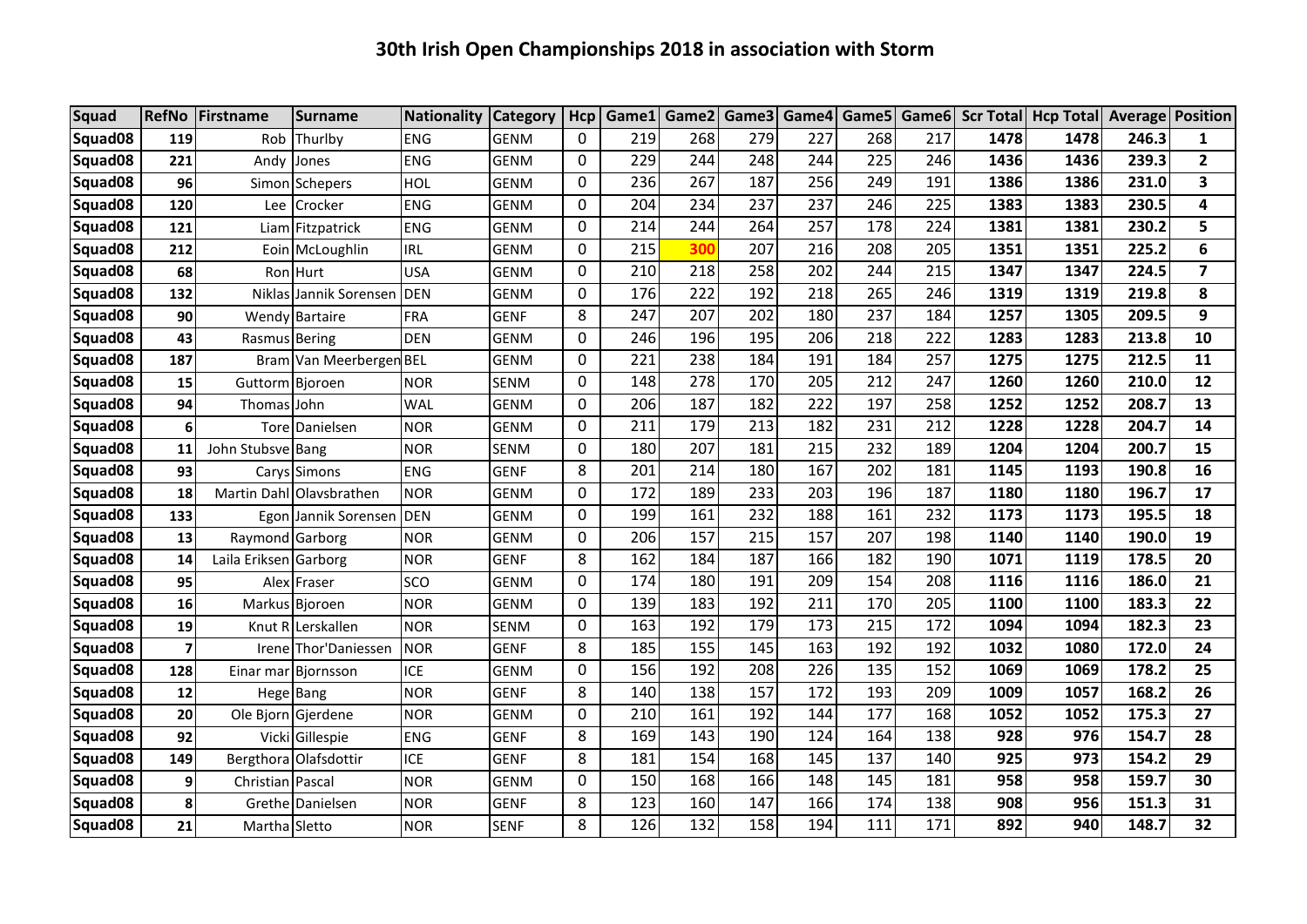| <b>Squad</b> | <b>RefNo</b>            | <b>Firstname</b>             | <b>Surname</b>      | <b>Nationality</b> | <b>Category</b> | Hcp      | Game1 | Game2 |     | Game3 Game4 | Game5 |     | Game6 Scr Total | <b>Hcp Total Average Position</b> |       |                         |
|--------------|-------------------------|------------------------------|---------------------|--------------------|-----------------|----------|-------|-------|-----|-------------|-------|-----|-----------------|-----------------------------------|-------|-------------------------|
| Squad09      | 37                      | Ramon                        | Hilferink           | HOL                | GENM            | 0        | 236   | 233   | 194 | 248         | 258   | 267 | 1436            | 1436                              | 239.3 | 1                       |
| Squad09      | 222                     | Stephen Joyce                |                     | <b>IRL</b>         | GENM            | 0        | 237   | 214   | 265 | 258         | 237   | 224 | 1435            | 1435                              | 239.2 | $\mathbf{2}$            |
| Squad09      | 184                     |                              | Alan McDonnell      | <b>IRL</b>         | <b>GENM</b>     | 0        | 227   | 225   | 214 | 227         | 275   | 257 | 1425            | 1425                              | 237.5 | 3                       |
| Squad09      | 62                      |                              | Edwin van Aarle     | HOL                | GENM            | 0        | 200   | 216   | 244 | 234         | 236   | 264 | 1394            | 1394                              | 232.3 | 4                       |
| Squad09      | 178                     |                              | Tore Torgersen      | <b>NOR</b>         | SENM            | 0        | 187   | 219   | 268 | 258         | 200   | 236 | 1368            | 1368                              | 228.0 | 5                       |
| Squad09      | 34                      |                              | Daria Pajak         | POL                | GENF            | 8        | 204   | 230   | 216 | 224         | 215   | 225 | 1314            | 1362                              | 219.0 | 6                       |
| Squad09      | 212                     |                              | Eoin McLoughlin     | <b>IRL</b>         | GENM            | 0        | 227   | 223   | 216 | 222         | 211   | 224 | 1323            | 1323                              | 220.5 | $\overline{\mathbf{z}}$ |
| Squad09      | 137                     | Samantha                     | Hannan              | <b>ENG</b>         | <b>GENF</b>     | 8        | 191   | 227   | 191 | 203         | 248   | 204 | 1264            | 1312                              | 210.7 | 8                       |
| Squad09      | 158                     |                              | Tom Byrne           | <b>IRL</b>         | SENM            | 0        | 240   | 205   | 202 | 236         | 184   | 237 | 1304            | 1304                              | 217.3 | 9                       |
| Squad09      | 86                      | Andv                         | Gillespie           | <b>ENG</b>         | <b>GENM</b>     | $\Omega$ | 214   | 203   | 169 | 230         | 217   | 257 | 1290            | 1290                              | 215.0 | 10                      |
| Squad09      | 38                      | Richard                      | Teece               | <b>ENG</b>         | <b>GENM</b>     | 0        | 218   | 229   | 193 | 214         | 188   | 232 | 1274            | 1274                              | 212.3 | 11                      |
| Squad09      | 170                     | Bianca                       | Wiekeraad           | HOL                | <b>GENF</b>     | 8        | 185   | 177   | 257 | 221         | 210   | 171 | 1221            | 1269                              | 203.5 | 12                      |
| Squad09      | 159                     | Nickey                       | O Malley            | <b>IRL</b>         | SENM            | 0        | 204   | 204   | 235 | 234         | 215   | 174 | 1266            | 1266                              | 211.0 | 13                      |
| Squad09      | 156                     |                              | Glenn Richardson    | <b>ENG</b>         | <b>GENM</b>     | 0        | 219   | 147   | 175 | 300         | 210   | 213 | 1264            | 1264                              | 210.7 | 14                      |
| Squad09      | 75                      | Jamie                        | Elliott             | <b>ENG</b>         | <b>GENM</b>     | 0        | 211   | 187   | 201 | 199         | 256   | 208 | 1262            | 1262                              | 210.3 | 15                      |
| Squad09      | 85                      | Brian                        | Gillespie           | <b>ENG</b>         | <b>GENM</b>     | 0        | 164   | 222   | 257 | 224         | 169   | 223 | 1259            | 1259                              | 209.8 | 16                      |
| Squad09      | 183                     | Kellie                       | McDonnell           | <b>IRL</b>         | <b>GENF</b>     | 8        | 219   | 206   | 190 | 215         | 176   | 190 | 1196            | 1244                              | 199.3 | 17                      |
| Squad09      | $\mathbf{1}$            | <b>Bard</b>                  | Jensen              | <b>NOR</b>         | <b>GENM</b>     | 0        | 228   | 209   | 209 | 188         | 178   | 226 | 1238            | 1238                              | 206.3 | 18                      |
| Squad09      | 44                      | Nicole                       | <b>Sanders</b>      | HOL                | <b>GENF</b>     | 8        | 247   | 204   | 161 | 192         | 193   | 191 | 1188            | 1236                              | 198.0 | 19                      |
| Squad09      | $\overline{\mathbf{2}}$ |                              | Tom Neilsen         | <b>NOR</b>         | SENM            | $\Omega$ | 223   | 213   | 210 | 211         | 206   | 146 | 1209            | 1209                              | 201.5 | 20                      |
| Squad09      | 40                      |                              | Paul Greig          | SCO                | <b>GENM</b>     | 0        | 213   | 170   | 174 | 176         | 226   | 246 | 1205            | 1205                              | 200.8 | 21                      |
| Squad09      | 32                      |                              | Chris Sloan         | <b>IRL</b>         | <b>GENM</b>     | 0        | 249   | 227   | 199 | 160         | 178   | 190 | 1203            | 1203                              | 200.5 | 22                      |
| Squad09      | 3                       | Robert Lind                  |                     | <b>NOR</b>         | SENM            | 0        | 181   | 201   | 225 | 181         | 226   | 187 | 1201            | 1201                              | 200.2 | 23                      |
| Squad09      | 118                     |                              | Guojon Juliusson    | <b>ICE</b>         | <b>GENM</b>     | 0        | 157   | 177   | 224 | 211         | 212   | 218 | 1199            | 1199                              | 199.8 | 24                      |
| Squad09      | 50                      |                              | Paul Moor           | <b>ENG</b>         | <b>GENM</b>     | 0        | 197   | 204   | 179 | 223         | 173   | 212 | 1188            | 1188                              | 198.0 | 25                      |
| Squad09      | 116                     | Gustaf                       | Bjornsson           | ICE                | GENM            | 0        | 196   | 163   | 191 | 237         | 199   | 193 | 1179            | 1179                              | 196.5 | 26                      |
| Squad09      | 201                     | Barry                        | O Hanrahan          | <b>IRL</b>         | GENM            | 0        | 156   | 203   | 188 | 233         | 156   | 229 | 1165            | 1165                              | 194.2 | 27                      |
| Squad09      | 112                     | Peter                        | Sampson             | <b>ENG</b>         | SENM            | 0        | 206   | 173   | 148 | 183         | 214   | 202 | 1126            | 1126                              | 187.7 | 28                      |
| Squad09      | 39                      |                              | Calvin Murray       | SCO                | GENM            | 0        | 168   | 189   | 194 | 159         | 243   | 169 | 1122            | 1122                              | 187.0 | 29                      |
| Squad09      | 76                      | Julian                       | <b>Visockis</b>     | LAT                | GENM            | 0        | 149   | 181   | 180 | 200         | 191   | 218 | 1119            | 1119                              | 186.5 | 30                      |
| Squad09      | 63                      | Olaf                         | van Kalken          | HOL                | <b>GENM</b>     | 0        | 177   | 196   | 179 | 180         | 190   | 192 | 1114            | 1114                              | 185.7 | 31                      |
| Squad09      |                         | 31 Hans Christian Faergestad |                     | <b>NOR</b>         | SENM            | 0        | 176   | 177   | 187 | 163         | 210   | 196 | 1109            | 1109                              | 184.8 | 32                      |
| Squad09      | 140                     |                              | Del Delaney         | <b>IRL</b>         | SENM            | 0        | 215   | 136   | 201 | 200         | 179   | 174 | 1105            | 1105                              | 184.2 | 33                      |
| Squad09      | 5                       | Erik                         | Garder              | <b>NOR</b>         | SENM            | 0        | 169   | 175   | 160 | 196         | 160   | 213 | 1073            | 1073                              | 178.8 | 34                      |
| Squad09      | 52                      |                              | Marcel Van de zee   | HOL                | <b>GENM</b>     | 0        | 172   | 175   | 196 | 159         | 199   | 143 | 1044            | 1044                              | 174.0 | 35                      |
| Squad09      | 185                     |                              | Marius Kryzanauskas | LIT                | <b>GENM</b>     | 0        | 133   | 161   | 161 | 202         | 158   | 203 | 1018            | 1018                              | 169.7 | 36                      |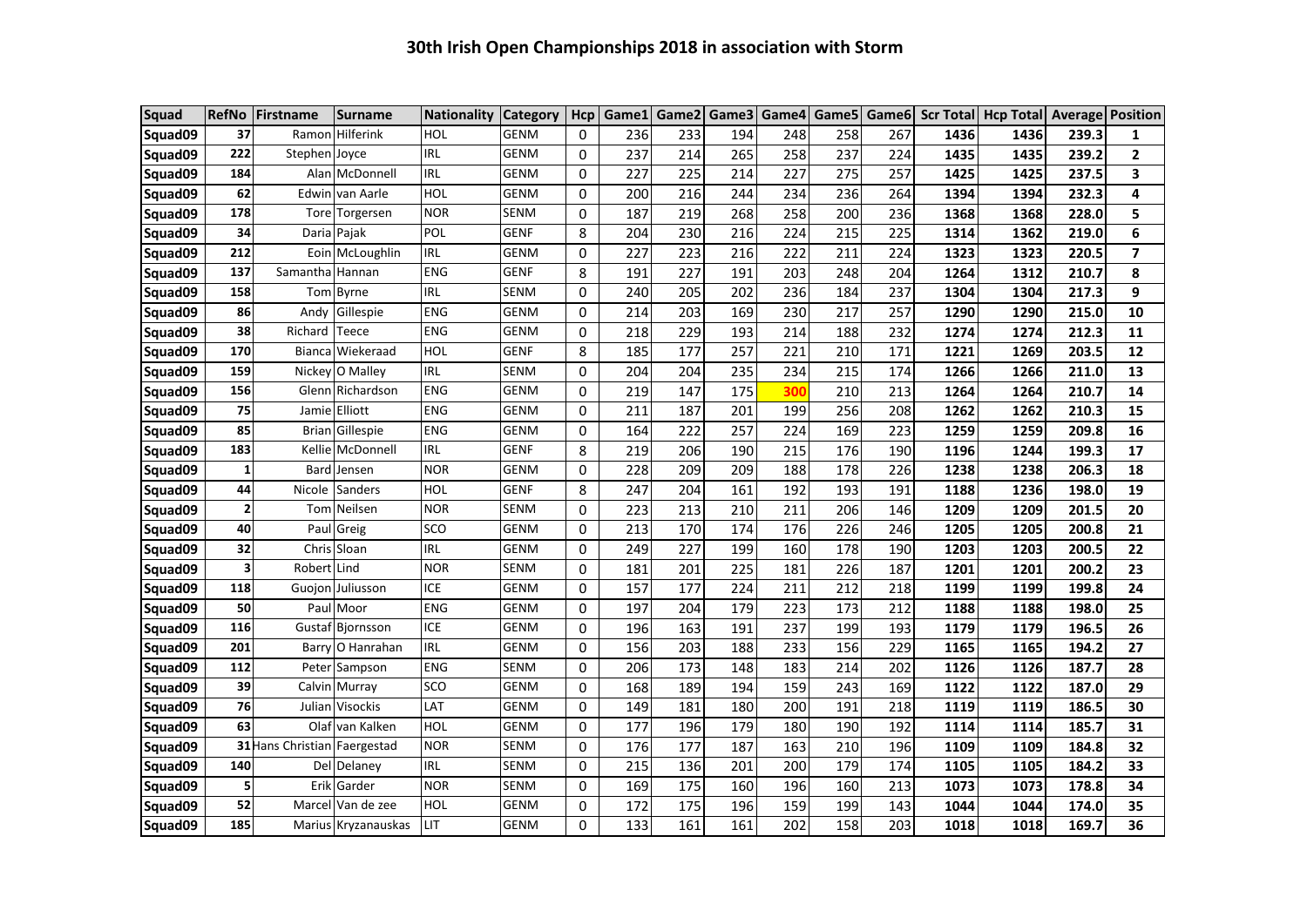| <b>Squad</b> |     | RefNo Firstname   | <b>Surname</b>     | <b>Nationality Category</b> |             | Hcp          |     |     |     |     |     |     |      | Game1 Game2 Game3 Game4 Game5 Game6 Scr Total Hcp Total Average Position |       |                |
|--------------|-----|-------------------|--------------------|-----------------------------|-------------|--------------|-----|-----|-----|-----|-----|-----|------|--------------------------------------------------------------------------|-------|----------------|
| Squad10      | 67  |                   | Barry Foley        | <b>IRL</b>                  | <b>GENM</b> | $\Omega$     | 237 | 289 | 226 | 227 | 204 | 289 | 1472 | 1472                                                                     | 245.3 | 1              |
| Squad10      | 203 |                   | Tomas Kayhko       | FIN                         | <b>GENM</b> | 0            | 198 | 197 | 279 | 228 | 267 | 257 | 1426 | 1426                                                                     | 237.7 | $\mathbf{2}$   |
| Squad10      | 204 | Olli-Pekka Pajari |                    | FIN                         | <b>GENM</b> | 0            | 235 | 237 | 232 | 267 | 172 | 234 | 1377 | 1377                                                                     | 229.5 | 3              |
| Squad10      | 55  |                   | Jeffery Kingma     | HOL                         | <b>GENM</b> | $\Omega$     | 237 | 186 | 257 | 237 | 258 | 188 | 1363 | 1363                                                                     | 227.2 | 4              |
| Squad10      | 207 |                   | Kaaron Salomaa     | <b>FIN</b>                  | <b>GENM</b> | 0            | 225 | 214 | 278 | 210 | 204 | 224 | 1355 | 1355                                                                     | 225.8 | 5              |
| Squad10      | 50  |                   | Paul Moor          | <b>ENG</b>                  | <b>GENM</b> | 0            | 226 | 213 | 174 | 234 | 210 | 268 | 1325 | 1325                                                                     | 220.8 | 6              |
| Squad10      | 34  |                   | Daria Pajak        | POL                         | GENF        | 8            | 265 | 219 | 159 | 223 | 176 | 216 | 1258 | 1306                                                                     | 209.7 | $\overline{7}$ |
| Squad10      | 90  |                   | Wendy Bartaire     | <b>FRA</b>                  | <b>GENF</b> | 8            | 170 | 221 | 227 | 209 | 255 | 176 | 1258 | 1306                                                                     | 209.7 | $\overline{7}$ |
| Squad10      | 30  |                   | Frank Selvag       | <b>NOR</b>                  | GENM        | 0            | 132 | 198 | 237 | 211 | 265 | 254 | 1297 | 1297                                                                     | 216.2 | 9              |
| Squad10      | 70  |                   | Scott Walmsey      | HOL                         | <b>GENM</b> | $\Omega$     | 231 | 158 | 207 | 205 | 248 | 248 | 1297 | 1297                                                                     | 216.2 | 9              |
| Squad10      | 74  |                   | <b>Ben</b> Harvey  | ENG                         | <b>GENM</b> | 0            | 178 | 183 | 225 | 197 | 278 | 225 | 1286 | 1286                                                                     | 214.3 | 11             |
| Squad10      | 24  |                   | Grethe W Fosseide  | <b>NOR</b>                  | <b>GENF</b> | 8            | 218 | 179 | 199 | 217 | 212 | 204 | 1229 | 1277                                                                     | 204.8 | 12             |
| Squad10      | 32  |                   | Chris Sloan        | IRL                         | <b>GENM</b> | 0            | 185 | 248 | 208 | 245 | 205 | 184 | 1275 | 1275                                                                     | 212.5 | 13             |
| Squad10      | 43  | Rasmus Bering     |                    | <b>DEN</b>                  | <b>GENM</b> | $\Omega$     | 228 | 172 | 235 | 214 | 210 | 214 | 1273 | 1273                                                                     | 212.2 | 14             |
| Squad10      | 73  |                   | Steve Gastmans     | <b>BEL</b>                  | <b>GENM</b> | $\mathbf{0}$ | 178 | 203 | 200 | 216 | 229 | 220 | 1246 | 1246                                                                     | 207.7 | 15             |
| Squad10      | 35  |                   | <b>Tania Yusaf</b> | SCO                         | <b>GENF</b> | 8            | 192 | 179 | 216 | 185 | 201 | 220 | 1193 | 1241                                                                     | 198.8 | 16             |
| Squad10      | 54  |                   | Bart Reitsma       | HOL                         | <b>GENM</b> | $\mathbf{0}$ | 212 | 203 | 258 | 147 | 193 | 224 | 1237 | 1237                                                                     | 206.2 | 17             |
| Squad10      | 144 |                   | Pete Rogers        | ENG                         | <b>GENM</b> | 0            | 208 | 199 | 225 | 193 | 221 | 184 | 1230 | 1230                                                                     | 205.0 | 18             |
| Squad10      | 205 |                   | Lauri Sipila       | <b>FIN</b>                  | <b>GENM</b> | $\Omega$     | 148 | 184 | 205 | 245 | 247 | 187 | 1216 | 1216                                                                     | 202.7 | 19             |
| Squad10      | 69  |                   | Jamie Bottomley    | ENG                         | <b>GENM</b> | 0            | 216 | 185 | 198 | 171 | 209 | 221 | 1200 | 1200                                                                     | 200.0 | 20             |
| Squad10      | 53  |                   | Ben Gruisinga      | HOL                         | SENM        | $\Omega$     | 194 | 224 | 149 | 185 | 205 | 224 | 1181 | 1181                                                                     | 196.8 | 21             |
| Squad10      | 137 | Samantha Hannan   |                    | ENG                         | <b>GENF</b> | 8            | 161 | 193 | 175 | 210 | 185 | 205 | 1129 | 1177                                                                     | 188.2 | 22             |
| Squad10      | 48  |                   | Jess Davidson      | <b>ENG</b>                  | <b>GENF</b> | 8            | 213 | 167 | 180 | 189 | 183 | 194 | 1126 | 1174                                                                     | 187.7 | 23             |
| Squad10      | 72  |                   | Erik VanSabben     | HOL                         | SENM        | $\mathbf{0}$ | 193 | 196 | 170 | 206 | 199 | 209 | 1173 | 1173                                                                     | 195.5 | 24             |
| Squad10      | 103 | Stephen Geater    |                    | SCO                         | <b>GENM</b> | 0            | 188 | 202 | 160 | 233 | 197 | 183 | 1163 | 1163                                                                     | 193.8 | 25             |
| Squad10      | 143 | Michael Baars     |                    | HOL                         | <b>GENM</b> | 0            | 187 | 211 | 190 | 219 | 163 | 167 | 1137 | 1137                                                                     | 189.5 | 26             |
| Squad10      | 219 |                   | Lorcan Staines     | <b>IRL</b>                  | <b>GENM</b> | 0            | 233 | 184 | 199 | 140 | 186 | 164 | 1106 | 1106                                                                     | 184.3 | 27             |
| Squad10      | 25  | Veronica Clausen  |                    | <b>NOR</b>                  | <b>GENF</b> | 8            | 169 | 159 | 146 | 184 | 184 | 166 | 1008 | 1056                                                                     | 168.0 | 28             |
| Squad10      | 57  |                   | Johnny Dijkstra    | HOL                         | <b>GENM</b> | $\mathbf 0$  | 163 | 151 | 189 | 187 | 169 | 191 | 1050 | 1050                                                                     | 175.0 | 29             |
| Squad10      | 56  | Daniel Spee       |                    | HOL                         | <b>GENM</b> | $\Omega$     | 190 | 166 | 161 | 150 | 185 | 156 | 1008 | 1008                                                                     | 168.0 | 30             |
| Squad10      | 26  |                   | Kim Clausen        | <b>NOR</b>                  | <b>GENM</b> | 0            | 143 | 157 | 200 | 184 | 156 | 161 | 1001 | 1001                                                                     | 166.8 | 31             |
| Squad10      | 29  |                   | Miriam Stivang     | <b>NOR</b>                  | <b>GENF</b> | 8            | 167 | 173 | 128 | 131 | 197 | 154 | 950  | 998                                                                      | 158.3 | 32             |
| Squad10      | 71  |                   | William Geurds     | HOL                         | SENM        | $\Omega$     | 163 | 145 | 134 | 162 | 176 | 138 | 918  | 918                                                                      | 153.0 | 33             |
| Squad10      | 27  |                   | Sandra Hansen      | <b>NOR</b>                  | <b>GENF</b> | 8            | 140 | 158 | 132 | 142 | 153 | 127 | 852  | 900                                                                      | 142.0 | 34             |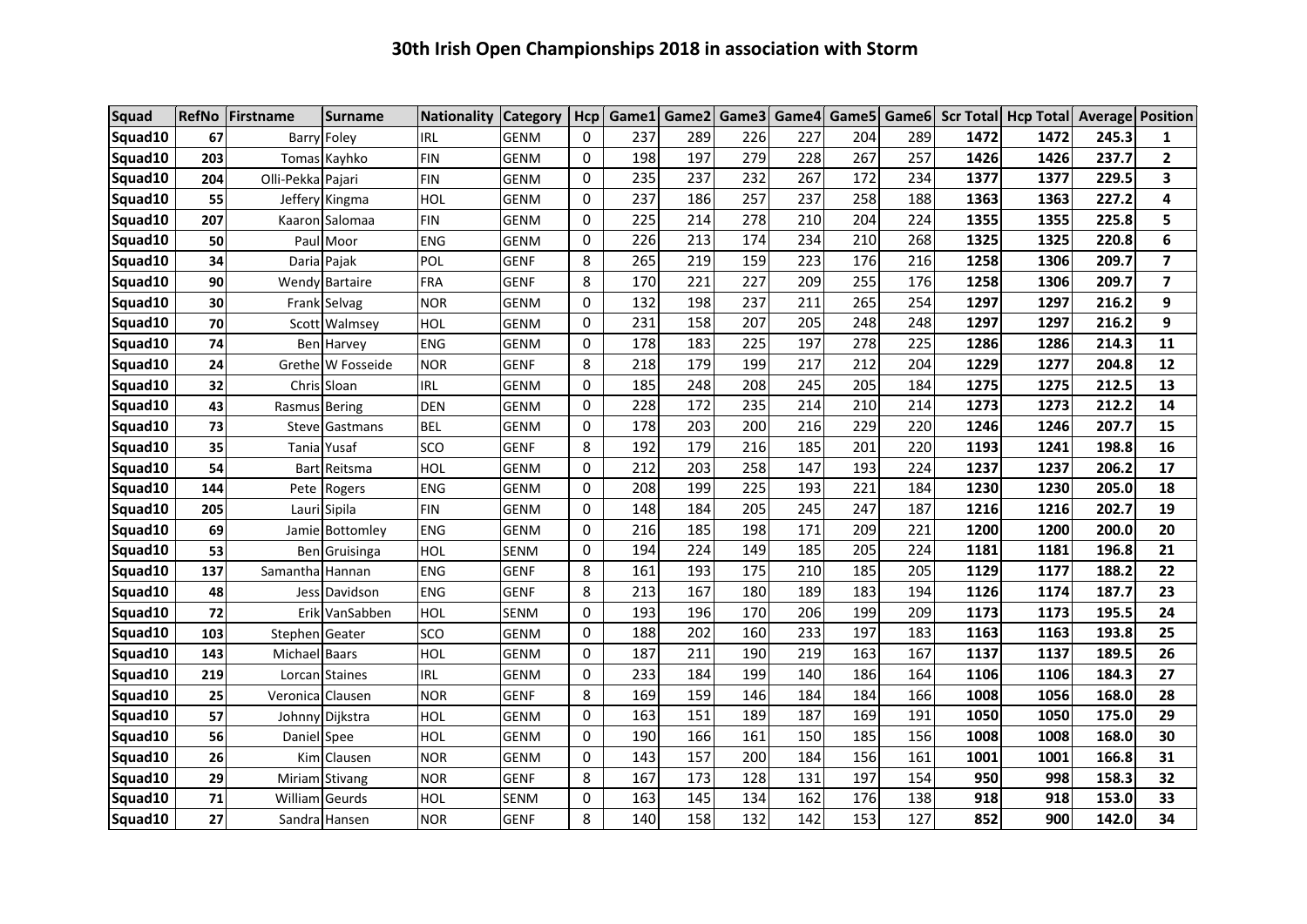| <b>Squad</b> |            | RefNo Firstname     | <b>Surname</b>     | <b>Nationality Category</b> |             | Hcp      | Game1 | Game2 | Game3 |     |     |     |      | Game4 Game5 Game6 Scr Total Hcp Total Average Position |       |                |
|--------------|------------|---------------------|--------------------|-----------------------------|-------------|----------|-------|-------|-------|-----|-----|-----|------|--------------------------------------------------------|-------|----------------|
| Squad11      | 128        | Einar mar           | Biornsson          | ICE                         | <b>GENM</b> | 0        | 203   | 223   | 229   | 232 | 278 | 255 | 1420 | 1420                                                   | 236.7 | 1              |
| Squad11      | 89         | Jason               | Agate              | <b>ENG</b>                  | <b>GENM</b> | 0        | 268   | 213   | 213   | 244 | 247 | 207 | 1392 | 1392                                                   | 232.0 | $\mathbf{2}$   |
| Squad11      | 205        |                     | Lauri Sipila       | <b>FIN</b>                  | GENM        | 0        | 267   | 246   | 215   | 211 | 235 | 205 | 1379 | 1379                                                   | 229.8 | 3              |
| Squad11      | 104        | Keira               | Reay               | SCO                         | <b>GENF</b> | 8        | 259   | 227   | 207   | 194 | 177 | 255 | 1319 | 1367                                                   | 219.8 | 4              |
| Squad11      | 197        | Jean-Pierre Paugnat |                    | FRA                         | GENM        | 0        | 185   | 210   | 201   | 211 | 300 | 254 | 1361 | 1361                                                   | 226.8 | 5              |
| Squad11      | 91         |                     | Selwyn Morgan      | <b>ENG</b>                  | SENM        | 0        | 219   | 195   | 220   | 279 | 233 | 205 | 1351 | 1351                                                   | 225.2 | 6              |
| Squad11      | 122        | <b>Mark Kerr</b>    |                    | SCO                         | <b>GENM</b> | 0        | 236   | 232   | 204   | 202 | 224 | 244 | 1342 | 1342                                                   | 223.7 | $\overline{ }$ |
| Squad11      | 220        | Gavin Fox           |                    | <b>IRL</b>                  | <b>GENM</b> | $\Omega$ | 199   | 205   | 196   | 242 | 233 | 255 | 1330 | 1330                                                   | 221.7 | 8              |
| Squad11      | 196        |                     | Eric Chauveau      | <b>FRA</b>                  | <b>GENM</b> | $\Omega$ | 218   | 247   | 217   | 224 | 223 | 191 | 1320 | 1320                                                   | 220.0 | 9              |
| Squad11      | <b>116</b> |                     | Gustaf Bjornsson   | ICE                         | <b>GENM</b> | 0        | 258   | 188   | 236   | 248 | 193 | 190 | 1313 | 1313                                                   | 218.8 | 10             |
| Squad11      | 209        | Dave                | English            | IRL                         | SENM        | 0        | 259   | 203   | 176   | 235 | 237 | 193 | 1303 | 1303                                                   | 217.2 | 11             |
| Squad11      | 108        | Paull               | Chandler           | IRL                         | <b>GENM</b> | 0        | 214   | 234   | 237   | 227 | 174 | 202 | 1288 | 1288                                                   | 214.7 | 12             |
| Squad11      | 81         |                     | Kevin Horton       | <b>NIR</b>                  | <b>SENM</b> | $\Omega$ | 159   | 200   | 224   | 200 | 245 | 253 | 1281 | 1281                                                   | 213.5 | 13             |
| Squad11      | 123        | Gary                | Redpath            | SCO                         | <b>GENM</b> | 0        | 227   | 170   | 215   | 235 | 233 | 182 | 1262 | 1262                                                   | 210.3 | 14             |
| Squad11      | 99         |                     | Aidan Byrne        | <b>IRL</b>                  | <b>GENM</b> | 0        | 234   | 197   | 210   | 202 | 236 | 176 | 1255 | 1255                                                   | 209.2 | 15             |
| Squad11      | 76         |                     | Julian Visockis    | LAT                         | <b>GENM</b> | 0        | 210   | 171   | 236   | 176 | 248 | 195 | 1236 | 1236                                                   | 206.0 | 16             |
| Squad11      | 77         | Normundas Dacis     |                    | LAT                         | <b>GENM</b> | $\Omega$ | 166   | 207   | 157   | 236 | 224 | 243 | 1233 | 1233                                                   | 205.5 | 17             |
| Squad11      | 115        |                     | Stefan Claessen    | ICE                         | <b>GENM</b> | $\Omega$ | 203   | 214   | 206   | 172 | 234 | 199 | 1228 | 1228                                                   | 204.7 | 18             |
| Squad11      | 64         |                     | Grant Dugan        | <b>NIR</b>                  | <b>GENM</b> | 0        | 170   | 248   | 226   | 192 | 153 | 222 | 1211 | 1211                                                   | 201.8 | 19             |
| Squad11      | 124        | James               | Claxton            | SCO                         | <b>GENM</b> | 0        | 221   | 215   | 190   | 214 | 209 | 158 | 1207 | 1207                                                   | 201.2 | 20             |
| Squad11      | 195        |                     | Alex Russell       | SCO                         | <b>GENM</b> | $\Omega$ | 184   | 155   | 232   | 180 | 218 | 234 | 1203 | 1203                                                   | 200.5 | 21             |
| Squad11      | 106        |                     | Kenny Jamieson     | SCO                         | <b>GENM</b> | $\Omega$ | 174   | 204   | 221   | 224 | 213 | 159 | 1195 | 1195                                                   | 199.2 | 22             |
| Squad11      | 97         | Carol               | Catchpole          | IRL                         | <b>GENF</b> | 8        | 244   | 180   | 134   | 185 | 222 | 181 | 1146 | 1194                                                   | 191.0 | 23             |
| Squad11      | 129        |                     | Michael MacColl    | SCO                         | <b>GENM</b> | 0        | 193   | 215   | 163   | 214 | 212 | 181 | 1178 | 1178                                                   | 196.3 | 24             |
| Squad11      | 117        |                     | Arnil Por Finnsson | ICE                         | <b>GENM</b> | $\Omega$ | 201   | 213   | 184   | 166 | 207 | 203 | 1174 | 1174                                                   | 195.7 | 25             |
| Squad11      | 105        |                     | James Guthrie      | SCO                         | <b>GENM</b> | $\Omega$ | 181   | 195   | 218   | 158 | 199 | 209 | 1160 | 1160                                                   | 193.3 | 26             |
| Squad11      | 134        |                     | Callum Simons      | <b>ENG</b>                  | <b>GENM</b> | 0        | 206   | 201   | 188   | 144 | 223 | 192 | 1154 | 1154                                                   | 192.3 | 27             |
| Squad11      | 74         |                     | Ben Harvey         | <b>ENG</b>                  | <b>GENM</b> | 0        | 189   | 215   | 201   | 185 | 195 | 160 | 1145 | 1145                                                   | 190.8 | 28             |
| Squad11      | 118        |                     | Guojon Juliusson   | ICE                         | GENM        | 0        | 232   | 194   | 160   | 178 | 143 | 198 | 1105 | 1105                                                   | 184.2 | 29             |
| Squad11      | 94         | Thomas John         |                    | WAL                         | <b>GENM</b> | $\Omega$ | 193   | 187   | 202   | 172 | 163 | 188 | 1105 | 1105                                                   | 184.2 | 29             |
| Squad11      | 125        | Martin              | Williamson         | SCO                         | <b>GENM</b> | 0        | 155   | 179   | 162   | 214 | 211 | 180 | 1101 | 1101                                                   | 183.5 | 31             |
| Squad11      | 177        |                     | Geir Omdal         | <b>NOR</b>                  | <b>SENM</b> | 0        | 208   | 148   | 210   | 204 | 149 | 155 | 1074 | 1074                                                   | 179.0 | 32             |
| Squad11      | 126        |                     | Andrew Mc Manus    | SCO                         | GENM        | 0        | 194   | 189   | 184   | 169 | 156 | 180 | 1072 | 1072                                                   | 178.7 | 33             |
| Squad11      | 167        |                     | Roy Stoylen        | <b>NOR</b>                  | SENM        | 0        | 202   | 168   | 136   | 187 | 175 | 196 | 1064 | 1064                                                   | 177.3 | 34             |
| Squad11      | 224        |                     | Pat Holmes         | IRL                         | <b>SENF</b> | 8        | 168   | 153   | 149   | 155 | 187 | 181 | 993  | 1041                                                   | 165.5 | 35             |
| Squad11      | 65         |                     | Lauren Dugan       | <b>NIR</b>                  | GENF        | 8        | 193   | 167   | 164   | 182 | 127 | 137 | 970  | 1018                                                   | 161.7 | 36             |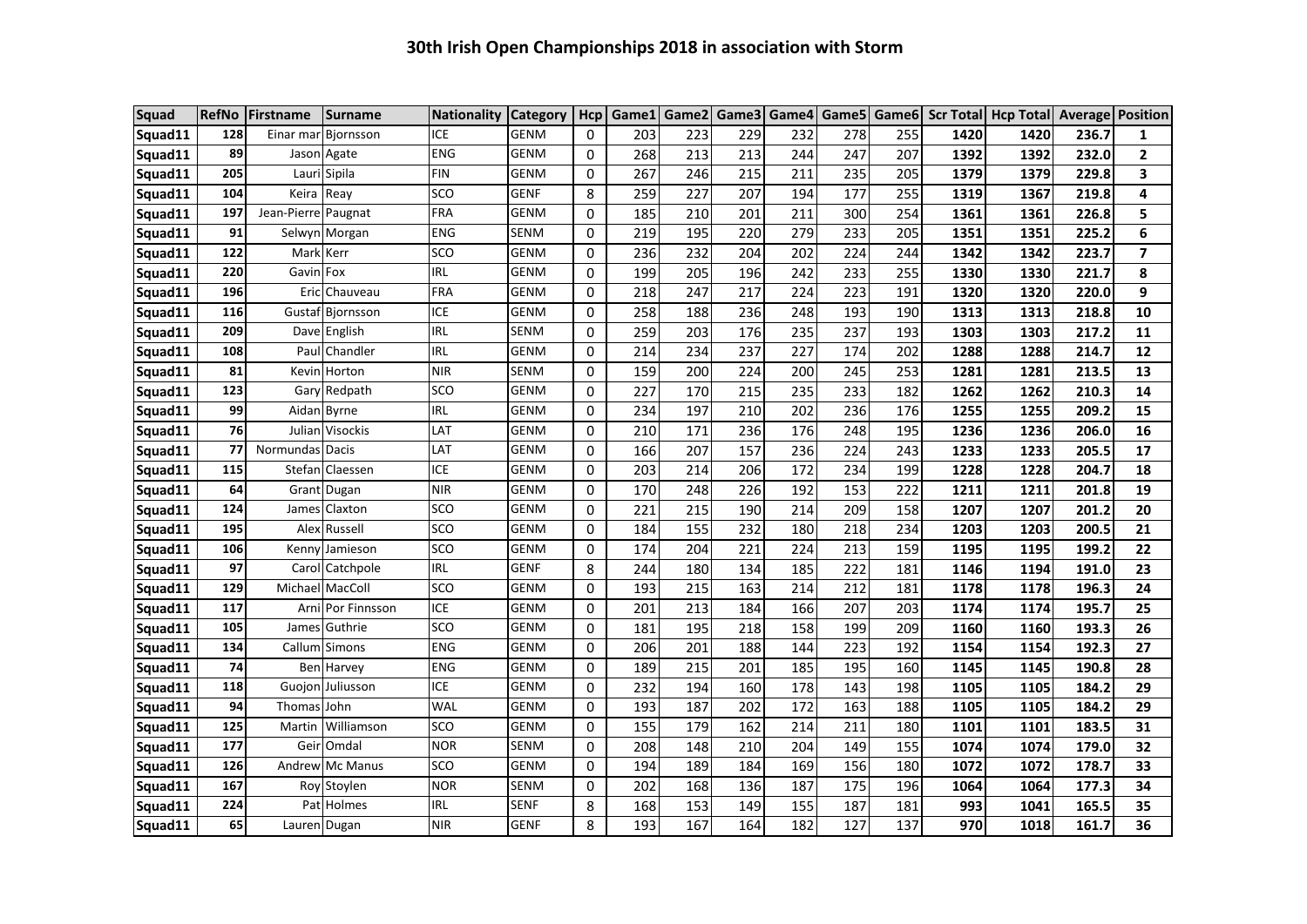| <b>Squad</b> | <b>RefNo</b> | Firstname Surname |                        | Nationality Category |             | Hcp      |     |     |     |     |     |     |      | Game1 Game2 Game3 Game4 Game5 Game6 Scr Total Hcp Total Average Position |       |              |
|--------------|--------------|-------------------|------------------------|----------------------|-------------|----------|-----|-----|-----|-----|-----|-----|------|--------------------------------------------------------------------------|-------|--------------|
| Squad12      | 45           |                   | Ghislaine van der Tol  | HOL                  | <b>GENF</b> | 8        | 298 | 224 | 233 | 279 | 242 | 234 | 1510 | 1552                                                                     | 251.7 | 1            |
| Squad12      | 120          |                   | Lee Crocker            | <b>ENG</b>           | <b>GENM</b> | 0        | 227 | 195 | 222 | 300 | 242 | 259 | 1445 | 1445                                                                     | 240.8 | $\mathbf{2}$ |
| Squad12      | 132          |                   | Niklas Jannik Sorensen | <b>DEN</b>           | <b>GENM</b> | 0        | 225 | 256 | 208 | 263 | 234 | 222 | 1408 | 1408                                                                     | 234.7 | 3            |
| Squad12      | 134          | Callum            | Simons                 | <b>ENG</b>           | <b>GENM</b> | 0        | 241 | 236 | 266 | 234 | 185 | 215 | 1377 | 1377                                                                     | 229.5 | 4            |
| Squad12      | 187          |                   | Bram Van Meerbergen    | <b>BEL</b>           | <b>GENM</b> | 0        | 228 | 236 | 246 | 241 | 202 | 215 | 1368 | 1368                                                                     | 228.0 | 5            |
| Squad12      | 69           |                   | Jamie Bottomley        | <b>ENG</b>           | <b>GENM</b> | $\Omega$ | 161 | 248 | 210 | 280 | 223 | 245 | 1367 | 1367                                                                     | 227.8 | 6            |
| Squad12      | 147          |                   | Paul McCauley          | <b>NIR</b>           | <b>SENM</b> | 0        | 247 | 240 | 214 | 183 | 236 | 232 | 1352 | 1352                                                                     | 225.3 | 7            |
| Squad12      | 44           | Nicole            | Sanders                | HOL                  | <b>GENF</b> | 8        | 180 | 204 | 200 | 185 | 289 | 199 | 1257 | 1305                                                                     | 209.5 | 8            |
| Squad12      | 50           |                   | Paul Moor              | <b>ENG</b>           | GENM        | 0        | 234 | 204 | 249 | 225 | 199 | 189 | 1300 | 1300                                                                     | 216.7 | 9            |
| Squad12      | 170          |                   | Biancal Wiekeraad      | HOL                  | <b>GENF</b> | 8        | 221 | 195 | 225 | 228 | 233 | 147 | 1249 | 1297                                                                     | 208.2 | 10           |
| Squad12      | 122          | Mark Kerr         |                        | SCO                  | GENM        | 0        | 222 | 181 | 235 | 232 | 178 | 247 | 1295 | 1295                                                                     | 215.8 | 11           |
| Squad12      | 137          | Samantha Hannan   |                        | <b>ENG</b>           | <b>GENF</b> | 8        | 256 | 239 | 189 | 239 | 167 | 146 | 1236 | 1284                                                                     | 206.0 | 12           |
| Squad12      | 85           |                   | Brian Gillespie        | <b>ENG</b>           | GENM        | 0        | 170 | 249 | 205 | 191 | 239 | 215 | 1269 | 1269                                                                     | 211.5 | 13           |
| Squad12      | 142          |                   | Ivo De Vries           | HOL                  | GENM        | 0        | 170 | 203 | 202 | 253 | 217 | 216 | 1261 | 1261                                                                     | 210.2 | 14           |
| Squad12      | 123          |                   | Gary Redpath           | SCO                  | GENM        | 0        | 196 | 214 | 147 | 248 | 237 | 209 | 1251 | 1251                                                                     | 208.5 | 15           |
| Squad12      | 115          |                   | Stefan Claessen        | ICE                  | GENM        | 0        | 174 | 240 | 175 | 232 | 209 | 207 | 1237 | 1237                                                                     | 206.2 | 16           |
| Squad12      | 176          |                   | Terje Berge            | <b>NOR</b>           | GENM        | 0        | 169 | 216 | 168 | 267 | 182 | 220 | 1222 | 1222                                                                     | 203.7 | 17           |
| Squad12      | 124          |                   | James Claxton          | SCO                  | GENM        | 0        | 230 | 204 | 191 | 192 | 203 | 184 | 1204 | 1204                                                                     | 200.7 | 18           |
| Squad12      | 125          |                   | Martin Williamson      | SCO                  | GENM        | 0        | 195 | 223 | 192 | 142 | 187 | 259 | 1198 | 1198                                                                     | 199.7 | 19           |
| Squad12      | 86           |                   | Andy Gillespie         | <b>ENG</b>           | GENM        | 0        | 205 | 223 | 188 | 183 | 211 | 182 | 1192 | 1192                                                                     | 198.7 | 20           |
| Squad12      | 133          |                   | Egon Jannik Sorensen   | <b>DEN</b>           | GENM        | 0        | 171 | 220 | 226 | 189 | 194 | 190 | 1190 | 1190                                                                     | 198.3 | 21           |
| Squad12      | 195          |                   | Alex Russell           | SCO                  | GENM        | 0        | 157 | 186 | 225 | 188 | 219 | 207 | 1182 | 1182                                                                     | 197.0 | 22           |
| Squad12      | 145          |                   | Tony O Hare            | <b>NIR</b>           | SENM        | 0        | 196 | 202 | 202 | 234 | 183 | 161 | 1178 | 1178                                                                     | 196.3 | 23           |
| Squad12      | 95           |                   | Alex Fraser            | SCO                  | GENM        | 0        | 211 | 206 | 197 | 206 | 193 | 162 | 1175 | 1175                                                                     | 195.8 | 24           |
| Squad12      | 151          |                   | David Keogh            | <b>IRL</b>           | GENM        | 0        | 213 | 187 | 167 | 200 | 188 | 202 | 1157 | 1157                                                                     | 192.8 | 25           |
| Squad12      | 168          |                   | Jan Gabrielsen         | <b>NOR</b>           | SENM        | 0        | 197 | 208 | 151 | 160 | 186 | 230 | 1132 | 1132                                                                     | 188.7 | 26           |
| Squad12      | 109          |                   | Eoghan Lebioda         | <b>IRL</b>           | GENM        | 0        | 181 | 212 | 211 | 153 | 167 | 199 | 1123 | 1123                                                                     | 187.2 | 27           |
| Squad12      | 144          |                   | Pete Rogers            | <b>ENG</b>           | GENM        | $\Omega$ | 176 | 206 | 183 | 179 | 188 | 185 | 1117 | 1117                                                                     | 186.2 | 28           |
| Squad12      | 149          |                   | Bergthora Olafsdottir  | ICE                  | <b>GENF</b> | 8        | 190 | 152 | 188 | 149 | 188 | 196 | 1063 | 1111                                                                     | 177.2 | 29           |
| Squad12      | 173          |                   | Ronald Finstad         | <b>NOR</b>           | SENM        | 0        | 174 | 171 | 165 | 176 | 243 | 177 | 1106 | 1106                                                                     | 184.3 | 30           |
| Squad12      | 126          |                   | Andrew Mc Manus        | SCO                  | <b>GENM</b> | 0        | 176 | 171 | 171 | 234 | 169 | 183 | 1104 | 1104                                                                     | 184.0 | 31           |
| Squad12      | 92           |                   | Vicki Gillespie        | <b>ENG</b>           | <b>GENF</b> | 8        | 187 | 146 | 211 | 179 | 151 | 175 | 1049 | 1097                                                                     | 174.8 | 32           |
| Squad12      | 146          |                   | Kenny Donnelly         | <b>NIR</b>           | <b>SENM</b> | 0        | 236 | 194 | 154 | 174 | 176 | 156 | 1090 | 1090                                                                     | 181.7 | 33           |
| Squad12      | 167          |                   | Roy Stoylen            | <b>NOR</b>           | <b>SENM</b> | 0        | 135 | 162 | 211 | 178 | 182 | 191 | 1059 | 1059                                                                     | 176.5 | 34           |
| Squad12      | 177          |                   | Geir Omdal             | <b>NOR</b>           | <b>SENM</b> | 0        | 193 | 171 | 170 | 191 | 178 | 155 | 1058 | 1058                                                                     | 176.3 | 35           |
| Squad12      | 150          |                   | Johanna Guojonsdottir  | ICE                  | <b>GENF</b> | 8        | 167 | 163 | 177 | 179 | 141 | 157 | 984  | 1032                                                                     | 164.0 | 36           |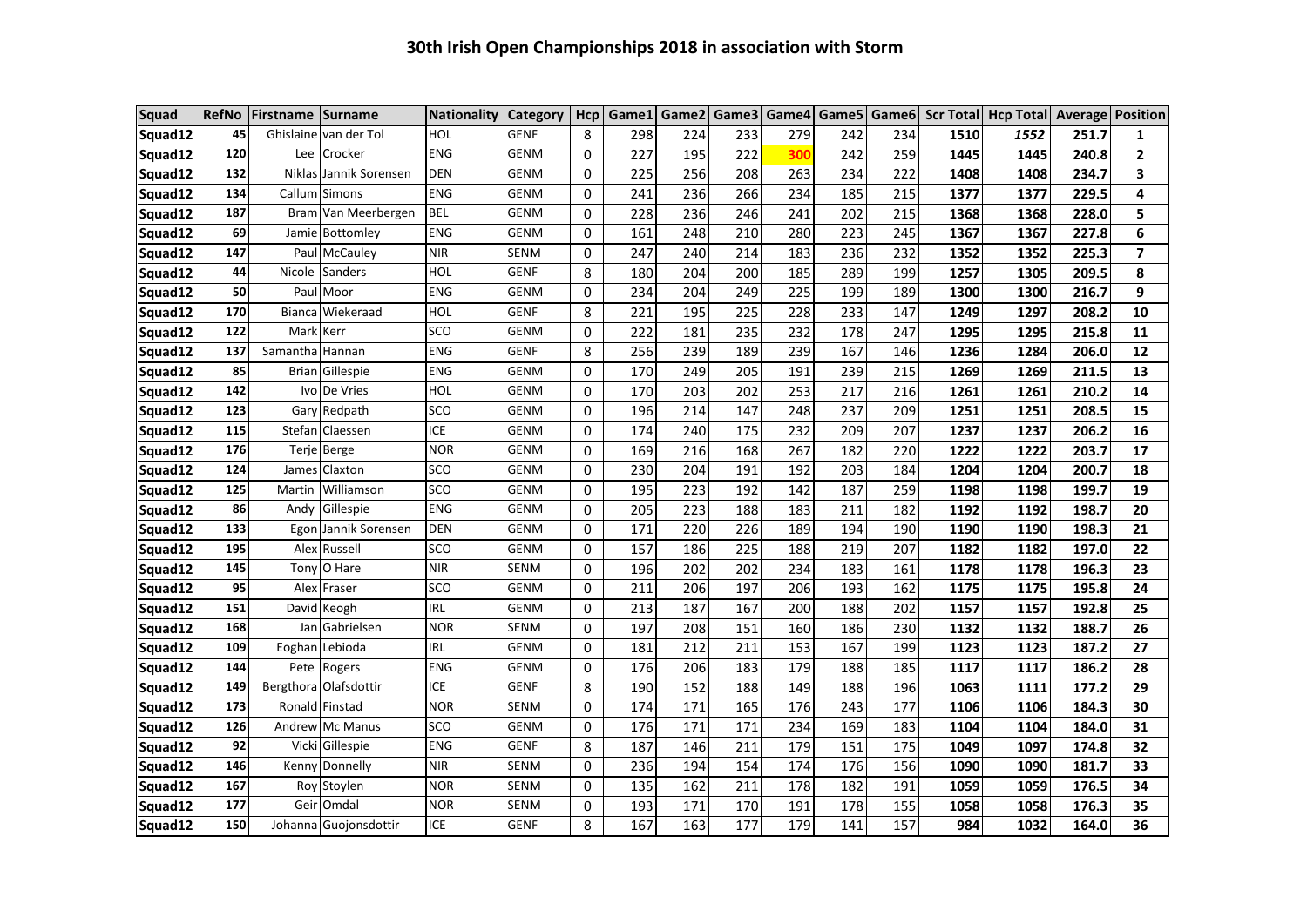| <b>Squad</b> | <b>RefNo</b> | Firstname                 | <b>Surname</b>        | <b>Nationality</b> | <b>Category</b> | <b>Hcp</b> | Game1 |     | Game2   Game3   Game4   Game5 |     |     |     | Game6 Scr Total | <b>Hcp Total Average Position</b> |       |                |
|--------------|--------------|---------------------------|-----------------------|--------------------|-----------------|------------|-------|-----|-------------------------------|-----|-----|-----|-----------------|-----------------------------------|-------|----------------|
| Squad13      | 37           |                           | Ramon Hilferink       | HOL                | <b>GENM</b>     | 0          | 248   | 234 | 265                           | 268 | 268 | 244 | 1527            | 1527                              | 254.5 | 1              |
| Squad13      | 75           |                           | Jamie Elliott         | <b>ENG</b>         | <b>GENM</b>     | 0          | 236   | 207 | 202                           | 247 | 207 | 257 | 1356            | 1356                              | 226.0 | $\mathbf{2}$   |
| Squad13      | 138          |                           | Nicola Pongolini      | <b>ITA</b>         | <b>GENM</b>     | 0          | 216   | 222 | 204                           | 210 | 220 | 265 | 1337            | 1337                              | 222.8 | 3              |
| Squad13      | 67           |                           | <b>Barry Foley</b>    | <b>IRL</b>         | <b>GENM</b>     | 0          | 218   | 212 | 265                           | 179 | 225 | 237 | 1336            | 1336                              | 222.7 | 4              |
| Squad13      | 170          | <b>Bianca</b>             | Wiekeraad             | <b>HOL</b>         | <b>GENF</b>     | 8          | 234   | 218 | 191                           | 181 | 247 | 206 | 1277            | 1325                              | 212.8 | 5              |
| Squad13      | 178          | Tore                      | Torgersen             | <b>NOR</b>         | <b>GENM</b>     | 0          | 209   | 209 | 243                           | 200 | 227 | 217 | 1305            | 1305                              | 217.5 | 6              |
| Squad13      | 34           |                           | Daria Pajak           | POL                | <b>GENF</b>     | 8          | 255   | 245 | 225                           | 174 | 182 | 175 | 1256            | 1304                              | 209.3 | $\overline{ }$ |
| Squad13      | 35           | Tania                     | Yusaf                 | SCO                | <b>GENF</b>     | 8          | 161   | 194 | 238                           | 201 | 256 | 202 | 1252            | 1300                              | 208.7 | 8              |
| Squad13      | 107          | Stephen Gill              |                       | SCO                | <b>GENM</b>     | 0          | 201   | 196 | 212                           | 222 | 222 | 232 | 1285            | 1285                              | 214.2 | 9              |
| Squad13      | 108          |                           | Paul Chandler         | <b>IRL</b>         | <b>GENM</b>     | 0          | 233   | 241 | 190                           | 247 | 182 | 187 | 1280            | 1280                              | 213.3 | 10             |
| Squad13      | 128          |                           | Einar mar Bjornsson   | ICE                | <b>GENM</b>     | 0          | 200   | 189 | 195                           | 240 | 209 | 234 | 1267            | 1267                              | 211.2 | 11             |
| Squad13      | 104          | Keira                     | Reay                  | <b>SCO</b>         | <b>GENF</b>     | 8          | 216   | 234 | 176                           | 185 | 193 | 203 | 1207            | 1255                              | 201.2 | 12             |
| Squad13      | 88           | Amanda Larkin             |                       | <b>IRL</b>         | <b>GENF</b>     | 8          | 203   | 164 | 200                           | 201 | 194 | 244 | 1206            | 1254                              | 201.0 | 13             |
| Squad13      | 81           |                           | Kevin Horton          | <b>NIR</b>         | <b>SENM</b>     | 0          | 200   | 223 | 224                           | 233 | 195 | 171 | 1246            | 1246                              | 207.7 | 14             |
| Squad13      | 84           |                           | Angelo Thomas         | HOL                | <b>GENM</b>     | 0          | 188   | 224 | 206                           | 197 | 217 | 194 | 1226            | 1226                              | 204.3 | 15             |
| Squad13      | 6            |                           | Tore Danielsen        | <b>NOR</b>         | <b>GENM</b>     | 0          | 192   | 202 | 191                           | 230 | 182 | 212 | 1209            | 1209                              | 201.5 | 16             |
| Squad13      | 116          |                           | Gustaf Bjornsson      | <b>ICE</b>         | <b>GENM</b>     | 0          | 164   | 211 | 223                           | 212 | 177 | 221 | 1208            | 1208                              | 201.3 | 17             |
| Squad13      | 39           |                           | Calvin Murray         | <b>SCO</b>         | <b>GENM</b>     | 0          | 233   | 212 | 182                           | 201 | 199 | 169 | 1196            | 1196                              | 199.3 | 18             |
| Squad13      | 63           |                           | Olaf van Kalken       | HOL                | <b>GENM</b>     | 0          | 222   | 181 | 198                           | 199 | 199 | 185 | 1184            | 1184                              | 197.3 | 19             |
| Squad13      | 94           | Thomas                    | John                  | WAL                | <b>GENM</b>     | 0          | 268   | 180 | 159                           | 221 | 210 | 133 | 1171            | 1171                              | 195.2 | 20             |
| Squad13      | 112          |                           | Peter Sampson         | <b>ENG</b>         | <b>SENM</b>     | 0          | 193   | 179 | 187                           | 168 | 236 | 191 | 1154            | 1154                              | 192.3 | 21             |
| Squad13      | 117          |                           | Arni Por Finnssor     | <b>ICE</b>         | <b>GENM</b>     | 0          | 195   | 201 | 186                           | 205 | 160 | 204 | 1151            | 1151                              | 191.8 | 22             |
| Squad13      | 118          |                           | Guojon Juliusson      | ICE                | <b>GENM</b>     | 0          | 186   | 170 | 184                           | 195 | 231 | 174 | 1140            | 1140                              | 190.0 | 23             |
| Squad13      | 129          |                           | Michael MacColl       | SCO                | <b>GENM</b>     | 0          | 167   | 172 | 189                           | 197 | 204 | 203 | 1132            | 1132                              | 188.7 | 24             |
| Squad13      | 188          |                           | Robbe Rousseau        | <b>BEL</b>         | <b>GENM</b>     | 0          | 151   | 186 | 151                           | 257 | 193 | 189 | 1127            | 1127                              | 187.8 | 25             |
| Squad13      | 90           |                           | <b>Wendy Bartaire</b> | <b>FRA</b>         | <b>GENF</b>     | 8          | 150   | 189 | 222                           | 190 | 156 | 169 | 1076            | 1124                              | 179.3 | 26             |
| Squad13      | 166          | Jon                       | Kilsti                | <b>NOR</b>         | <b>SENM</b>     | 0          | 196   | 176 | 194                           | 204 | 170 | 182 | 1122            | 1122                              | 187.0 | 27             |
| Squad13      | 40           |                           | Paul Greig            | SCO                | <b>GENM</b>     | 0          | 186   | 148 | 191                           | 195 | 181 | 204 | 1105            | 1105                              | 184.2 | 28             |
| Squad13      | 111          |                           | Arturas Baltonis      | LIT                | GENM            | 0          | 133   | 162 | 180                           | 218 | 165 | 222 | 1080            | 1080                              | 180.0 | 29             |
| Squad13      | 191          |                           | Gabby van Hemert      | HOL                | <b>GENM</b>     | 0          | 163   | 164 | 159                           | 201 | 183 | 175 | 1045            | 1045                              | 174.2 | 30             |
| Squad13      | 165          |                           | Danny Midtoy          | <b>NOR</b>         | <b>SENM</b>     | 0          | 208   | 150 | 188                           | 155 | 176 | 155 | 1032            | 1032                              | 172.0 | 31             |
| Squad13      | 31           | Hans Christian Faergestad |                       | <b>NOR</b>         | <b>SENM</b>     | 0          | 188   | 169 | 146                           | 165 | 158 | 160 | 986             | 986                               | 164.3 | 32             |
| Squad13      | 190          |                           | Willem van Hemert     | HOL                | <b>GENM</b>     | 0          | 159   | 134 | 157                           | 172 | 172 | 165 | 959             | 959                               | 159.8 | 33             |
| Squad13      | 96           |                           | Simon Schepers        | HOL                | <b>GENM</b>     | 0          | 192   | 224 | 194                           | 0   | 0   | 0   | 610             | 610                               | 203.3 | 34             |
| Squad13      | 74           |                           | Ben Harvey            | <b>ENG</b>         | <b>GENM</b>     | 0          | 207   | 171 | 170                           | 0   | 0   | 0   | 548             | 548                               | 182.7 | 35             |
| Squad13      | 32           |                           | Chris Sloan           | <b>IRL</b>         | GENM            | 0          | 0     | 0   | 0                             | 0   | 0   | 0   | 0               | 0                                 | 0.0   | 36             |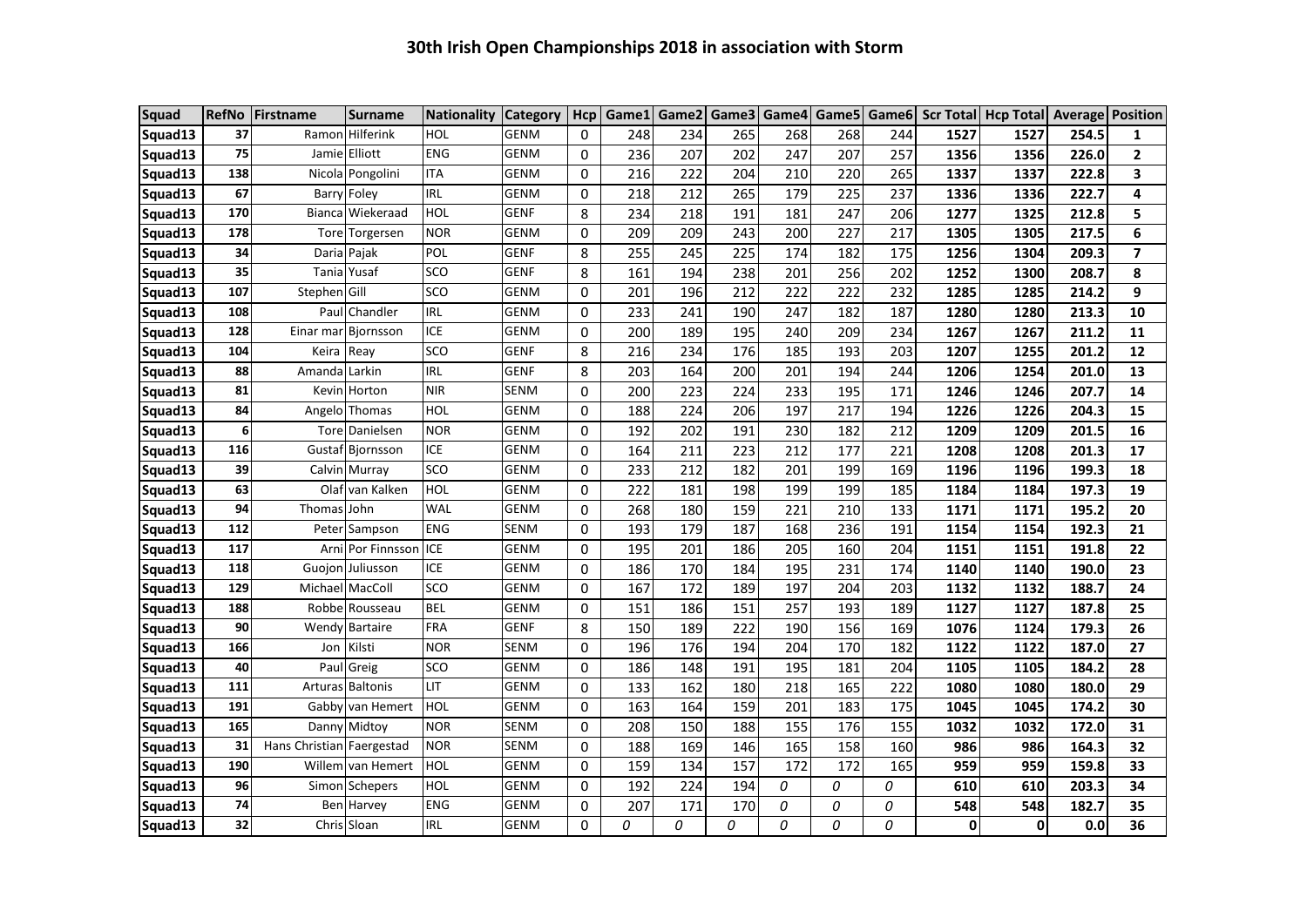| Squad14 | 138 |                     | Nicola Pongolini  | <b>ITA</b> | <b>GENM</b> | 0 | 246 | 279              | 223              | 290 | 224 | 235 | 1497 | 1497 | 249.5 | $\mathbf{1}$   |
|---------|-----|---------------------|-------------------|------------|-------------|---|-----|------------------|------------------|-----|-----|-----|------|------|-------|----------------|
| Squad14 | 47  |                     | Anthony Simonsen  | <b>USA</b> | GENM        | 0 | 224 | 225              | 228              | 258 | 224 | 248 | 1407 | 1407 | 234.5 | $\mathbf{2}$   |
| Squad14 | 32  |                     | Chris Sloan       | <b>IRL</b> | <b>GENM</b> | 0 | 279 | 160              | 255              | 192 | 227 | 278 | 1391 | 1391 | 231.8 | 3              |
| Squad14 | 3   | Robert              | Lind              | <b>NOR</b> | SENM        | 0 | 210 | 232              | 241              | 263 | 209 | 231 | 1386 | 1386 | 231.0 | 4              |
| Squad14 | 196 | Eric                | Chauveau          | <b>FRA</b> | <b>GENM</b> | 0 | 225 | 177              | 256              | 236 | 214 | 234 | 1342 | 1342 | 223.7 | 5              |
| Squad14 | 50  | Paul                | Moor              | <b>ENG</b> | <b>GENM</b> | 0 | 177 | 213              | 201              | 249 | 279 | 215 | 1334 | 1334 | 222.3 | 6              |
| Squad14 | 44  | Nicole              | Sanders           | <b>HOL</b> | GENF        | 8 | 190 | $\overline{226}$ | 225              | 211 | 222 | 204 | 1278 | 1326 | 213.0 | $\overline{7}$ |
| Squad14 | 145 |                     | Tony O Hare       | <b>NIR</b> | SENM        | 0 | 199 | 213              | 197              | 267 | 216 | 233 | 1325 | 1325 | 220.8 | 8              |
| Squad14 | 43  | Rasmus Bering       |                   | <b>DEN</b> | <b>GENM</b> | 0 | 217 | 254              | $\overline{222}$ | 203 | 212 | 204 | 1312 | 1312 | 218.7 | 9              |
| Squad14 | 68  |                     | Ron Hurt          | <b>USA</b> | <b>GENM</b> | 0 | 200 | 209              | 223              | 216 | 242 | 214 | 1304 | 1304 | 217.3 | 10             |
| Squad14 | 87  |                     | Dom Buckley       | <b>ENG</b> | <b>GENM</b> | 0 | 255 | 235              | 258              | 182 | 163 | 211 | 1304 | 1304 | 217.3 | 10             |
| Squad14 | 64  |                     | Grant Dugan       | <b>NIR</b> | <b>GENM</b> | 0 | 221 | 172              | 216              | 211 | 221 | 245 | 1286 | 1286 | 214.3 | 12             |
| Squad14 | 89  | Jason               | Agate             | <b>ENG</b> | <b>GENM</b> | 0 | 225 | 227              | 189              | 200 | 179 | 255 | 1275 | 1275 | 212.5 | 13             |
| Squad14 | 99  | Aidan Byrne         |                   | <b>IRL</b> | GENM        | 0 | 178 | 202              | 278              | 212 | 216 | 186 | 1272 | 1272 | 212.0 | 14             |
| Squad14 | 28  | Per Einar           | Walstad           | <b>NOR</b> | SENM        | 0 | 198 | 227              | 268              | 190 | 185 | 199 | 1267 | 1267 | 211.2 | 15             |
| Squad14 | 24  |                     | Grethe W Fosseide | <b>NOR</b> | <b>GENF</b> | 8 | 181 | 150              | 203              | 222 | 235 | 208 | 1199 | 1247 | 199.8 | 16             |
| Squad14 | 168 | Jan                 | Gabrielsen        | <b>NOR</b> | SENM        | 0 | 221 | 195              | 233              | 139 | 243 | 202 | 1233 | 1233 | 205.5 | 17             |
| Squad14 | 54  | <b>Bart</b>         | Reitsma           | <b>HOL</b> | GENM        | 0 | 183 | 258              | 229              | 171 | 185 | 196 | 1222 | 1222 | 203.7 | 18             |
| Squad14 | 80  | Jason               | <b>Byrnes</b>     | <b>IRL</b> | GENM        | 0 | 193 | 197              | 248              | 182 | 207 | 195 | 1222 | 1222 | 203.7 | 18             |
| Squad14 | 197 | Jean-Pierre Paugnat |                   | <b>FRA</b> | GENM        | 0 | 209 | 236              | 182              | 200 | 189 | 202 | 1218 | 1218 | 203.0 | 20             |
| Squad14 | 77  | Normundas Dacis     |                   | LAT        | SENM        | 0 | 209 | 201              | 192              | 198 | 209 | 200 | 1209 | 1209 | 201.5 | 21             |
| Squad14 | 129 | Michael             | MacColl           | SCO        | <b>GENM</b> | 0 | 196 | 208              | 178              | 227 | 212 | 173 | 1194 | 1194 | 199.0 | 22             |
| Squad14 | 48  |                     | Jess Davidson     | <b>ENG</b> | <b>GENF</b> | 8 | 181 | 173              | 161              | 191 | 178 | 247 | 1131 | 1179 | 188.5 | 23             |
| Squad14 | 53  |                     | Ben Gruisinga     | <b>HOL</b> | <b>SENM</b> | 0 | 214 | 186              | 188              | 200 | 182 | 206 | 1176 | 1176 | 196.0 | 24             |
| Squad14 | 116 |                     | Gustaf Bjornsson  | <b>ICE</b> | <b>GENM</b> | 0 | 193 | 212              | 206              | 237 | 173 | 148 | 1169 | 1169 | 194.8 | 25             |
| Squad14 | 193 |                     | Paul Stott Snr    | <b>IRL</b> | <b>SENM</b> | 0 | 181 | 234              | 164              | 191 | 192 | 180 | 1142 | 1142 | 190.3 | 26             |
| Squad14 | 65  | Lauren              | Dugan             | <b>NIR</b> | <b>GENF</b> | 8 | 159 | 171              | 206              | 167 | 187 | 195 | 1085 | 1133 | 180.8 | 27             |
| Squad14 | 199 | Ann                 | Cullen            | <b>IRL</b> | <b>SENF</b> | 8 | 180 | 171              | 170              | 160 | 191 | 188 | 1060 | 1108 | 176.7 | 28             |
| Squad14 | 176 |                     | Terje Berge       | <b>NOR</b> | <b>GENM</b> | 0 | 202 | 205              | 187              | 171 | 183 | 159 | 1107 | 1107 | 184.5 | 29             |
| Squad14 | 29  |                     | Miriam Stivang    | <b>NOR</b> | GENF        | 8 | 144 | 149              | 210              | 201 | 163 | 183 | 1050 | 1098 | 175.0 | 30             |
| Squad14 | 117 |                     | Arni Por Finnsson | <b>ICE</b> | GENM        | 0 | 177 | 182              | 194              | 200 | 190 | 150 | 1093 | 1093 | 182.2 | 31             |
| Squad14 | 198 | Arunas Bulins       |                   | LIT        | <b>GENM</b> | 0 | 154 | 166              | 178              | 226 | 188 | 174 | 1086 | 1086 | 181.0 | 32             |
| Squad14 | 76  |                     | Julian Visockis   | LAT        | <b>GENM</b> | 0 | 171 | 156              | 218              | 200 | 155 | 168 | 1068 | 1068 | 178.0 | 33             |
| Squad14 | 26  | <b>Kim</b>          | Clausen           | <b>NOR</b> | <b>GENM</b> | 0 | 181 | 178              | 159              | 177 | 198 | 169 | 1062 | 1062 | 177.0 | 34             |
| Squad14 | 25  | Veronica            | Clausen           | <b>NOR</b> | <b>GENF</b> | 8 | 164 | 180              | 152              | 163 | 155 | 170 | 984  | 1032 | 164.0 | 35             |
| Squad14 | 27  |                     | Sandra Hansen     | <b>NOR</b> | <b>GENF</b> | 8 | 189 | 147              | 168              | 144 | 188 | 148 | 984  | 1032 | 164.0 | 35             |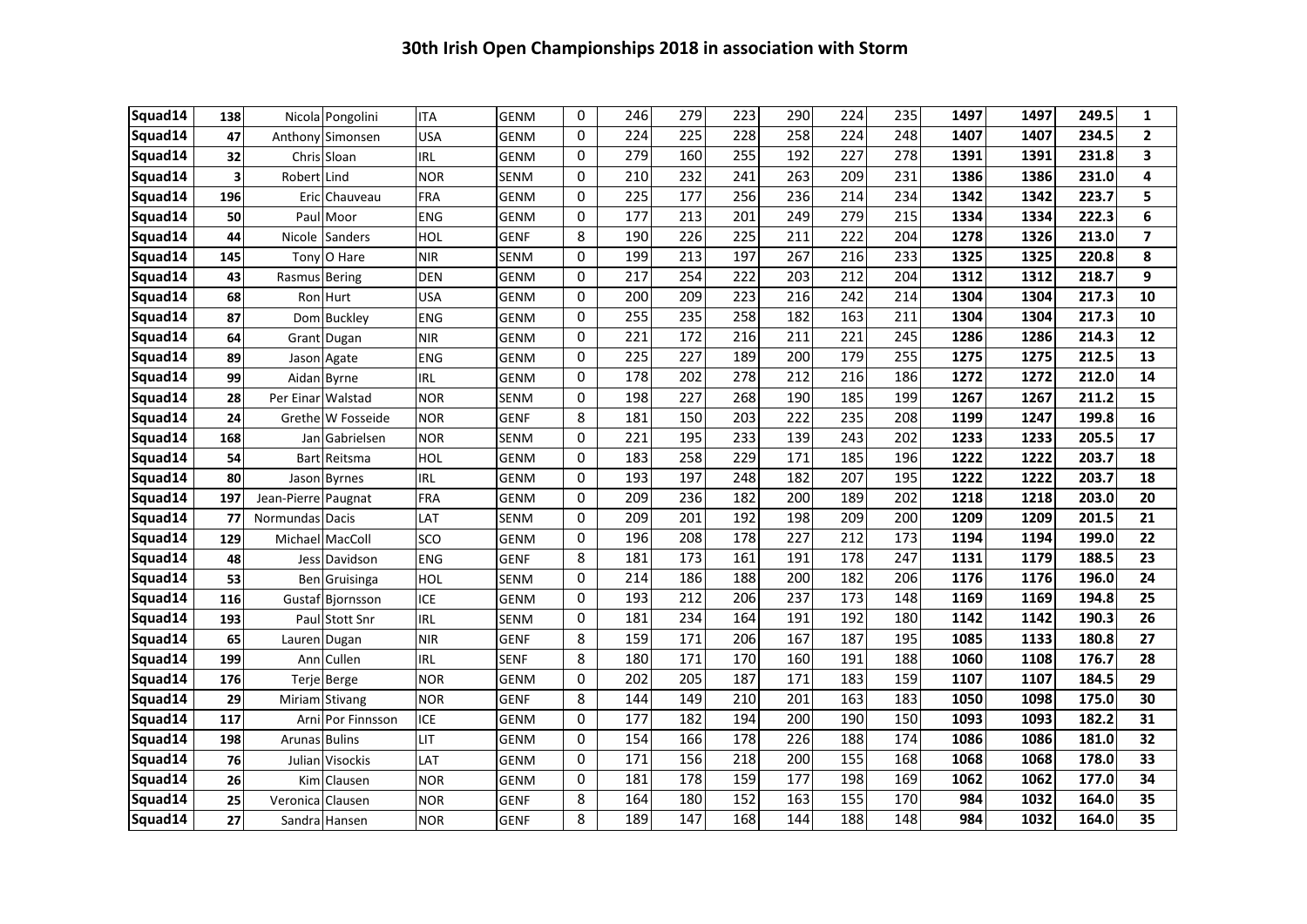| <b>Squad</b>        | <b>RefNo</b> | <b>Firstname Surname</b> |                        | <b>Nationality</b> | Category    | Hcp         | Game1 | Game2 Game3 |     |     |     |     |      | Game4 Game5 Game6 Scr Total Hcp Total Ranked Postion |   |                |
|---------------------|--------------|--------------------------|------------------------|--------------------|-------------|-------------|-------|-------------|-----|-----|-----|-----|------|------------------------------------------------------|---|----------------|
| Squad12             | 45           |                          | Ghislaine van der Tol  | HOL                | <b>GENF</b> | 8           | 298   | 224         | 233 | 279 | 242 | 234 | 1510 | 1552                                                 |   | 1              |
| Squad13             | 37           |                          | Ramon Hilferink        | HOL                | <b>GENM</b> | 0           | 248   | 234         | 265 | 268 | 268 | 244 | 1527 | 1527                                                 | Y | $\overline{2}$ |
| Squad06             | 67           |                          | <b>Barry Foley</b>     | <b>IRL</b>         | <b>GENM</b> | 0           | 186   | 269         | 259 | 238 | 300 | 257 | 1509 | 1509                                                 | Y | 3              |
| Squad14             | 138          |                          | Nicola Pongolini       | <b>ITA</b>         | <b>GENM</b> | 0           | 246   | 279         | 223 | 290 | 224 | 235 | 1497 | 1497                                                 | Υ | 4              |
| Squad <sub>08</sub> | 119          |                          | Rob Thurlby            | <b>ENG</b>         | <b>GENM</b> | 0           | 219   | 268         | 279 | 227 | 268 | 217 | 1478 | 1478                                                 | Y | 5              |
| Squad04             | 73           | Steve                    | Gastmans               | <b>BEL</b>         | <b>GENM</b> | 0           | 258   | 215         | 258 | 266 | 204 | 268 | 1469 | 1469                                                 | Y | 6              |
| Squad12             | 120          | Lee                      | Crocker                | <b>ENG</b>         | <b>GENM</b> | 0           | 227   | 195         | 222 | 300 | 242 | 259 | 1445 | 1445                                                 | Y | $\overline{7}$ |
| Squad <sub>02</sub> | 83           | Patrick Meka             |                        | HOL                | <b>GENM</b> | 0           | 205   | 234         | 244 | 257 | 258 | 245 | 1443 | 1443                                                 | Y | 8              |
| Squad <sub>08</sub> | 221          |                          | Andy Jones             | <b>ENG</b>         | <b>GENM</b> | 0           | 229   | 244         | 248 | 244 | 225 | 246 | 1436 | 1436                                                 | Y | 9              |
| Squad09             | 222          | Stephen Joyce            |                        | <b>IRL</b>         | <b>GENM</b> | 0           | 237   | 214         | 265 | 258 | 237 | 224 | 1435 | 1435                                                 | Y | 10             |
| Squad <sub>03</sub> | 98           |                          | Alan Bride             | <b>IRL</b>         | <b>GENM</b> | $\mathbf 0$ | 267   | 247         | 213 | 222 | 225 | 256 | 1430 | 1430                                                 | Y | 11             |
| Squad10             | 203          |                          | Tomas Kayhko           | <b>FIN</b>         | <b>GENM</b> | 0           | 198   | 197         | 279 | 228 | 267 | 257 | 1426 | 1426                                                 | Y | 12             |
| Squad07             | 47           |                          | Anthony Simonsen       | <b>USA</b>         | <b>GENM</b> | 0           | 269   | 290         | 213 | 237 | 224 | 193 | 1426 | 1426                                                 | Υ | 12             |
| Squad09             | 184          |                          | Alan McDonnell         | <b>IRL</b>         | <b>GENM</b> | 0           | 227   | 225         | 214 | 227 | 275 | 257 | 1425 | 1425                                                 | Y | 14             |
| Squad11             | 128          |                          | Einar mar Bjornsson    | <b>ICE</b>         | <b>GENM</b> | 0           | 203   | 223         | 229 | 232 | 278 | 255 | 1420 | 1420                                                 | Y | 15             |
| Squad05             | 206          |                          | Teemu Putkisto         | <b>FIN</b>         | <b>GENM</b> | 0           | 189   | 196         | 300 | 227 | 247 | 258 | 1417 | 1417                                                 | Υ | 16             |
| Squad <sub>03</sub> | 169          |                          | Elco Gortor            | HOL                | <b>GENM</b> | 0           | 234   | 215         | 256 | 244 | 234 | 226 | 1409 | 1409                                                 | Y | 17             |
| Squad12             | 132          |                          | Niklas Jannik Sorensen | <b>DEN</b>         | <b>GENM</b> | 0           | 225   | 256         | 208 | 263 | 234 | 222 | 1408 | 1408                                                 | Y | 18             |
| Squad <sub>03</sub> | 78           |                          | Stephen O Connor       | <b>IRL</b>         | <b>GENM</b> | 0           | 196   | 248         | 256 | 248 | 230 | 227 | 1405 | 1405                                                 | Υ | 19             |
| Squad06             | 89           |                          | Jason Agate            | <b>ENG</b>         | <b>GENM</b> | $\Omega$    | 168   | 245         | 231 | 215 | 268 | 269 | 1396 | 1396                                                 | Y | 20             |
| Squad <sub>03</sub> | 51           | Matthew Clayton          |                        | <b>ENG</b>         | <b>GENM</b> | 0           | 236   | 223         | 275 | 247 | 216 | 198 | 1395 | 1395                                                 | Y | 21             |
| Squad09             | 62           |                          | Edwin van Aarle        | HOL                | <b>GENM</b> | $\Omega$    | 200   | 216         | 244 | 234 | 236 | 264 | 1394 | 1394                                                 | Y | 22             |
| Squad04             | 105          |                          | James Guthrie          | SCO                | <b>GENM</b> | $\mathbf 0$ | 235   | 279         | 210 | 244 | 213 | 213 | 1394 | 1394                                                 | Y | 22             |
| Squad14             | 32           |                          | Chris Sloan            | <b>IRL</b>         | <b>GENM</b> | $\Omega$    | 279   | 160         | 255 | 192 | 227 | 278 | 1391 | 1391                                                 | Y | 24             |
| Squad <sub>03</sub> | 160          |                          | Auke Broekhuizen       | HOL                | <b>SENM</b> | 0           | 226   | 236         | 226 | 279 | 248 | 175 | 1390 | 1390                                                 | Y | 25             |
| Squad06             | 80           |                          | Jason Byrnes           | <b>IRL</b>         | <b>GENM</b> | $\Omega$    | 202   | 231         | 299 | 233 | 204 | 220 | 1389 | 1389                                                 | Y | 26             |
| Squad14             | 3            | Robert Lind              |                        | <b>NOR</b>         | <b>SENM</b> | 0           | 210   | 232         | 241 | 263 | 209 | 231 | 1386 | 1386                                                 | Y | 27             |
| Squad07             | 38           | Richard Teece            |                        | <b>ENG</b>         | <b>GENM</b> | $\Omega$    | 167   | 266         | 248 | 246 | 238 | 221 | 1386 | 1386                                                 | Y | 27             |
| Squad <sub>08</sub> | 96           |                          | Simon Schepers         | HOL                | <b>GENM</b> | 0           | 236   | 267         | 187 | 256 | 249 | 191 | 1386 | 1386                                                 | Y | 27             |
| Squad06             | 212          |                          | Eoin McLoughlin        | <b>IRL</b>         | <b>GENM</b> | $\Omega$    | 181   | 232         | 221 | 278 | 237 | 233 | 1382 | 1382                                                 | Y | 30             |
| Squad08             | 121          |                          | Liam Fitzpatrick       | <b>ENG</b>         | <b>GENM</b> | $\Omega$    | 214   | 244         | 264 | 257 | 178 | 224 | 1381 | 1381                                                 | Y | 31             |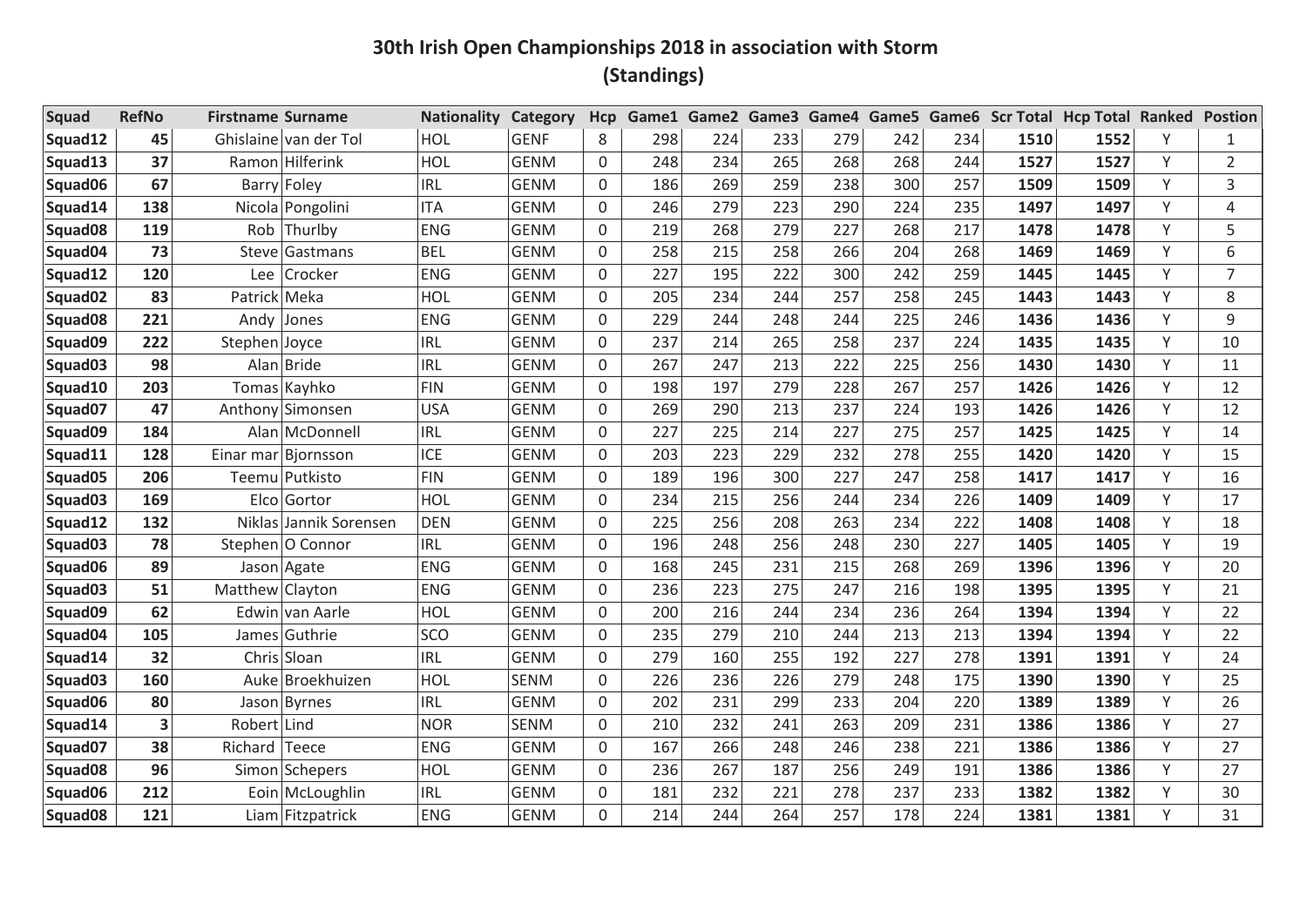| Squad               | <b>RefNo</b> | <b>Firstname Surname</b> |                     | <b>Nationality</b> | <b>Category</b> | <b>Hcp</b> | Game1 |     |     | Game2 Game3 Game4 Game5 |     |     |      | Game6 Scr Total Hcp Total Ranked |   | <b>Postion</b> |
|---------------------|--------------|--------------------------|---------------------|--------------------|-----------------|------------|-------|-----|-----|-------------------------|-----|-----|------|----------------------------------|---|----------------|
| Squad11             | 205          |                          | Lauri Sipila        | <b>FIN</b>         | <b>GENM</b>     | 0          | 267   | 246 | 215 | 211                     | 235 | 205 | 1379 | 1379                             | Υ | 32             |
| Squad02             | 204          | Olli-Pekka Pajari        |                     | <b>FIN</b>         | <b>GENM</b>     | 0          | 216   | 258 | 190 | 237                     | 217 | 259 | 1377 | 1377                             | Y | 33             |
| Squad04             | 107          | Stephen Gill             |                     | SCO                | <b>GENM</b>     | 0          | 179   | 258 | 190 | 269                     | 256 | 225 | 1377 | 1377                             | Y | 33             |
| Squad12             | 134          |                          | Callum Simons       | <b>ENG</b>         | <b>GENM</b>     | 0          | 241   | 236 | 266 | 234                     | 185 | 215 | 1377 | 1377                             | Υ | 33             |
| Squad05             | $\mathbf{1}$ |                          | Bard Jensen         | <b>NOR</b>         | <b>GENM</b>     | 0          | 223   | 178 | 277 | 219                     | 243 | 232 | 1372 | 1372                             | Y | 36             |
| Squad05             | 68           |                          | Ron Hurt            | <b>USA</b>         | <b>GENM</b>     | 0          | 224   | 211 | 253 | 229                     | 205 | 249 | 1371 | 1371                             | Υ | 37             |
| Squad09             | 178          |                          | Tore Torgersen      | <b>NOR</b>         | <b>GENM</b>     | 0          | 187   | 219 | 268 | 258                     | 200 | 236 | 1368 | 1368                             | Y | 38             |
| Squad12             | 187          |                          | Bram Van Meerbergen | <b>BEL</b>         | <b>GENM</b>     | 0          | 228   | 236 | 246 | 241                     | 202 | 215 | 1368 | 1368                             | Υ | 38             |
| Squad11             | 104          | Keira                    | Reay                | SCO                | <b>GENF</b>     | 8          | 259   | 227 | 207 | 194                     | 177 | 255 | 1319 | 1367                             | Y | 40             |
| Squad12             | 69           |                          | Jamie Bottomley     | <b>ENG</b>         | <b>GENM</b>     | 0          | 161   | 248 | 210 | 280                     | 223 | 245 | 1367 | 1367                             | Υ | 40             |
| Squad02             | 99           |                          | Aidan Byrne         | <b>IRL</b>         | <b>GENM</b>     | 0          | 300   | 194 | 223 | 206                     | 223 | 219 | 1365 | 1365                             | Y | 42             |
| Squad03             | 207          |                          | Kaaron Salomaa      | <b>FIN</b>         | <b>GENM</b>     | 0          | 201   | 235 | 256 | 223                     | 213 | 236 | 1364 | 1364                             | Y | 43             |
| Squad10             | 55           |                          | Jeffery Kingma      | HOL                | <b>GENM</b>     | 0          | 237   | 186 | 257 | 237                     | 258 | 188 | 1363 | 1363                             | Υ | 44             |
| Squad09             | 34           |                          | Daria Pajak         | POL                | <b>GENF</b>     | 8          | 204   | 230 | 216 | 224                     | 215 | 225 | 1314 | 1362                             | Υ | 45             |
| Squad <sub>02</sub> | 114          | Graham Turner            |                     | <b>IRL</b>         | <b>GENM</b>     | 0          | 258   | 247 | 198 | 227                     | 238 | 194 | 1362 | 1362                             | Y | 45             |
| Squad11             | 197          | Jean-Pierre Paugnat      |                     | <b>FRA</b>         | <b>GENM</b>     | 0          | 185   | 210 | 201 | 211                     | 300 | 254 | 1361 | 1361                             | Υ | 47             |
| Squad05             | 158          |                          | Tom Byrne           | <b>IRL</b>         | <b>SENM</b>     | 0          | 257   | 224 | 267 | 211                     | 172 | 230 | 1361 | 1361                             | Y | 47             |
| Squad02             | 58           |                          | Nico Thienpondt     | HOL                | <b>SENM</b>     | 0          | 243   | 288 | 202 | 236                     | 164 | 224 | 1357 | 1357                             | Υ | 49             |
| Squad13             | 75           | Jamie                    | Elliott             | <b>ENG</b>         | <b>GENM</b>     | 0          | 236   | 207 | 202 | 247                     | 207 | 257 | 1356 | 1356                             | Υ | 50             |
| Squad12             | 147          | Paul                     | McCauley            | <b>NIR</b>         | <b>SENM</b>     | $\Omega$   | 247   | 240 | 214 | 183                     | 236 | 232 | 1352 | 1352                             | Υ | 51             |
| Squad11             | 91           |                          | Selwyn Morgan       | <b>ENG</b>         | <b>SENM</b>     | 0          | 219   | 195 | 220 | 279                     | 233 | 205 | 1351 | 1351                             | Υ | 52             |
| Squad01             | 110          |                          | Colm Cloake         | <b>IRL</b>         | <b>GENM</b>     | 0          | 233   | 211 | 188 | 238                     | 244 | 234 | 1348 | 1348                             | Υ | 53             |
| Squad11             | 122          | <b>Mark</b>              | Kerr                | SCO                | <b>GENM</b>     | 0          | 236   | 232 | 204 | 202                     | 224 | 244 | 1342 | 1342                             | Y | 54             |
| Squad14             | 196          | Eric                     | Chauveau            | <b>FRA</b>         | <b>GENM</b>     | 0          | 225   | 177 | 256 | 236                     | 214 | 234 | 1342 | 1342                             | Υ | 54             |
| Squad03             | 100          |                          | Sarah Flannery      | <b>IRL</b>         | <b>GENF</b>     | 8          | 192   | 214 | 201 | 263                     | 215 | 208 | 1293 | 1341                             | Υ | 56             |
| Squad <sub>03</sub> | 219          |                          | Lorcan Staines      | <b>IRL</b>         | <b>GENM</b>     | $\Omega$   | 234   | 197 | 186 | 243                     | 265 | 212 | 1337 | 1337                             | Υ | 57             |
| Squad14             | 50           | Paul                     | Moor                | <b>ENG</b>         | <b>GENM</b>     | 0          | 177   | 213 | 201 | 249                     | 279 | 215 | 1334 | 1334                             | Y | 58             |
| Squad07             | 97           | Carol                    | Catchpole           | <b>IRL</b>         | <b>GENF</b>     | 8          | 199   | 171 | 253 | 214                     | 279 | 169 | 1285 | 1333                             | Υ | 59             |
| Squad11             | 220          | Gavin Fox                |                     | <b>IRL</b>         | <b>GENM</b>     | 0          | 199   | 205 | 196 | 242                     | 233 | 255 | 1330 | 1330                             | Y | 60             |
| Squad14             | 44           | Nicole                   | Sanders             | HOL                | <b>GENF</b>     | 8          | 190   | 226 | 225 | 211                     | 222 | 204 | 1278 | 1326                             | Υ | 61             |
| Squad14             | 145          |                          | Tony O Hare         | <b>NIR</b>         | <b>SENM</b>     | $\Omega$   | 199   | 213 | 197 | 267                     | 216 | 233 | 1325 | 1325                             | Y | 62             |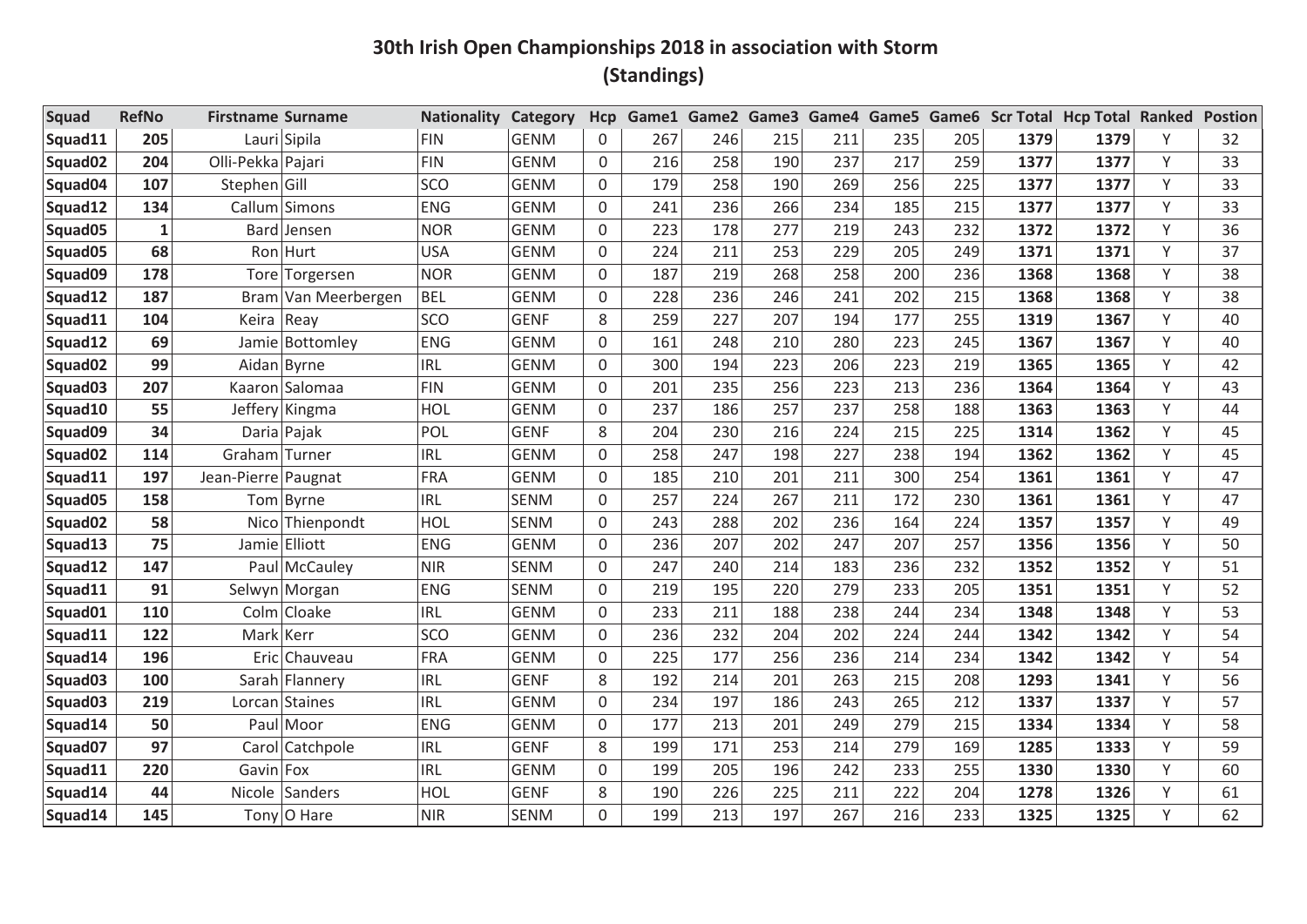| <b>Squad</b>        | <b>RefNo</b> | <b>Firstname Surname</b> |                       | <b>Nationality</b> | <b>Category</b> | <b>Hcp</b>  |     |     |     | Game1 Game2 Game3 Game4 Game5 |     |     |      | Game6 Scr Total Hcp Total Ranked |   | <b>Postion</b> |
|---------------------|--------------|--------------------------|-----------------------|--------------------|-----------------|-------------|-----|-----|-----|-------------------------------|-----|-----|------|----------------------------------|---|----------------|
| Squad13             | 170          |                          | Bianca Wiekeraad      | HOL                | <b>GENF</b>     | 8           | 234 | 218 | 191 | 181                           | 247 | 206 | 1277 | 1325                             | Y | 62             |
| Squad04             | 139          |                          | James Wigmore         | <b>ENG</b>         | <b>GENM</b>     | 0           | 221 | 204 | 265 | 209                           | 212 | 210 | 1321 | 1321                             | Υ | 64             |
| Squad04             | 72           |                          | Erik VanSabben        | HOL                | <b>SENM</b>     | 0           | 227 | 202 | 199 | 228                           | 210 | 248 | 1314 | 1314                             | Y | 65             |
| Squad11             | 116          |                          | Gustaf Bjornsson      | ICE                | <b>GENM</b>     | 0           | 258 | 188 | 236 | 248                           | 193 | 190 | 1313 | 1313                             | Υ | 66             |
| Squad09             | 137          | Samantha Hannan          |                       | <b>ENG</b>         | <b>GENF</b>     | 8           | 191 | 227 | 191 | 203                           | 248 | 204 | 1264 | 1312                             | Y | 67             |
| Squad14             | 43           | Rasmus Bering            |                       | <b>DEN</b>         | <b>GENM</b>     | 0           | 217 | 254 | 222 | 203                           | 212 | 204 | 1312 | 1312                             | Υ | 67             |
| Squad04             | 70           |                          | Scott Walmsey         | HOL                | <b>GENM</b>     | 0           | 205 | 217 | 246 | 217                           | 190 | 236 | 1311 | 1311                             | Y | 69             |
| Squad <sub>02</sub> | 140          |                          | Del Delaney           | <b>IRL</b>         | <b>SENM</b>     | 0           | 180 | 236 | 193 | 247                           | 278 | 174 | 1308 | 1308                             | Υ | 70             |
| Squad10             | 90           |                          | <b>Wendy Bartaire</b> | <b>FRA</b>         | <b>GENF</b>     | 8           | 170 | 221 | 227 | 209                           | 255 | 176 | 1258 | 1306                             | Y | 71             |
| Squad14             | 87           |                          | Dom Buckley           | <b>ENG</b>         | <b>GENM</b>     | 0           | 255 | 235 | 258 | 182                           | 163 | 211 | 1304 | 1304                             | Υ | 72             |
| Squad11             | 209          |                          | Dave English          | <b>IRL</b>         | <b>SENM</b>     | $\mathbf 0$ | 259 | 203 | 176 | 235                           | 237 | 193 | 1303 | 1303                             | Y | 73             |
| Squad01             | 194          | David Ryan               |                       | <b>IRL</b>         | <b>GENM</b>     | 0           | 186 | 191 | 213 | 232                           | 232 | 247 | 1301 | 1301                             | Υ | 74             |
| Squad13             | 35           |                          | Tania Yusaf           | SCO                | <b>GENF</b>     | 8           | 161 | 194 | 238 | 201                           | 256 | 202 | 1252 | 1300                             | Υ | 75             |
| Squad10             | 30           |                          | Frank Selvag          | <b>NOR</b>         | <b>GENM</b>     | 0           | 132 | 198 | 237 | 211                           | 265 | 254 | 1297 | 1297                             | Y | 76             |
| Squad09             | 86           | Andy                     | Gillespie             | <b>ENG</b>         | <b>GENM</b>     | 0           | 214 | 203 | 169 | 230                           | 217 | 257 | 1290 | 1290                             | Υ | 77             |
| Squad04             | 61           |                          | Harry Meijer          | HOL                | <b>SENM</b>     | 0           | 227 | 215 | 176 | 191                           | 247 | 233 | 1289 | 1289                             | Υ | 78             |
| Squad11             | 108          |                          | Paul Chandler         | <b>IRL</b>         | <b>GENM</b>     | 0           | 214 | 234 | 237 | 227                           | 174 | 202 | 1288 | 1288                             | Y | 79             |
| Squad03             | 208          |                          | Ryan Press            | <b>NIR</b>         | <b>GENM</b>     | 0           | 205 | 179 | 205 | 241                           | 266 | 192 | 1288 | 1288                             | Υ | 79             |
| Squad14             | 64           |                          | Grant Dugan           | <b>NIR</b>         | <b>GENM</b>     | 0           | 221 | 172 | 216 | 211                           | 221 | 245 | 1286 | 1286                             | Y | 81             |
| Squad10             | 74           |                          | Ben Harvey            | <b>ENG</b>         | <b>GENM</b>     | $\Omega$    | 178 | 183 | 225 | 197                           | 278 | 225 | 1286 | 1286                             | Υ | 81             |
| Squad11             | 81           |                          | Kevin Horton          | <b>NIR</b>         | <b>SENM</b>     | 0           | 159 | 200 | 224 | 200                           | 245 | 253 | 1281 | 1281                             | Υ | 83             |
| Squad07             | 11           | John Stubsve Bang        |                       | <b>NOR</b>         | <b>SENM</b>     | 0           | 203 | 212 | 215 | 233                           | 203 | 214 | 1280 | 1280                             | Υ | 84             |
| Squad10             | 24           |                          | Grethe W Fosseide     | <b>NOR</b>         | <b>GENF</b>     | 8           | 218 | 179 | 199 | 217                           | 212 | 204 | 1229 | 1277                             | Y | 85             |
| Squad01             | 77           | Normundas Dacis          |                       | LAT                | <b>SENM</b>     | 0           | 220 | 228 | 188 | 204                           | 189 | 247 | 1276 | 1276                             | Υ | 86             |
| Squad <sub>03</sub> | 193          |                          | Paul Stott Snr        | <b>IRL</b>         | <b>SENM</b>     | 0           | 241 | 212 | 180 | 213                           | 229 | 200 | 1275 | 1275                             | Υ | 87             |
| Squad12             | 85           |                          | Brian Gillespie       | <b>ENG</b>         | <b>GENM</b>     | 0           | 170 | 249 | 205 | 191                           | 239 | 215 | 1269 | 1269                             | Υ | 88             |
| Squad14             | 28           | Per Einar Walstad        |                       | <b>NOR</b>         | <b>SENM</b>     | 0           | 198 | 227 | 268 | 190                           | 185 | 199 | 1267 | 1267                             | Y | 89             |
| Squad09             | 159          |                          | Nickey O Malley       | <b>IRL</b>         | <b>SENM</b>     | $\Omega$    | 204 | 204 | 235 | 234                           | 215 | 174 | 1266 | 1266                             | Υ | 90             |
| Squad <sub>03</sub> | 201          |                          | Barry O Hanrahan      | <b>IRL</b>         | <b>GENM</b>     | 0           | 162 | 222 | 219 | 214                           | 224 | 223 | 1264 | 1264                             | Y | 91             |
| Squad09             | 156          |                          | Glenn Richardson      | <b>ENG</b>         | <b>GENM</b>     | 0           | 219 | 147 | 175 | 300                           | 210 | 213 | 1264 | 1264                             | Υ | 91             |
| Squad01             | 65           |                          | Lauren Dugan          | <b>NIR</b>         | <b>GENF</b>     | 8           | 202 | 236 | 176 | 206                           | 200 | 194 | 1214 | 1262                             | Y | 93             |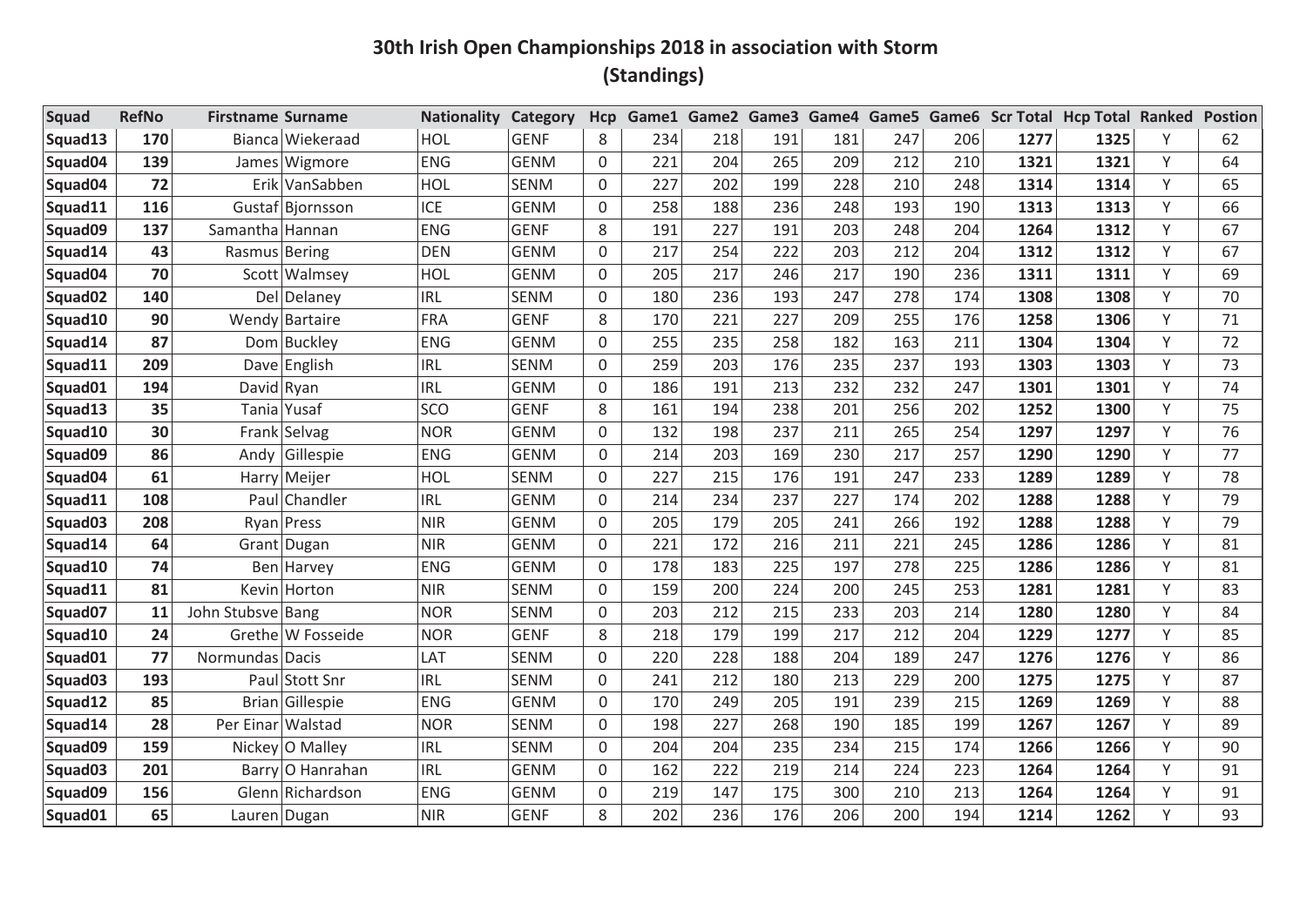| <b>Squad</b>        | <b>RefNo</b>   | <b>Firstname Surname</b> |                   | <b>Nationality</b> | <b>Category</b> | <b>Hcp</b> |     |     |     | Game1 Game2 Game3 Game4 Game5 |     |     |      | Game6 Scr Total Hcp Total Ranked |   | <b>Postion</b> |
|---------------------|----------------|--------------------------|-------------------|--------------------|-----------------|------------|-----|-----|-----|-------------------------------|-----|-----|------|----------------------------------|---|----------------|
| Squad11             | 123            |                          | Gary Redpath      | SCO                | <b>GENM</b>     | 0          | 227 | 170 | 215 | 235                           | 233 | 182 | 1262 | 1262                             | Υ | 93             |
| Squad06             | 84             |                          | Angelo Thomas     | HOL                | <b>GENM</b>     | 0          | 151 | 256 | 237 | 206                           | 182 | 229 | 1261 | 1261                             | Υ | 95             |
| Squad12             | 142            |                          | Ivo De Vries      | HOL                | <b>GENM</b>     | 0          | 170 | 203 | 202 | 253                           | 217 | 216 | 1261 | 1261                             | Y | 95             |
| Squad08             | 15             | Guttorm Bjoroen          |                   | <b>NOR</b>         | <b>SENM</b>     | 0          | 148 | 278 | 170 | 205                           | 212 | 247 | 1260 | 1260                             | Υ | 97             |
| Squad01             | 88             | Amanda Larkin            |                   | <b>IRL</b>         | <b>GENF</b>     | 8          | 170 | 236 | 191 | 217                           | 204 | 194 | 1212 | 1260                             | Y | 97             |
| Squad05             | 202            | Joel                     | Clancy            | <b>IRL</b>         | <b>GENM</b>     | 0          | 201 | 242 | 188 | 192                           | 183 | 253 | 1259 | 1259                             | Υ | 99             |
| Squad <sub>08</sub> | 94             | Thomas John              |                   | <b>WAL</b>         | <b>GENM</b>     | 0          | 206 | 187 | 182 | 222                           | 197 | 258 | 1252 | 1252                             | Y | 100            |
| Squad09             | 183            |                          | Kellie McDonnell  | <b>IRL</b>         | <b>GENF</b>     | 8          | 219 | 206 | 190 | 215                           | 176 | 190 | 1196 | 1244                             | Υ | 101            |
| Squad06             | 52             |                          | Marcel Van de zee | HOL                | <b>GENM</b>     | 0          | 266 | 203 | 154 | 244                           | 173 | 200 | 1240 | 1240                             | Υ | 102            |
| Squad01             | 82             | Stephen Dunne            |                   | <b>IRL</b>         | <b>GENM</b>     | 0          | 228 | 181 | 233 | 204                           | 162 | 229 | 1237 | 1237                             | Y | 103            |
| Squad10             | 54             |                          | Bart Reitsma      | HOL                | <b>GENM</b>     | 0          | 212 | 203 | 258 | 147                           | 193 | 224 | 1237 | 1237                             | Υ | 103            |
| Squad12             | 115            | Stefan                   | Claessen          | ICE                | <b>GENM</b>     | 0          | 174 | 240 | 175 | 232                           | 209 | 207 | 1237 | 1237                             | Υ | 103            |
| Squad11             | 76             |                          | Julian Visockis   | LAT                | <b>GENM</b>     | 0          | 210 | 171 | 236 | 176                           | 248 | 195 | 1236 | 1236                             | Υ | 106            |
| Squad14             | 168            |                          | Jan Gabrielsen    | <b>NOR</b>         | <b>SENM</b>     | 0          | 221 | 195 | 233 | 139                           | 243 | 202 | 1233 | 1233                             | Υ | 107            |
| Squad10             | 144            | Pete                     | Rogers            | <b>ENG</b>         | <b>GENM</b>     | 0          | 208 | 199 | 225 | 193                           | 221 | 184 | 1230 | 1230                             | Υ | 108            |
| Squad <sub>08</sub> | 6              |                          | Tore Danielsen    | <b>NOR</b>         | <b>GENM</b>     | 0          | 211 | 179 | 213 | 182                           | 231 | 212 | 1228 | 1228                             | Υ | 109            |
| Squad04             | 163            | Alex                     | Castle            | <b>ENG</b>         | <b>GENM</b>     | 0          | 277 | 159 | 225 | 184                           | 196 | 184 | 1225 | 1225                             | Y | 110            |
| Squad12             | 176            |                          | Terje Berge       | <b>NOR</b>         | <b>GENM</b>     | 0          | 169 | 216 | 168 | 267                           | 182 | 220 | 1222 | 1222                             | Υ | 111            |
| Squad <sub>03</sub> | 215            |                          | Paddy Dunne       | <b>IRL</b>         | <b>SENM</b>     | 0          | 198 | 223 | 169 | 178                           | 206 | 245 | 1219 | 1219                             | Y | 112            |
| Squad05             | $\overline{2}$ |                          | Tom Neilsen       | <b>NOR</b>         | <b>SENM</b>     | $\Omega$   | 143 | 233 | 246 | 182                           | 213 | 197 | 1214 | 1214                             | Υ | 113            |
| Squad <sub>02</sub> | 211            |                          | Dave Rawding      | <b>ENG</b>         | <b>SENM</b>     | 0          | 222 | 246 | 167 | 208                           | 177 | 193 | 1213 | 1213                             | Υ | 114            |
| Squad <sub>02</sub> | 218            | Karl                     | Dryer             | <b>IRL</b>         | <b>GENM</b>     | $\Omega$   | 194 | 173 | 185 | 245                           | 218 | 192 | 1207 | 1207                             | Υ | 115            |
| Squad11             | 124            | James                    | Claxton           | SCO                | <b>GENM</b>     | 0          | 221 | 215 | 190 | 214                           | 209 | 158 | 1207 | 1207                             | Y | 115            |
| Squad01             | 210            |                          | Sarah Kebbell     | <b>IRL</b>         | <b>GENF</b>     | 8          | 211 | 234 | 190 | 153                           | 161 | 209 | 1158 | 1206                             | Υ | 117            |
| Squad09             | 40             |                          | Paul Greig        | SCO                | <b>GENM</b>     | 0          | 213 | 170 | 174 | 176                           | 226 | 246 | 1205 | 1205                             | Y | 118            |
| Squad11             | 195            |                          | Alex Russell      | SCO                | <b>GENM</b>     | $\Omega$   | 184 | 155 | 232 | 180                           | 218 | 234 | 1203 | 1203                             | Υ | 119            |
| Squad09             | 118            |                          | Guojon Juliusson  | <b>ICE</b>         | <b>GENM</b>     | 0          | 157 | 177 | 224 | 211                           | 212 | 218 | 1199 | 1199                             | Y | 120            |
| Squad12             | 125            |                          | Martin Williamson | SCO                | <b>GENM</b>     | $\Omega$   | 195 | 223 | 192 | 142                           | 187 | 259 | 1198 | 1198                             | Υ | 121            |
| Squad13             | 39             |                          | Calvin Murray     | SCO                | <b>GENM</b>     | 0          | 233 | 212 | 182 | 201                           | 199 | 169 | 1196 | 1196                             | Y | 122            |
| Squad11             | 106            |                          | Kenny Jamieson    | SCO                | <b>GENM</b>     | 0          | 174 | 204 | 221 | 224                           | 213 | 159 | 1195 | 1195                             | Υ | 123            |
| Squad14             | 129            |                          | Michael MacColl   | SCO                | <b>GENM</b>     | $\Omega$   | 196 | 208 | 178 | 227                           | 212 | 173 | 1194 | 1194                             | Υ | 124            |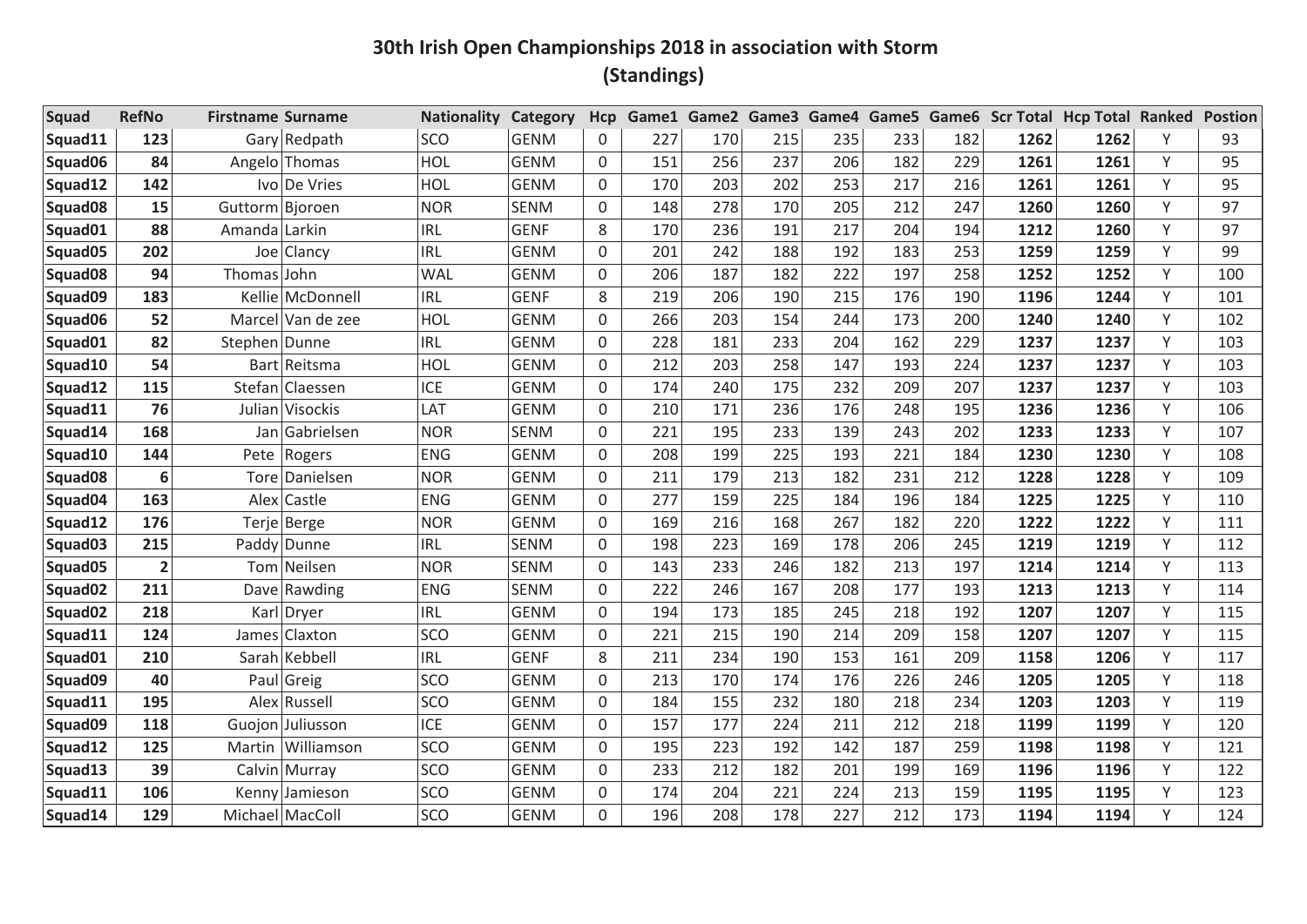| <b>Squad</b>        | <b>RefNo</b> | <b>Firstname Surname</b>  |                          | <b>Nationality</b> | Category    | Hcp          | Game1 | Game2 | Game3 |     | Game4 Game5 |     |      | Game6 Scr Total Hcp Total Ranked |   | <b>Postion</b> |
|---------------------|--------------|---------------------------|--------------------------|--------------------|-------------|--------------|-------|-------|-------|-----|-------------|-----|------|----------------------------------|---|----------------|
| Squad <sub>08</sub> | 93           |                           | Carys Simons             | <b>ENG</b>         | <b>GENF</b> | 8            | 201   | 214   | 180   | 167 | 202         | 181 | 1145 | 1193                             | Υ | 125            |
| Squad07             | 112          |                           | Peter Sampson            | <b>ENG</b>         | <b>SENM</b> | 0            | 188   | 224   | 184   | 162 | 190         | 244 | 1192 | 1192                             | Υ | 126            |
| Squad12             | 133          |                           | Egon Jannik Sorensen     | <b>DEN</b>         | <b>GENM</b> | 0            | 171   | 220   | 226   | 189 | 194         | 190 | 1190 | 1190                             | Y | 127            |
| Squad01             | 152          |                           | Sheron Sweeney           | <b>IRL</b>         | <b>GENF</b> | 8            | 188   | 222   | 189   | 186 | 181         | 175 | 1141 | 1189                             | Υ | 128            |
| Squad13             | 63           |                           | Olaf van Kalken          | HOL                | <b>GENM</b> | $\mathbf 0$  | 222   | 181   | 198   | 199 | 199         | 185 | 1184 | 1184                             | Υ | 129            |
| Squad10             | 53           |                           | Ben Gruisinga            | HOL                | <b>SENM</b> | $\mathsf{O}$ | 194   | 224   | 149   | 185 | 205         | 224 | 1181 | 1181                             | Υ | 130            |
| Squad08             | 18           |                           | Martin Dahl Olavsbrathen | <b>NOR</b>         | <b>GENM</b> | 0            | 172   | 189   | 233   | 203 | 196         | 187 | 1180 | 1180                             | Y | 131            |
| Squad14             | 48           |                           | Jess Davidson            | <b>ENG</b>         | <b>GENF</b> | 8            | 181   | 173   | 161   | 191 | 178         | 247 | 1131 | 1179                             | Υ | 132            |
| Squad05             | 143          | Michael Baars             |                          | HOL                | <b>GENM</b> | $\mathsf{O}$ | 214   | 197   | 180   | 190 | 202         | 192 | 1175 | 1175                             | Y | 133            |
| Squad12             | 95           | Alex                      | Fraser                   | SCO                | <b>GENM</b> | $\mathsf{O}$ | 211   | 206   | 197   | 206 | 193         | 162 | 1175 | 1175                             | Υ | 133            |
| Squad11             | 117          |                           | Arni Por Finnsson        | ICE                | <b>GENM</b> | $\mathbf 0$  | 201   | 213   | 184   | 166 | 207         | 203 | 1174 | 1174                             | Υ | 135            |
| Squad01             | 172          |                           | Fergal Mc Loughlin       | <b>IRL</b>         | <b>SENM</b> | $\mathsf{O}$ | 173   | 191   | 147   | 236 | 205         | 216 | 1168 | 1168                             | Y | 136            |
| Squad05             | 5            |                           | Erik Garder              | <b>NOR</b>         | <b>SENM</b> | 0            | 193   | 136   | 209   | 168 | 243         | 218 | 1167 | 1167                             | Υ | 137            |
| Squad04             | 135          |                           | Daniel Johnson           | <b>ENG</b>         | <b>GENM</b> | 0            | 160   | 180   | 243   | 180 | 201         | 202 | 1166 | 1166                             | Υ | 138            |
| Squad10             | 103          | Stephen Geater            |                          | SCO                | <b>GENM</b> | 0            | 188   | 202   | 160   | 233 | 197         | 183 | 1163 | 1163                             | Y | 139            |
| Squad01             | 141          |                           | Mark Moore               | <b>IRL</b>         | <b>GENM</b> | $\mathsf{O}$ | 214   | 191   | 178   | 185 | 248         | 147 | 1163 | 1163                             | Υ | 139            |
| Squad01             | 109          |                           | Eoghan Lebioda           | <b>IRL</b>         | <b>GENM</b> | 0            | 207   | 182   | 244   | 174 | 202         | 151 | 1160 | 1160                             | Y | 141            |
| Squad12             | 151          |                           | David Keogh              | <b>IRL</b>         | <b>GENM</b> | $\mathsf{O}$ | 213   | 187   | 167   | 200 | 188         | 202 | 1157 | 1157                             | Y | 142            |
| Squad01             | 79           | Michael Roe               |                          | <b>IRL</b>         | <b>GENM</b> | 0            | 189   | 193   | 154   | 190 | 220         | 195 | 1141 | 1141                             | Υ | 143            |
| Squad08             | 13           | Raymond Garborg           |                          | <b>NOR</b>         | <b>GENM</b> | $\Omega$     | 206   | 157   | 215   | 157 | 207         | 198 | 1140 | 1140                             | Υ | 144            |
| Squad05             | 188          |                           | Robbe Rousseau           | <b>BEL</b>         | <b>GENM</b> | $\mathsf{O}$ | 219   | 230   | 197   | 154 | 153         | 185 | 1138 | 1138                             | Υ | 145            |
| Squad <sub>02</sub> | 185          |                           | Marius Kryzanauskas      | LIT                | <b>GENM</b> | 0            | 223   | 180   | 183   | 178 | 167         | 202 | 1133 | 1133                             | Υ | 146            |
| Squad13             | 166          |                           | Jon Kilsti               | <b>NOR</b>         | <b>SENM</b> | 0            | 196   | 176   | 194   | 204 | 170         | 182 | 1122 | 1122                             | Y | 147            |
| Squad05             | 223          | Martina Shortt            |                          | <b>IRL</b>         | <b>GENF</b> | 8            | 202   | 165   | 203   | 177 | 171         | 155 | 1073 | 1121                             | Υ | 148            |
| Squad <sub>08</sub> | 14           | Laila Eriksen Garborg     |                          | <b>NOR</b>         | <b>GENF</b> | 8            | 162   | 184   | 187   | 166 | 182         | 190 | 1071 | 1119                             | Υ | 149            |
| Squad01             | 101          | Thomas Galvin             |                          | <b>IRL</b>         | <b>GENM</b> | 0            | 202   | 189   | 221   | 160 | 128         | 212 | 1112 | 1112                             | Y | 150            |
| Squad12             | 149          |                           | Bergthora Olafsdottir    | <b>ICE</b>         | <b>GENF</b> | 8            | 190   | 152   | 188   | 149 | 188         | 196 | 1063 | 1111                             | Υ | 151            |
| Squad09             | 31           | Hans Christian Faergestad |                          | <b>NOR</b>         | SENM        | 0            | 176   | 177   | 187   | 163 | 210         | 196 | 1109 | 1109                             | Υ | 152            |
| Squad14             | 199          |                           | Ann Cullen               | <b>IRL</b>         | <b>SENF</b> | 8            | 180   | 171   | 170   | 160 | 191         | 188 | 1060 | 1108                             | Υ | 153            |
| Squad12             | 173          |                           | Ronald Finstad           | <b>NOR</b>         | <b>SENM</b> | $\Omega$     | 174   | 171   | 165   | 176 | 243         | 177 | 1106 | 1106                             | Υ | 154            |
| Squad12             | 126          |                           | Andrew Mc Manus          | SCO                | <b>GENM</b> | 0            | 176   | 171   | 171   | 234 | 169         | 183 | 1104 | 1104                             | V | 155            |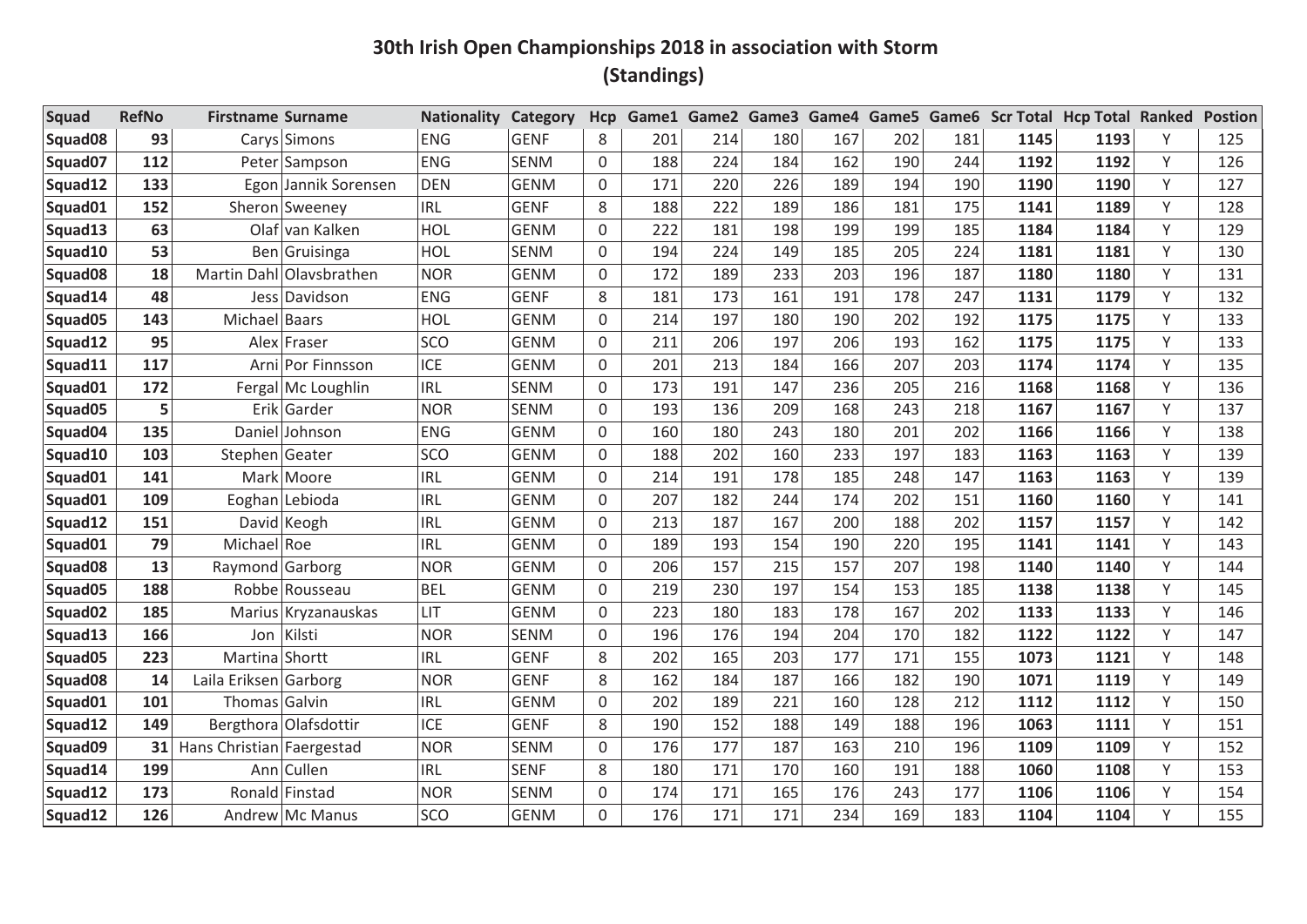| <b>Squad</b>        | <b>RefNo</b>   | <b>Firstname Surname</b> |                        | <b>Nationality</b> | Category    | Hcp          | Game1 | Game <sub>2</sub> | Game3 | Game4 | Game5 |     |      | Game6 Scr Total Hcp Total Ranked |   | <b>Postion</b> |
|---------------------|----------------|--------------------------|------------------------|--------------------|-------------|--------------|-------|-------------------|-------|-------|-------|-----|------|----------------------------------|---|----------------|
| Squad <sub>08</sub> | 16             |                          | Markus Bjoroen         | <b>NOR</b>         | <b>GENM</b> | 0            | 139   | 183               | 192   | 211   | 170   | 205 | 1100 | 1100                             | Υ | 156            |
| Squad14             | 29             |                          | Miriam Stivang         | <b>NOR</b>         | <b>GENF</b> | 8            | 144   | 149               | 210   | 201   | 163   | 183 | 1050 | 1098                             | Υ | 157            |
| Squad12             | 92             |                          | Vicki Gillespie        | <b>ENG</b>         | <b>GENF</b> | 8            | 187   | 146               | 211   | 179   | 151   | 175 | 1049 | 1097                             | Y | 158            |
| Squad08             | 19             |                          | Knut R Lerskallen      | <b>NOR</b>         | <b>SENM</b> | 0            | 163   | 192               | 179   | 173   | 215   | 172 | 1094 | 1094                             | Υ | 159            |
| Squad12             | 146            |                          | Kenny Donnelly         | <b>NIR</b>         | <b>SENM</b> | $\mathbf 0$  | 236   | 194               | 154   | 174   | 176   | 156 | 1090 | 1090                             | Υ | 160            |
| Squad <sub>03</sub> | 127            | Graeme Moore             |                        | <b>IRL</b>         | <b>GENM</b> | $\mathsf{O}$ | 171   | 204               | 181   | 186   | 169   | 176 | 1087 | 1087                             | Υ | 161            |
| Squad14             | 198            | Arunas Bulins            |                        | LIT                | <b>GENM</b> | 0            | 154   | 166               | 178   | 226   | 188   | 174 | 1086 | 1086                             | Y | 162            |
| Squad13             | 111            |                          | Arturas Baltonis       | LIT                | <b>GENM</b> | 0            | 133   | 162               | 180   | 218   | 165   | 222 | 1080 | 1080                             | Υ | 163            |
| Squad <sub>08</sub> | $\overline{7}$ |                          | Irene Thor'Daniessen   | <b>NOR</b>         | <b>GENF</b> | 8            | 185   | 155               | 145   | 163   | 192   | 192 | 1032 | 1080                             | Y | 163            |
| Squad07             | 12             |                          | Hege Bang              | <b>NOR</b>         | <b>GENF</b> | 8            | 130   | 176               | 197   | 178   | 184   | 166 | 1031 | 1079                             | Υ | 165            |
| Squad11             | 177            |                          | Geir Omdal             | <b>NOR</b>         | <b>SENM</b> | $\mathbf 0$  | 208   | 148               | 210   | 204   | 149   | 155 | 1074 | 1074                             | Υ | 166            |
| Squad11             | 167            |                          | Roy Stoylen            | <b>NOR</b>         | <b>SENM</b> | $\mathsf{O}$ | 202   | 168               | 136   | 187   | 175   | 196 | 1064 | 1064                             | Y | 167            |
| Squad14             | 26             |                          | Kim Clausen            | <b>NOR</b>         | <b>GENM</b> | 0            | 181   | 178               | 159   | 177   | 198   | 169 | 1062 | 1062                             | Υ | 168            |
| Squad10             | 25             | Veronica Clausen         |                        | <b>NOR</b>         | <b>GENF</b> | 8            | 169   | 159               | 146   | 184   | 184   | 166 | 1008 | 1056                             | Υ | 169            |
| Squad <sub>08</sub> | 20             |                          | Ole Bjorn Gjerdene     | <b>NOR</b>         | <b>GENM</b> | $\mathsf{O}$ | 210   | 161               | 192   | 144   | 177   | 168 | 1052 | 1052                             | Y | 170            |
| Squad10             | 57             |                          | Johnny Dijkstra        | HOL                | <b>GENM</b> | 0            | 163   | 151               | 189   | 187   | 169   | 191 | 1050 | 1050                             | Υ | 171            |
| Squad13             | 191            |                          | Gabby van Hemert       | HOL                | <b>GENM</b> | 0            | 163   | 164               | 159   | 201   | 183   | 175 | 1045 | 1045                             | Y | 172            |
| Squad11             | 224            |                          | Pat Holmes             | <b>IRL</b>         | <b>SENF</b> | 8            | 168   | 153               | 149   | 155   | 187   | 181 | 993  | 1041                             | Y | 173            |
| Squad05             | 150            |                          | Johanna Guojonsdottir  | ICE                | <b>GENF</b> | 8            | 135   | 179               | 167   | 147   | 169   | 193 | 990  | 1038                             | Υ | 174            |
| Squad13             | 165            |                          | Danny Midtoy           | <b>NOR</b>         | <b>SENM</b> | $\Omega$     | 208   | 150               | 188   | 155   | 176   | 155 | 1032 | 1032                             | Y | 175            |
| Squad14             | 27             |                          | Sandra Hansen          | <b>NOR</b>         | <b>GENF</b> | 8            | 189   | 147               | 168   | 144   | 188   | 148 | 984  | 1032                             | Υ | 175            |
| Squad01             | 162            | Anthony Byrne            |                        | <b>IRL</b>         | <b>GENM</b> | 0            | 169   | 148               | 201   | 161   | 189   | 161 | 1029 | 1029                             | Υ | 177            |
| Squad01             | 136            |                          | Joseph Ridgeway        | <b>IRL</b>         | <b>SENM</b> | 0            | 152   | 181               | 139   | 218   | 170   | 161 | 1021 | 1021                             | Y | 178            |
| Squad05             | 189            |                          | Val Sham               | ZAF                | <b>SENF</b> | 8            | 144   | 167               | 163   | 156   | 170   | 164 | 964  | 1012                             | Υ | 179            |
| Squad06             | 56             | Daniel Spee              |                        | HOL                | <b>GENM</b> | 0            | 157   | 203               | 175   | 158   | 137   | 178 | 1008 | 1008                             | Υ | 180            |
| Squad02             | 171            |                          | Mary Heffernan         | <b>IRL</b>         | <b>SENF</b> | 8            | 177   | 156               | 163   | 139   | 171   | 152 | 958  | 1006                             | Y | 181            |
| Squad <sub>02</sub> | 181            |                          | Terje Vestby Anderesen | <b>NOR</b>         | <b>SENM</b> | $\mathsf{O}$ | 178   | 179               | 143   | 177   | 175   | 142 | 994  | 994                              | Υ | 182            |
| Squad07             | 8              |                          | Grethe Danielsen       | <b>NOR</b>         | <b>GENF</b> | 8            | 180   | 136               | 148   | 160   | 166   | 144 | 934  | 982                              | Υ | 183            |
| Squad <sub>02</sub> | 102            | Cassie Gill              |                        | SCO                | <b>GENF</b> | 8            | 204   | 126               | 120   | 168   | 168   | 132 | 918  | 966                              | Y | 184            |
| Squad07             | 21             | Martha Sletto            |                        | <b>NOR</b>         | <b>SENF</b> | 8            | 166   | 146               | 141   | 138   | 171   | 154 | 916  | 964                              | Υ | 185            |
| Squad13             | 190            |                          | Willem van Hemert      | HOL                | <b>GENM</b> | 0            | 159   | 134               | 157   | 172   | 172   | 165 | 959  | 959                              | V | 186            |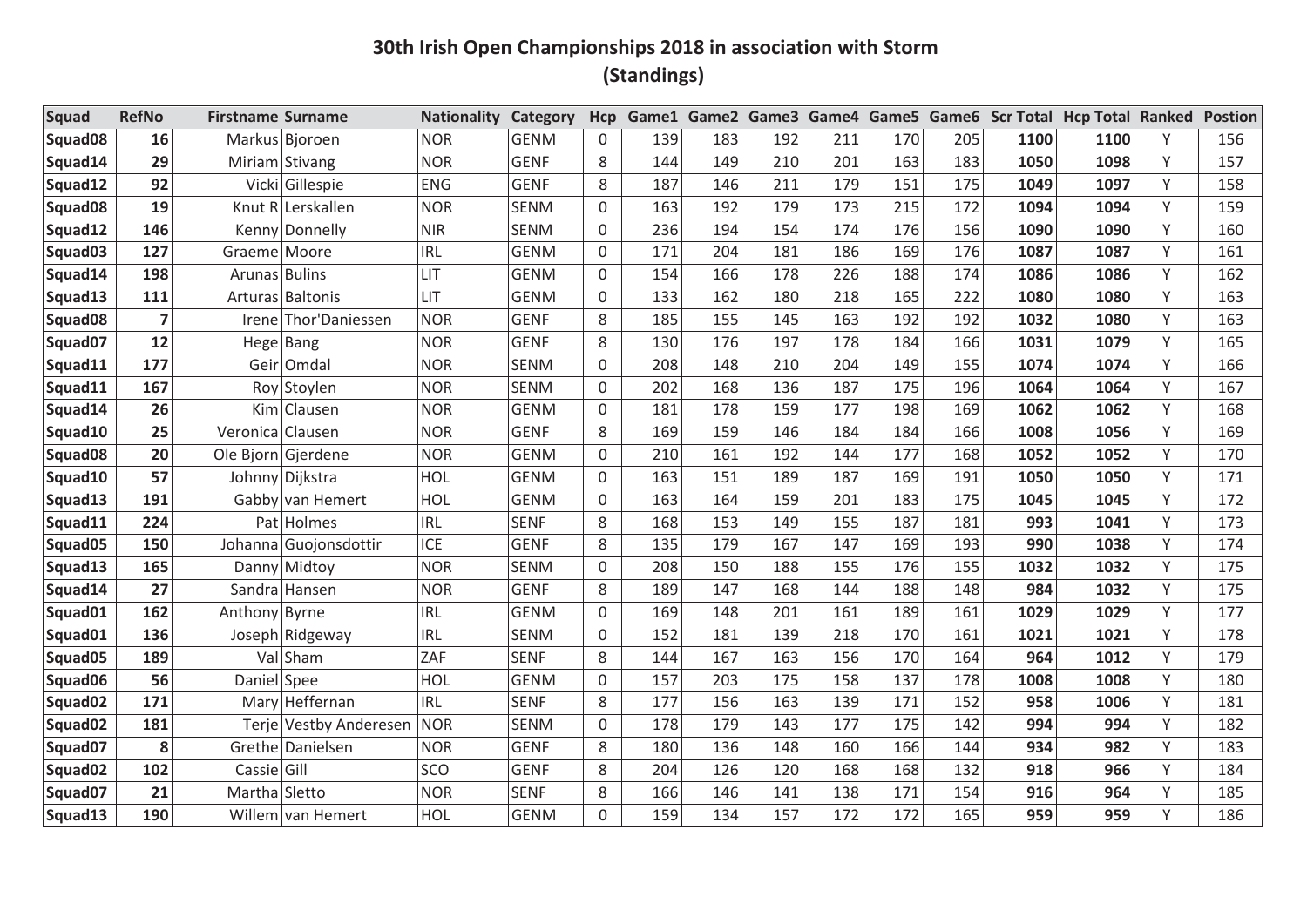| Squad               | <b>RefNo</b> | <b>Firstname Surname</b> | <b>Nationality</b> | Category    | Hcp      |     |     |     |     |                  |     |     | Game1 Game2 Game3 Game4 Game5 Game6 Scr Total Hcp Total Ranked Postion |     |
|---------------------|--------------|--------------------------|--------------------|-------------|----------|-----|-----|-----|-----|------------------|-----|-----|------------------------------------------------------------------------|-----|
| Squad <sub>08</sub> |              | Christian   Pascal       | <b>NOR</b>         | <b>GENM</b> |          | 150 | 168 | 166 | 148 | 145              | 181 | 958 | 958                                                                    | 187 |
| Squad <sub>02</sub> | 164          | Jav Anonuevo             | <b>ENG</b>         | <b>GENM</b> | $\sim$   | 123 | 182 | 150 | 168 | 200 <sub>1</sub> | 126 | 949 | 949                                                                    | 188 |
| Squad10             | 71           | William Geurds           | HOL                | <b>SENM</b> | $\Omega$ | 163 | 145 | 134 | 162 | 176              | 138 | 918 | 918                                                                    | 189 |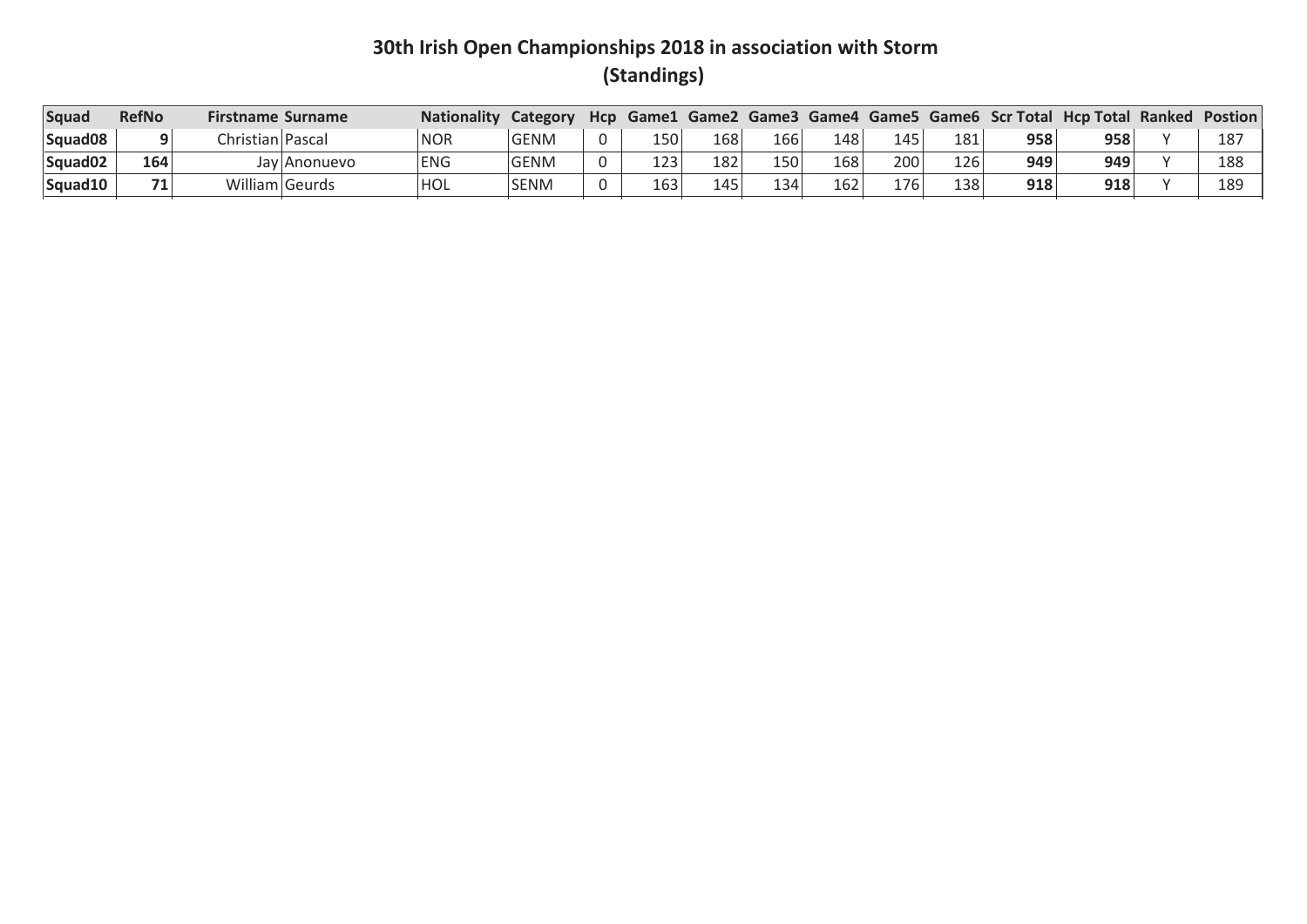| <b>Squad</b>     | <b>RefNo</b> | Firstname       | Surname                 | Nationality | <b>Category</b> | Hcp          | Game1 | Game2          | Game3          | Game4       |                |   |     | Game5   Game6   Scr Total   Hcp Total | <b>Average Position</b> |                         |
|------------------|--------------|-----------------|-------------------------|-------------|-----------------|--------------|-------|----------------|----------------|-------------|----------------|---|-----|---------------------------------------|-------------------------|-------------------------|
| <b>Desperado</b> | 144          |                 | Pete Rogers             | <b>ENG</b>  | <b>GENM</b>     | 0            | 279   | 0              | 01             | 0           | 01             | 0 | 279 | 279                                   | 279.0                   | 1                       |
| <b>Desperado</b> | 44           |                 | Nicole Sanders          | HOL         | <b>GENF</b>     | 8            | 236   | 0              | $\overline{0}$ | 0           | 01             | 0 | 236 | 244                                   | 236.0                   | $\overline{\mathbf{2}}$ |
| Desperado        | 124          |                 | James Claxton           | SCO         | <b>GENM</b>     | $\mathbf 0$  | 243   | 0              | 0              | 0           | οI             | 0 | 243 | 243                                   | 243.0                   | 3                       |
| <b>Desperado</b> | 64           |                 | Grant Dugan             | <b>NIR</b>  | <b>GENM</b>     | $\mathbf 0$  | 230   | 0              | οI             | 0           | ΟI             | 0 | 230 | 230                                   | 230.0                   | 4                       |
| <b>Desperado</b> | 48           |                 | Jess Davidson           | <b>ENG</b>  | <b>GENF</b>     | 8            | 215   | $\mathbf 0$    | ٥I             | $\Omega$    | $\overline{0}$ | 0 | 215 | 223                                   | 215.0                   | 5                       |
| <b>Desperado</b> | 84           |                 | Angelo Thomas           | HOL         | <b>GENM</b>     | $\mathbf 0$  | 222   | 0              | 0              | 0           | 0              | 0 | 222 | 222                                   | 222.0                   | 6                       |
| <b>Desperado</b> | 50           |                 | PaullMoor               | <b>ENG</b>  | <b>GENM</b>     | $\mathbf 0$  | 221   | 0              | 0              | $\Omega$    | ΩI             | 0 | 221 | 221                                   | 221.0                   | $\overline{7}$          |
| <b>Desperado</b> | 109          |                 | Eoghan Lebioda          | <b>IRL</b>  | <b>GENM</b>     | $\mathbf 0$  | 221   | 0              | 0              | 0           | 01             | 0 | 221 | 221                                   | 221.0                   | $\overline{\mathbf{z}}$ |
| <b>Desperado</b> | 90           |                 | Wendy Bartaire          | <b>FRA</b>  | <b>GENF</b>     | 8            | 208   | 0              | 0              | $\Omega$    | ΟI             | 0 | 208 | 216                                   | 208.0                   | 9                       |
| Desperado        | 118          |                 | Guojon Juliusson        | <b>ICE</b>  | <b>GENM</b>     | 0            | 210   | 0              | 0              | 0           | ΟI             | N | 210 | 210                                   | 210.0                   | 10                      |
| <b>Desperado</b> | 201          |                 | Barry O Hanrahan        | <b>IRL</b>  | <b>GENM</b>     | 0            | 208   | 0              | οI             | 0           | ΟI             | 0 | 208 | 208                                   | 208.0                   | 11                      |
| <b>Desperado</b> | 35           |                 | Tania Yusaf             | SCO         | <b>GENF</b>     | 8            | 195   | 0              | οI             | 0           | $\overline{0}$ | 0 | 195 | 203                                   | 195.0                   | 12                      |
| <b>Desperado</b> | 202          |                 | Joe Clancy              | <b>IRL</b>  | <b>GENM</b>     | $\mathbf 0$  | 202   | 0              | 0              | $\mathbf 0$ | $\overline{0}$ | 0 | 202 | 202                                   | 202.0                   | 13                      |
| <b>Desperado</b> | 40           |                 | Paul Greig              | SCO         | <b>GENM</b>     | $\mathbf{0}$ | 201   | 0              | 0              | $\Omega$    | ΩI             | 0 | 201 | 201                                   | 201.0                   | 14                      |
| Desperado        | 188          |                 | Robbe Rousseau          | <b>BEL</b>  | <b>GENM</b>     | $\mathbf 0$  | 201   | 0              | 0              | 0           | 0              | 0 | 201 | 201                                   | 201.0                   | 14                      |
| <b>Desperado</b> | 137          | Samantha Hannan |                         | <b>ENG</b>  | <b>GENF</b>     | 8            | 192   | 0              | 0              | $\Omega$    | οI             | 0 | 192 | 200                                   | 192.0                   | 16                      |
| <b>Desperado</b> | 111          |                 | <b>Arturas Baltonis</b> | LIT.        | <b>GENM</b>     | $\mathbf 0$  | 194   | 0              | 0              | 0           | $\overline{0}$ | 0 | 194 | 194                                   | 194.0                   | 17                      |
| <b>Desperado</b> | 198          | Arunas Bulins   |                         | <b>LIT</b>  | <b>GENM</b>     | 0            | 193   | 0              | οI             | 0           | ΟI             | 0 | 193 | 193                                   | 193.0                   | 18                      |
| <b>Desperado</b> | 156          |                 | Glenn Richardson        | <b>ENG</b>  | <b>GENM</b>     | $\mathbf 0$  | 184   | 0              | οI             | 0           | $\overline{0}$ | 0 | 184 | 184                                   | 184.0                   | 19                      |
| <b>Desperado</b> | 115          |                 | Stefan Claessen         | <b>ICE</b>  | <b>GENM</b>     | $\mathbf 0$  | 183   | 0              | οI             | 0           | οI             | 0 | 183 | 183                                   | 183.0                   | 20                      |
| <b>Desperado</b> | 141          |                 | Mark Moore              | <b>IRL</b>  | <b>GENM</b>     | $\Omega$     | 182   | 0              | 0              | $\Omega$    | ΩI             | 0 | 182 | 182                                   | 182.0                   | 21                      |
| <b>Desperado</b> | 164          |                 | Jay Anonuevo            | <b>ENG</b>  | <b>GENM</b>     | $\mathbf{0}$ | 169   | 0              | 0              | $\Omega$    | 01             | 0 | 169 | 169                                   | 169.0                   | 22                      |
| <b>Desperado</b> | 208          |                 | Ryan Press              | <b>NIR</b>  | <b>GENM</b>     | $\mathbf{0}$ | 168   | 0              | 0              | 0           | ΟI             | 0 | 168 | 168                                   | 168.0                   | 23                      |
| Desperado        | 43           | Rasmus Bering   |                         | <b>DEN</b>  | <b>GENM</b>     | 0            | 167   | 0              | 0              | 0           | 0              | 0 | 167 | 167                                   | 167.0                   | 24                      |
| <b>Desperado</b> | 116          |                 | Gustaf Bjornsson        | <b>ICE</b>  | <b>GENM</b>     | $\mathbf{0}$ | 121   | $\overline{0}$ | οI             | 0           | $\Omega$       | 0 | 121 | 121                                   | 121.0                   | 25                      |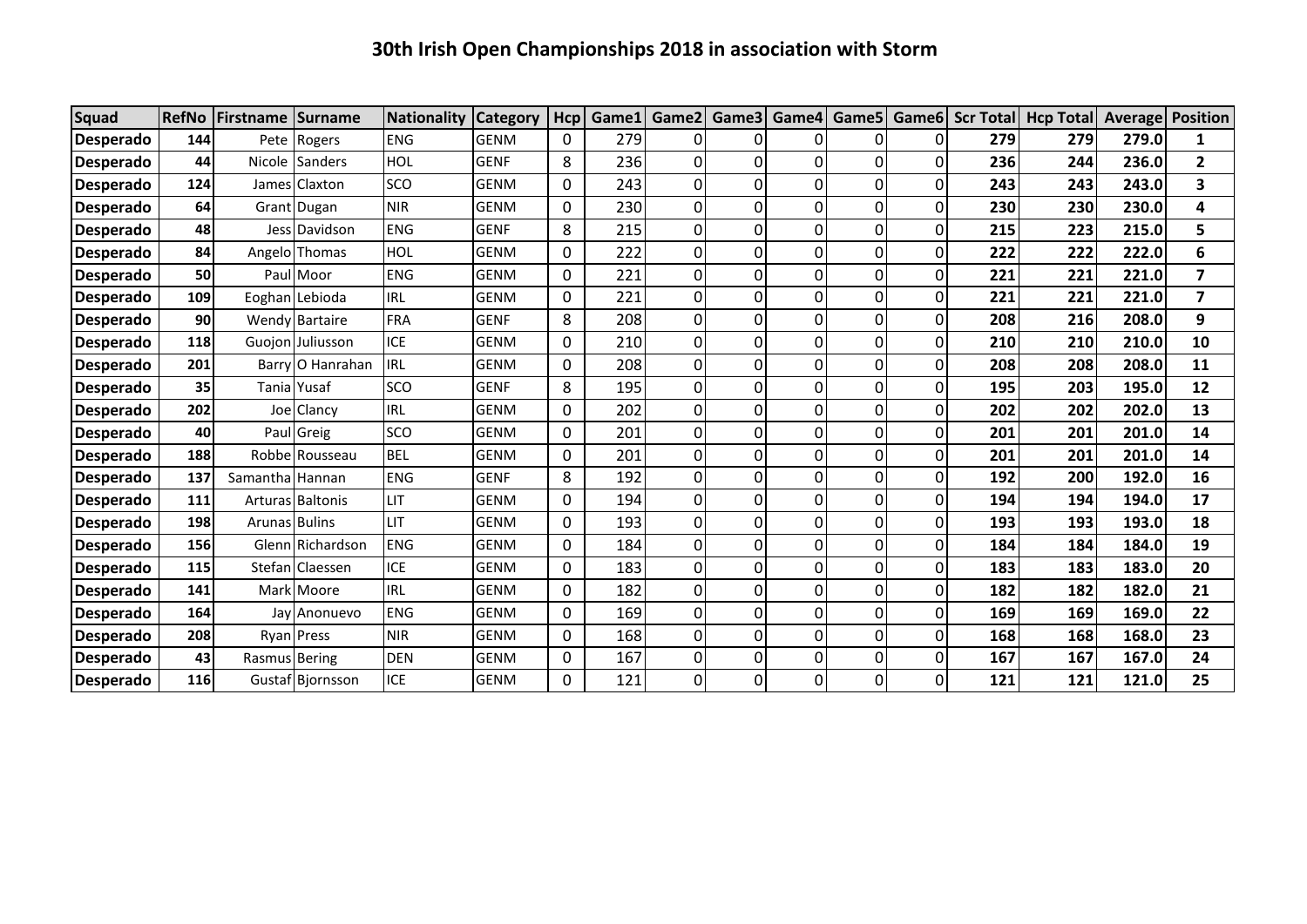

| E<br>$\bullet$      |                         |                          |                       |             |                 |             |       | (Step Qualifiers) |                         |     |     |     |                 |                          |       |                         |                 |
|---------------------|-------------------------|--------------------------|-----------------------|-------------|-----------------|-------------|-------|-------------------|-------------------------|-----|-----|-----|-----------------|--------------------------|-------|-------------------------|-----------------|
| <b>Squad</b>        | <b>RefNo</b>            | <b>Firstname Surname</b> |                       | Nationality | <b>Category</b> | Hcp         | Game1 |                   | Game2 Game3 Game4 Game5 |     |     |     | Game6 Scr Total | <b>Hcp Total Average</b> |       | <b>Postion</b>          | Qualify         |
| Squad12             | 45                      |                          | Ghislaine van der Tol | HOL         | <b>GENF</b>     | 8           | 298   | 224               | 233                     | 279 | 242 | 234 | 1510            | 1552                     | 251.7 | $\mathbf{1}$            | A1              |
| Squad13             | 37                      |                          | Ramon Hilferink       | HOL         | <b>GENM</b>     | $\mathbf 0$ | 248   | 234               | 265                     | 268 | 268 | 244 | 1527            | 1527                     | 254.5 | $\overline{2}$          | A2              |
| Squad06             | 67                      |                          | Barry Foley           | <b>IRL</b>  | <b>GENM</b>     | 0           | 186   | 269               | 259                     | 238 | 300 | 257 | 1509            | 1509                     | 251.5 | 3                       | A <sub>3</sub>  |
| Squad14             | 138                     |                          | Nicola Pongolini      | <b>ITA</b>  | <b>GENM</b>     | 0           | 246   | 279               | 223                     | 290 | 224 | 235 | 1497            | 1497                     | 249.5 | 4                       | A4              |
| Squad08             | 119                     | Rob                      | Thurlby               | <b>ENG</b>  | <b>GENM</b>     | 0           | 219   | 268               | 279                     | 227 | 268 | 217 | 1478            | 1478                     | 246.3 | 5                       | <b>B1</b>       |
| Squad04             | 73                      | Steve                    | <b>Gastmans</b>       | <b>BEL</b>  | <b>GENM</b>     | 0           | 258   | 215               | 258                     | 266 | 204 | 268 | 1469            | 1469                     | 244.8 | 6                       | <b>B2</b>       |
| Squad12             | 120                     | Lee                      | Crocker               | <b>ENG</b>  | <b>GENM</b>     | $\mathbf 0$ | 227   | 195               | 222                     | 300 | 242 | 259 | 1445            | 1445                     | 240.8 | $\overline{\mathbf{z}}$ | <b>B3</b>       |
| Squad <sub>02</sub> | 83                      | Patrick Meka             |                       | HOL         | <b>GENM</b>     | 0           | 205   | 234               | 244                     | 257 | 258 | 245 | 1443            | 1443                     | 240.5 | 8                       | <b>B4</b>       |
| Squad <sub>08</sub> | 221                     | Andv                     | Jones                 | <b>ENG</b>  | <b>GENM</b>     | 0           | 229   | 244               | 248                     | 244 | 225 | 246 | 1436            | 1436                     | 239.3 | $\mathbf{1}$            | C1              |
| Squad09             | 222                     | Stephen                  | Joyce                 | <b>IRL</b>  | <b>GENM</b>     | 0           | 237   | 214               | 265                     | 258 | 237 | 224 | 1435            | 1435                     | 239.2 | $\overline{2}$          | C <sub>2</sub>  |
| Squad03             | 98                      |                          | Alan Bride            | <b>IRL</b>  | <b>GENM</b>     | 0           | 267   | 247               | 213                     | 222 | 225 | 256 | 1430            | 1430                     | 238.3 | 3                       | C <sub>3</sub>  |
| Squad10             | 203                     |                          | Tomas Kayhko          | <b>FIN</b>  | <b>GENM</b>     | $\mathbf 0$ | 198   | 197               | 279                     | 228 | 267 | 257 | 1426            | 1426                     | 237.7 | 4                       | C <sub>4</sub>  |
| Squad07             | 47                      |                          | Anthony Simonsen      | <b>USA</b>  | <b>GENM</b>     | 0           | 269   | 290               | 213                     | 237 | 224 | 193 | 1426            | 1426                     | 237.7 | 4                       | C <sub>5</sub>  |
| Squad09             | 184                     |                          | Alan McDonnell        | <b>IRL</b>  | <b>GENM</b>     | $\mathbf 0$ | 227   | 225               | 214                     | 227 | 275 | 257 | 1425            | 1425                     | 237.5 | 6                       | C6              |
| Squad11             | 128                     |                          | Einar mar Bjornsson   | <b>ICE</b>  | <b>GENM</b>     | 0           | 203   | 223               | 229                     | 232 | 278 | 255 | 1420            | 1420                     | 236.7 | $\overline{\mathbf{z}}$ | C <sub>7</sub>  |
| Squad05             | 206                     |                          | Teemu Putkisto        | <b>FIN</b>  | <b>GENM</b>     | 0           | 189   | 196               | 300                     | 227 | 247 | 258 | 1417            | 1417                     | 236.2 | 8                       | C <sub>8</sub>  |
| Squad03             | 169                     |                          | Elco Gortor           | HOL         | <b>GENM</b>     | $\mathbf 0$ | 234   | 215               | 256                     | 244 | 234 | 226 | 1409            | 1409                     | 234.8 | 9                       | C9              |
| Squad12             | 132                     | <b>Niklas</b>            | Jannik Sorensen       | <b>DEN</b>  | <b>GENM</b>     | 0           | 225   | 256               | 208                     | 263 | 234 | 222 | 1408            | 1408                     | 234.7 | 10                      | C10             |
| Squad03             | 78                      |                          | Stephen   O Connor    | <b>IRL</b>  | <b>GENM</b>     | 0           | 196   | 248               | 256                     | 248 | 230 | 227 | 1405            | 1405                     | 234.2 | 11                      | C <sub>11</sub> |
| Squad06             | 89                      |                          | Jason Agate           | <b>ENG</b>  | <b>GENM</b>     | 0           | 168   | 245               | 231                     | 215 | 268 | 269 | 1396            | 1396                     | 232.7 | 12                      | C12             |
| Squad <sub>03</sub> | 51                      | Matthew Clayton          |                       | <b>ENG</b>  | <b>GENM</b>     | 0           | 236   | 223               | 275                     | 247 | 216 | 198 | 1395            | 1395                     | 232.5 | 13                      | C13             |
| Squad09             | 62                      |                          | Edwin van Aarle       | <b>HOL</b>  | <b>GENM</b>     | $\mathbf 0$ | 200   | 216               | 244                     | 234 | 236 | 264 | 1394            | 1394                     | 232.3 | 14                      | C14             |
| Squad04             | 105                     | James                    | Guthrie               | <b>SCO</b>  | <b>GENM</b>     | 0           | 235   | 279               | 210                     | 244 | 213 | 213 | 1394            | 1394                     | 232.3 | 14                      | C15             |
| Squad14             | 32                      |                          | Chris Sloan           | <b>IRL</b>  | <b>GENM</b>     | 0           | 279   | 160               | 255                     | 192 | 227 | 278 | 1391            | 1391                     | 231.8 | 16                      | C16             |
| Squad03             | 160                     | Auke                     | Broekhuizen           | HOL         | <b>SENM</b>     | $\mathbf 0$ | 226   | 236               | 226                     | 279 | 248 | 175 | 1390            | 1390                     | 231.7 | 17                      | C17             |
| Squad06             | 80                      |                          | Jason Byrnes          | <b>IRL</b>  | <b>GENM</b>     | 0           | 202   | 231               | 299                     | 233 | 204 | 220 | 1389            | 1389                     | 231.5 | 18                      | C18             |
| Squad14             | $\overline{\mathbf{3}}$ | Robert Lind              |                       | <b>NOR</b>  | <b>SENM</b>     | $\mathbf 0$ | 210   | 232               | 241                     | 263 | 209 | 231 | 1386            | 1386                     | 231.0 | 19                      | C19             |
| Squad07             | 38                      | Richard                  | <b>Teece</b>          | <b>ENG</b>  | <b>GENM</b>     | 0           | 167   | 266               | 248                     | 246 | 238 | 221 | 1386            | 1386                     | 231.0 | 19                      | C <sub>20</sub> |
| Squad <sub>08</sub> | 96                      |                          | Simon Schepers        | HOL         | <b>GENM</b>     | 0           | 236   | 267               | 187                     | 256 | 249 | 191 | 1386            | 1386                     | 231.0 | 19                      | C <sub>21</sub> |
| Squad06             | 212                     |                          | Eoin McLoughlin       | <b>IRL</b>  | <b>GENM</b>     | 0           | 181   | 232               | 221                     | 278 | 237 | 233 | 1382            | 1382                     | 230.3 | 22                      | C <sub>22</sub> |
| Squad08             | 121                     |                          | Liam Fitzpatrick      | <b>ENG</b>  | <b>GENM</b>     | $\mathbf 0$ | 214   | 244               | 264                     | 257 | 178 | 224 | 1381            | 1381                     | 230.2 | 23                      | C <sub>23</sub> |
| Squad11             | 205                     |                          | Lauri Sipila          | <b>FIN</b>  | <b>GENM</b>     | $\mathbf 0$ | 267   | 246               | 215                     | 211 | 235 | 205 | 1379            | 1379                     | 229.8 | 24                      | C <sub>24</sub> |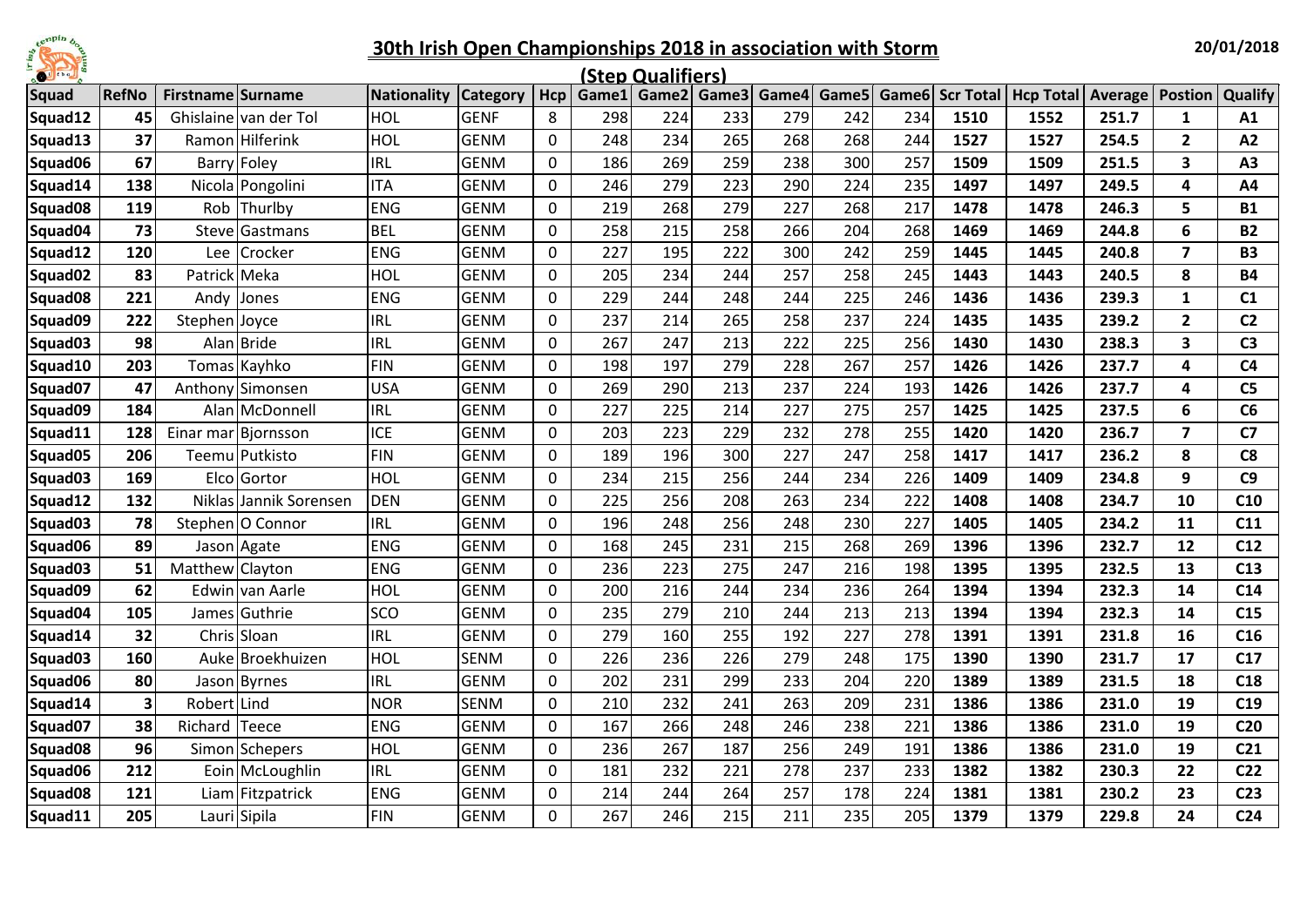

| Ē<br>$\bullet$      |       |                     |                     |             |                 |     |     | (Step Qualifiers) |                   |              |          |             |      |                                                       |       |                |                 |
|---------------------|-------|---------------------|---------------------|-------------|-----------------|-----|-----|-------------------|-------------------|--------------|----------|-------------|------|-------------------------------------------------------|-------|----------------|-----------------|
| <b>Squad</b>        | RefNo | Firstname Surname   |                     | Nationality | <b>Category</b> | Hcp |     |                   | Game1 Game2 Game3 | Game4        |          |             |      | Game5 Game6 Scr Total   Hcp Total   Average   Postion |       |                | Qualify         |
| Squad <sub>02</sub> | 204   | Olli-Pekka Pajari   |                     | <b>FIN</b>  | <b>GENM</b>     | 0   | 216 | 258               | 190               | 237          | 217      | 259         | 1377 | 1377                                                  | 229.5 | 25             | C <sub>25</sub> |
| Squad04             | 107   | Stephen Gill        |                     | SCO         | <b>GENM</b>     | 0   | 179 | 258               | 190               | 269          | 256      | 225         | 1377 | 1377                                                  | 229.5 | 25             | C <sub>26</sub> |
| Squad12             | 134   |                     | Callum Simons       | <b>ENG</b>  | <b>GENM</b>     | 0   | 241 | 236               | 266               | 234          | 185      | 215         | 1377 | 1377                                                  | 229.5 | 25             | C <sub>27</sub> |
| Squad05             |       |                     | Bard Jensen         | <b>NOR</b>  | <b>GENM</b>     | 0   | 223 | 178               | 277               | 219          | 243      | 232         | 1372 | 1372                                                  | 228.7 | 28             | C <sub>28</sub> |
| Squad05             | 68    |                     | Ron Hurt            | <b>USA</b>  | <b>GENM</b>     | 0   | 224 | 211               | 253               | 229          | 205      | 249         | 1371 | 1371                                                  | 228.5 | 29             | C <sub>29</sub> |
| Squad09             | 178   |                     | Tore Torgersen      | <b>NOR</b>  | <b>GENM</b>     | 0   | 187 | 219               | 268               | 258          | 200      | 236         | 1368 | 1368                                                  | 228.0 | 30             | C30             |
| Squad12             | 187   |                     | Bram Van Meerbergen | <b>BEL</b>  | <b>GENM</b>     | 0   | 228 | 236               | 246               | 241          | 202      | 215         | 1368 | 1368                                                  | 228.0 | 30             | C31             |
| Squad11             | 104   | Keira Reay          |                     | SCO         | <b>GENF</b>     | 8   | 259 | 227               | 207               | 194          | 177      | 255         | 1319 | 1367                                                  | 219.8 | 32             | C32             |
| Squad12             | 69    |                     | Jamie Bottomley     | <b>ENG</b>  | <b>GENM</b>     | 0   | 161 | 248               | 210               | 280          | 223      | 245         | 1367 | 1367                                                  | 227.8 | 32             | C <sub>33</sub> |
| Squad02             | 99    | Aidan Byrne         |                     | <b>IRL</b>  | <b>GENM</b>     | 0   | 300 | 194               | 223               | 206          | 223      | 219         | 1365 | 1365                                                  | 227.5 | 34             | C34             |
| Squad03             | 207   |                     | Kaaron Salomaa      | <b>FIN</b>  | <b>GENM</b>     | 0   | 201 | 235               | 256               | 223          | 213      | 236         | 1364 | 1364                                                  | 227.3 | 35             | C35             |
| Squad10             | 55    |                     | Jeffery Kingma      | HOL         | <b>GENM</b>     | 0   | 237 | 186               | 257               | 237          | 258      | 188         | 1363 | 1363                                                  | 227.2 | 36             | C36             |
| Squad09             | 34    | Daria Pajak         |                     | POL         | <b>GENF</b>     | 8   | 204 | 230               | 216               | 224          | 215      | 225         | 1314 | 1362                                                  | 219.0 | 37             | C37             |
| Squad <sub>02</sub> | 114   | Graham Turner       |                     | <b>IRL</b>  | <b>GENM</b>     | 0   | 258 | 247               | 198               | 227          | 238      | 194         | 1362 | 1362                                                  | 227.0 | 37             | C38             |
| Squad11             | 197   | Jean-Pierre Paugnat |                     | <b>FRA</b>  | <b>GENM</b>     | 0   | 185 | 210               | 201               | 211          | 300      | 254         | 1361 | 1361                                                  | 226.8 | 39             | C39             |
| Squad05             | 158   |                     | Tom Byrne           | <b>IRL</b>  | <b>SENM</b>     | 0   | 257 | 224               | 267               | 211          | 172      | 230         | 1361 | 1361                                                  | 226.8 | 39             | C40             |
| Squad02             | 58    |                     | Nico Thienpondt     | HOL         | <b>SENM</b>     | 0   | 243 | 288               | 202               | 236          | 164      | 224         | 1357 | 1357                                                  | 226.2 | 41             | C <sub>41</sub> |
| Squad13             | 75    |                     | Jamie Elliott       | <b>ENG</b>  | <b>GENM</b>     | 0   | 236 | 207               | 202               | 247          | 207      | 257         | 1356 | 1356                                                  | 226.0 | 42             | C42             |
| Squad12             | 147   |                     | Paul McCauley       | <b>NIR</b>  | <b>SENM</b>     | 0   | 247 | 240               | 214               | 183          | 236      | 232         | 1352 | 1352                                                  | 225.3 | 43             | C43             |
| Squad11             | 91    |                     | Selwyn Morgan       | <b>ENG</b>  | <b>SENM</b>     | 0   | 219 | 195               | 220               | 279          | 233      | 205         | 1351 | 1351                                                  | 225.2 | 44             | C44             |
| Squad01             | 110   |                     | Colm Cloake         | <b>IRL</b>  | <b>GENM</b>     | 0   | 233 | 211               | 188               | 238          | 244      | 234         | 1348 | 1348                                                  | 224.7 | 45             | C45             |
| Squad <sub>03</sub> | 100   |                     | Sarah Flannery      | <b>IRL</b>  | <b>GENF</b>     | 8   | 192 | 214               | 201               | 263          | 215      | 208         | 1293 | 1341                                                  | 215.5 | $\mathbf{1}$   | D <sub>1</sub>  |
| Squad <sub>03</sub> | 219   |                     | Lorcan l Staines    | <b>IRL</b>  | <b>GENM</b>     | 0   | 234 | 197               | 186               | 243          | 265      | 212         | 1337 | 1337                                                  | 222.8 | $\overline{2}$ | D <sub>2</sub>  |
| Squad04             | 139   |                     | James Wigmore       | <b>ENG</b>  | <b>GENM</b>     | 0   | 221 | 204               | 265               | 209          | 212      | 210         | 1321 | 1321                                                  | 220.2 | 3              | D <sub>3</sub>  |
| Squad04             | 72    |                     | Erik VanSabben      | HOL         | <b>SENM</b>     | 0   | 227 | 202               | 199               | 228          | 210      | 248         | 1314 | 1314                                                  | 219.0 | 4              | D <sub>4</sub>  |
| Squad04             | 70    |                     | Scott Walmsey       | HOL         | <b>GENM</b>     | 0   | 205 | 217               | 246               | 217          | 190      | 236         | 1311 | 1311                                                  | 218.5 | 5              | D <sub>5</sub>  |
| Squad02             | 140   |                     | <b>Del Delaney</b>  | <b>IRL</b>  | <b>SENM</b>     | 0   | 180 | 236               | 193               | 247          | 278      | 174         | 1308 | 1308                                                  | 218.0 | 6              | D <sub>6</sub>  |
| <b>Desperad</b>     | 144   |                     | Pete Rogers         | <b>ENG</b>  | <b>GENM</b>     | 0   | 279 | 0                 | 0                 | $\pmb{0}$    | $\Omega$ | 0           | 279  | 279                                                   | 46.5  | $\mathbf{1}$   | E1              |
| Desperad            | 44    |                     | Nicole Sanders      | HOL         | <b>GENF</b>     | 8   | 236 | 0                 | 0                 | 0            | 0        | $\Omega$    | 236  | 244                                                   | 39.3  | $\mathbf{2}$   | E2              |
| <b>Desperad</b>     | 124   |                     | James Claxton       | SCO         | <b>GENM</b>     | 0   | 243 | 0                 | 0                 | $\mathsf{o}$ | 0l       | $\mathbf 0$ | 243  | 243                                                   | 40.5  | 3              | E3              |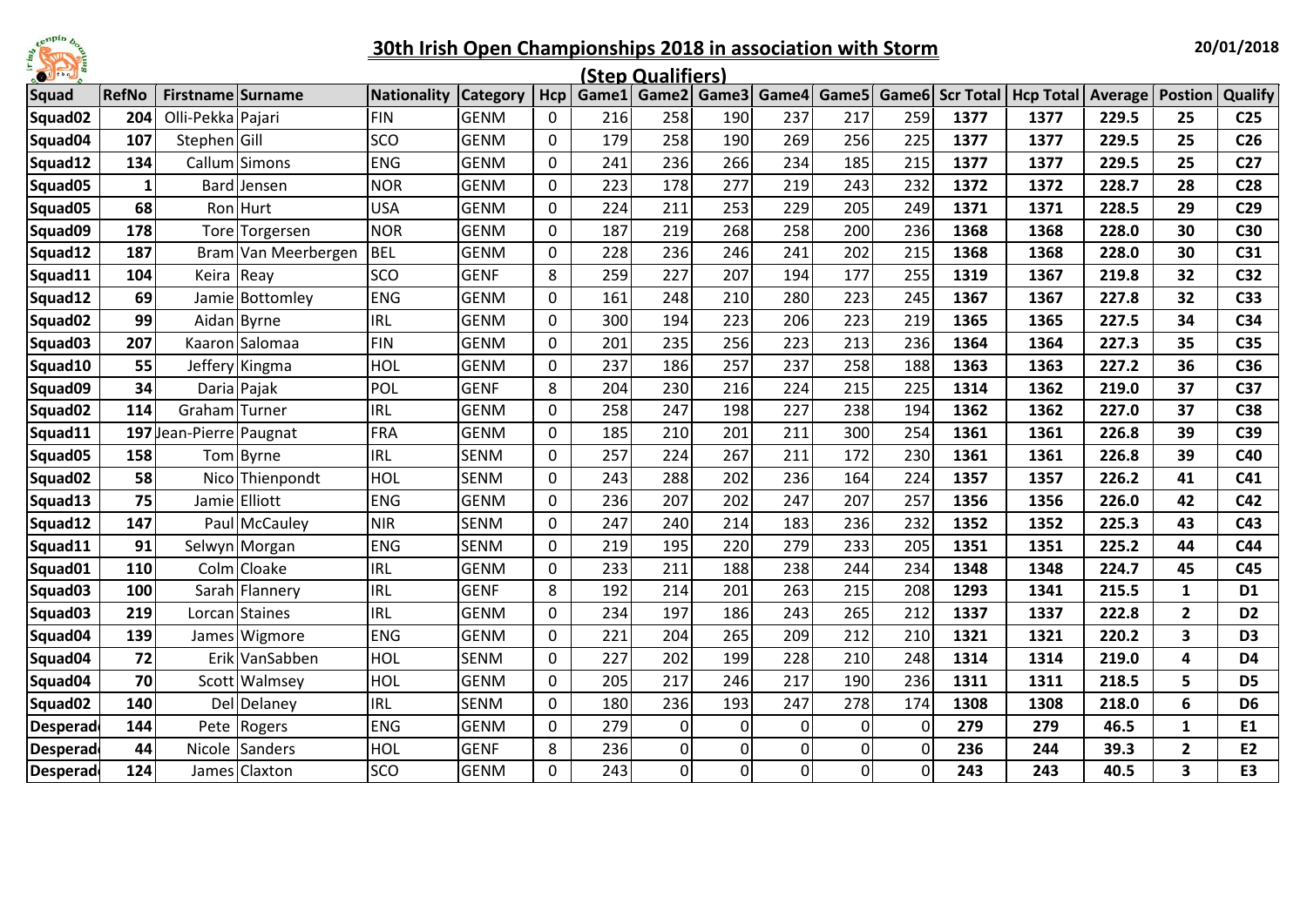

# **(Step 01)**

|                | Seed Squad          | <b>RefNo</b> | Firstname Surname |                        | Nationality | <b>Category</b> | Hcp          | Game1 | Game2 |     |     | Game3 R.Off Scr Total Hcp Total Average Postion |       |                         | <b>Qualify</b>  |
|----------------|---------------------|--------------|-------------------|------------------------|-------------|-----------------|--------------|-------|-------|-----|-----|-------------------------------------------------|-------|-------------------------|-----------------|
| 5              | Squad07             | 47           |                   | Anthony Simonsen       | <b>USA</b>  | <b>GENM</b>     | $\mathbf{0}$ | 236   | 279   | 253 | 768 | 768                                             | 256.0 | $\mathbf{1}$            | C <sub>5</sub>  |
| 20             | Squad07             | 38           | Richard Teece     |                        | <b>ENG</b>  | <b>GENM</b>     | $\mathbf{0}$ | 256   | 246   | 237 | 739 | 739                                             | 246.3 | $\overline{2}$          | C <sub>20</sub> |
| $\overline{7}$ | Squad11             | 128          |                   | Einar mar Bjornsson    | <b>ICE</b>  | <b>GENM</b>     | $\Omega$     | 223   | 268   | 231 | 722 | 722                                             | 240.7 | $\overline{\mathbf{3}}$ | C <sub>7</sub>  |
| 25             | Squad02             | 204          | Olli-Pekka Pajari |                        | <b>FIN</b>  | <b>GENM</b>     | $\mathbf 0$  | 270   | 221   | 219 | 710 | 710                                             | 236.7 | 4                       | C <sub>25</sub> |
| 12             | Squad06             | 89           |                   | Jason Agate            | <b>ENG</b>  | <b>GENM</b>     | $\mathbf 0$  | 217   | 235   | 256 | 708 | 708                                             | 236.0 | 5                       | C12             |
| 23             | Squad <sub>08</sub> | 121          |                   | Liam Fitzpatrick       | <b>ENG</b>  | <b>GENM</b>     | $\mathbf{0}$ | 226   | 231   | 247 | 704 | 704                                             | 234.7 | 6                       | C <sub>23</sub> |
| 34             | Squad02             | 99           |                   | Aidan Byrne            | <b>IRL</b>  | <b>GENM</b>     | 0            | 204   | 279   | 220 | 703 | 703                                             | 234.3 | $\overline{7}$          | C34             |
| 4              | Squad10             | 203          |                   | Tomas Kayhko           | <b>FIN</b>  | <b>GENM</b>     | 0            | 182   | 280   | 235 | 697 | 697                                             | 232.3 | 8                       | C <sub>4</sub>  |
| 32             | Squad11             | 104          | Keira Reay        |                        | <b>ENG</b>  | <b>GENF</b>     | 8            | 222   | 268   | 183 | 673 | 697                                             | 224.3 | 8                       | C <sub>32</sub> |
| 21             | Squad08             | 96           |                   | Simon Schepers         | HOL         | <b>GENM</b>     | 0            | 245   | 212   | 235 | 692 | 692                                             | 230.7 | 10                      | C <sub>21</sub> |
| 24             | Squad11             | 205          |                   | Lauri Sipila           | <b>FIN</b>  | <b>GENM</b>     | $\Omega$     | 238   | 188   | 264 | 690 | 690                                             | 230.0 | 11                      | C <sub>24</sub> |
| 15             | Squad04             | 105          |                   | James Guthrie          | SCO         | <b>GENM</b>     | $\mathbf{0}$ | 232   | 213   | 241 | 686 | 686                                             | 228.7 | 12                      | C15             |
| 11             | Squad03             | 78           |                   | Stephen O Connor       | <b>IRL</b>  | <b>GENM</b>     | 0            | 212   | 200   | 257 | 669 | 669                                             | 223.0 | 13                      | C11             |
| 50             | Squad04             | 70           |                   | Scott Walmsey          | HOL         | <b>GENM</b>     | $\mathbf 0$  | 225   | 237   | 207 | 669 | 669                                             | 223.0 | 13                      | D <sub>5</sub>  |
| 8              | Squad05             | 206          |                   | Teemu Putkisto         | <b>FIN</b>  | <b>GENM</b>     | 0            | 245   | 191   | 229 | 665 | 665                                             | 221.7 | 15                      | C8              |
| 1              | Squad08             | 221          |                   | Andy Jones             | <b>ENG</b>  | <b>GENM</b>     | 0            | 236   | 238   | 191 | 665 | 665                                             | 221.7 | 15                      | C1              |
| 44             | Squad11             | 91           |                   | Selwyn Morgan          | <b>ENG</b>  | <b>SENM</b>     | $\Omega$     | 225   | 235   | 201 | 661 | 661                                             | 220.3 | 17                      | C44             |
| 19             | Squad14             | 3            | Robert Lind       |                        | <b>NOR</b>  | <b>SENM</b>     | 0            | 196   | 246   | 217 | 659 | 659                                             | 219.7 | 18                      | C19             |
| 53             | <b>Desperado</b>    | 44           |                   | Nicole Sanders         | HOL         | <b>GENF</b>     | 8            | 219   | 201   | 212 | 632 | 656                                             | 210.7 | 19                      | E <sub>2</sub>  |
| 14             | Squad09             | 62           |                   | Edwin van Aarle        | HOL         | <b>GENM</b>     | 0            | 202   | 222   | 228 | 652 | 652                                             | 217.3 | 20                      | C14             |
| 10             | Squad12             | 132          |                   | Niklas Jannik Sorensen | <b>DEN</b>  | <b>GENM</b>     | 0            | 193   | 199   | 258 | 650 | 650                                             | 216.7 | 21                      | C10             |
| 26             | Squad04             | 107          | Stephen Gill      |                        | SCO         | <b>GENM</b>     | 0            | 201   | 249   | 199 | 649 | 649                                             | 216.3 | 22                      | C <sub>26</sub> |
| 41             | Squad02             | 58           |                   | Nico Thienpondt        | HOL         | <b>SENM</b>     | $\mathbf 0$  | 220   | 170   | 258 | 648 | 648                                             | 216.0 | 23                      | C <sub>41</sub> |
| 6              | Squad09             | 184          |                   | Alan McDonnell         | <b>IRL</b>  | <b>GENM</b>     | 0            | 198   | 225   | 225 | 648 | 648                                             | 216.0 | 23                      | C6              |
| $\overline{2}$ | Squad09             | 222          | Stephen Joyce     |                        | <b>IRL</b>  | <b>GENM</b>     | $\mathbf{0}$ | 235   | 224   | 188 | 647 | 647                                             | 215.7 | 25                      | C <sub>2</sub>  |
| 40             | Squad05             | 158          |                   | Tom Byrne              | <b>IRL</b>  | <b>SENM</b>     | $\mathbf{0}$ | 222   | 209   | 207 | 638 | 638                                             | 212.7 | 26                      | C40             |
| 35             | Squad03             | 207          |                   | Kaaron Salomaa         | <b>FIN</b>  | <b>GENM</b>     | 0            | 228   | 228   | 179 | 635 | 635                                             | 211.7 | 27                      | C35             |
| 38             | Squad02             | 114          | Graham Turner     |                        | <b>IRL</b>  | <b>GENM</b>     | $\mathbf{0}$ | 195   | 207   | 229 | 631 | 631                                             | 210.3 | 28                      | C38             |
| 28             | Squad05             | 1            |                   | Bard Jensen            | <b>NOR</b>  | <b>GENM</b>     | 0            | 181   | 217   | 232 | 630 | 630                                             | 210.0 | 29                      | C <sub>28</sub> |
| 37             | Squad09             | 34           |                   | Daria Pajak            | POL         | <b>GENF</b>     | 8            | 203   | 208   | 195 | 606 | 630                                             | 202.0 | 29                      | C <sub>37</sub> |
| 16             | Squad14             | 32           |                   | Chris Sloan            | <b>IRL</b>  | <b>GENM</b>     | $\mathbf{0}$ | 215   | 205   | 209 | 629 | 629                                             | 209.7 | 31                      | C16             |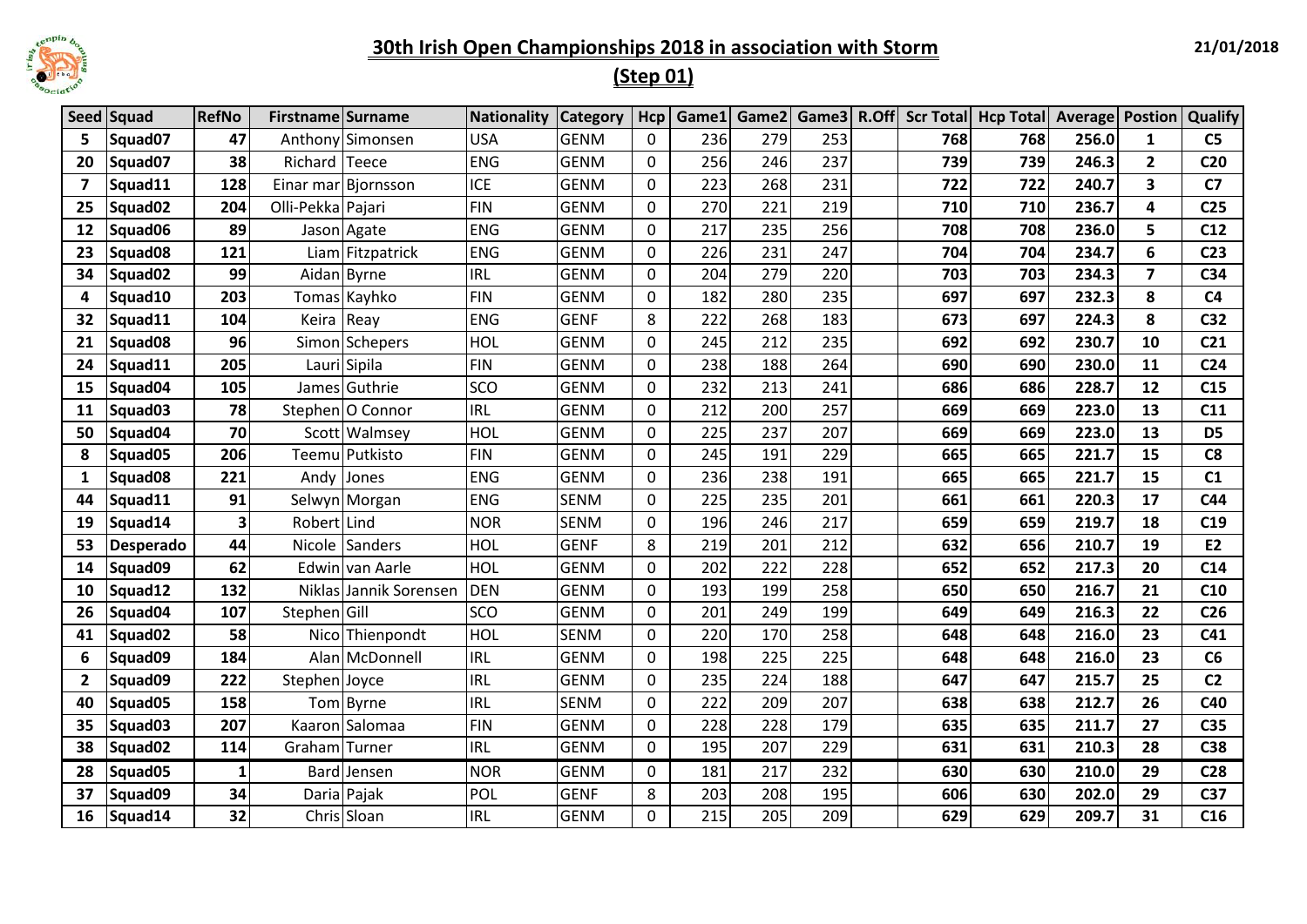

# **(Step 01)**

|    | Seed Squad | <b>RefNo</b> | Firstname Surname   |                         | <b>Nationality</b> | <b>Category</b> | Hcp         |     | Game1 Game2 |     |     | Game3 R.Off Scr Total Hcp Total Average Postion |       |    | <b>Qualify</b>  |
|----|------------|--------------|---------------------|-------------------------|--------------------|-----------------|-------------|-----|-------------|-----|-----|-------------------------------------------------|-------|----|-----------------|
| 39 | Squad11    | 197          | Jean-Pierre Paugnat |                         | <b>FRA</b>         | <b>GENM</b>     | 0           | 202 | 214         | 212 | 628 | 628                                             | 209.3 | 32 | C39             |
| 29 | Squad05    | 68           |                     | Ron Hurt                | <b>USA</b>         | <b>GENM</b>     | $\Omega$    | 232 | 205         | 184 | 621 | 621                                             | 207.0 | 33 | C <sub>29</sub> |
| 22 | Squad06    | 212          |                     | Eoin McLoughlin         | <b>IRL</b>         | <b>GENM</b>     | 0           | 205 | 223         | 191 | 619 | 619                                             | 206.3 | 34 | C <sub>22</sub> |
| 3  | Squad03    | 98           |                     | Alan Bride              | <b>IRL</b>         | <b>GENM</b>     | 0           | 259 | 181         | 178 | 618 | 618                                             | 206.0 | 35 | C <sub>3</sub>  |
| 18 | Squad06    | 80           |                     | Jason Byrnes            | <b>IRL</b>         | <b>GENM</b>     | 0           | 223 | 189         | 203 | 615 | 615                                             | 205.0 | 36 | C18             |
| 46 | Squad03    | 100          |                     | Sarah Flannery          | <b>IRL</b>         | <b>GENF</b>     | 8           | 212 | 162         | 212 | 586 | 610                                             | 195.3 | 37 | D <sub>1</sub>  |
| 13 | Squad03    | 51           | Matthew Clayton     |                         | <b>ENG</b>         | <b>GENM</b>     | 0           | 226 | 177         | 207 | 610 | 610                                             | 203.3 | 37 | C13             |
| 42 | Squad13    | 75           |                     | Jamie Elliott           | <b>ENG</b>         | <b>GENM</b>     | 0           | 190 | 203         | 216 | 609 | 609                                             | 203.0 | 39 | C42             |
| 30 | Squad09    | 178          |                     | Tore Torgersen          | <b>NOR</b>         | <b>GENM</b>     | 0           | 213 | 203         | 191 | 607 | 607                                             | 202.3 | 40 | C30             |
| 33 | Squad12    | 69           |                     | Jamie Bottomley         | <b>ENG</b>         | <b>GENM</b>     | 0           | 213 | 188         | 203 | 604 | 604                                             | 201.3 | 41 | C <sub>33</sub> |
| 27 | Squad12    | 134          |                     | Callum Simons           | <b>ENG</b>         | <b>GENM</b>     | 0           | 200 | 187         | 212 | 599 | 599                                             | 199.7 | 42 | C <sub>27</sub> |
| 49 | Squad04    | 72           |                     | Erik VanSabben          | <b>HOL</b>         | SENM            | 0           | 158 | 232         | 205 | 595 | 595                                             | 198.3 | 43 | D <sub>4</sub>  |
| 36 | Squad10    | 55           |                     | Jeffery Kingma          | <b>HOL</b>         | <b>GENM</b>     | 0           | 212 | 195         | 186 | 593 | 593                                             | 197.7 | 44 | C36             |
| 48 | Squad04    | 139          |                     | James Wigmore           | <b>ENG</b>         | <b>GENM</b>     | 0           | 214 | 185         | 193 | 592 | 592                                             | 197.3 | 45 | D <sub>3</sub>  |
| 45 | Squad01    | 110          |                     | Colm Cloake             | <b>IRL</b>         | <b>GENM</b>     | 0           | 222 | 203         | 166 | 591 | 591                                             | 197.0 | 46 | C45             |
| 31 | Squad12    | 187          |                     | Bram Van Meerbergen BEL |                    | <b>GENM</b>     | 0           | 254 | 177         | 157 | 588 | 588                                             | 196.0 | 47 | C31             |
| 52 | Desperado  | 144          |                     | Pete Rogers             | <b>ENG</b>         | <b>GENM</b>     | 0           | 167 | 201         | 218 | 586 | 586                                             | 195.3 | 48 | E1              |
| 9  | Squad03    | 169          |                     | Elco Gortor             | HOL                | <b>GENM</b>     | 0           | 151 | 209         | 221 | 581 | 581                                             | 193.7 | 49 | C9              |
| 43 | Squad12    | 147          |                     | Paul McCauley           | <b>NIR</b>         | <b>SENM</b>     | 0           | 175 | 187         | 218 | 580 | 580                                             | 193.3 | 50 | C43             |
| 54 | Desperado  | 124          |                     | James Claxton           | <b>SCO</b>         | <b>GENM</b>     | 0           | 170 | 214         | 178 | 562 | 562                                             | 187.3 | 51 | E <sub>3</sub>  |
| 51 | Squad02    | 140          |                     | Del Delaney             | <b>IRL</b>         | SENM            | $\mathbf 0$ | 179 | 167         | 192 | 538 | 538                                             | 179.3 | 52 | D <sub>6</sub>  |
| 17 | Squad03    | 160          |                     | Auke Broekhuizen        | <b>HOL</b>         | <b>SENM</b>     | 0           | 187 | 189         | 155 | 531 | 531                                             | 177.0 | 53 | C17             |
| 47 | Squad03    | 219          |                     | Lorcan Staines          | <b>IRL</b>         | <b>GENM</b>     | 0           | 170 | 180         | 172 | 522 | 522                                             | 174.0 | 54 | D <sub>2</sub>  |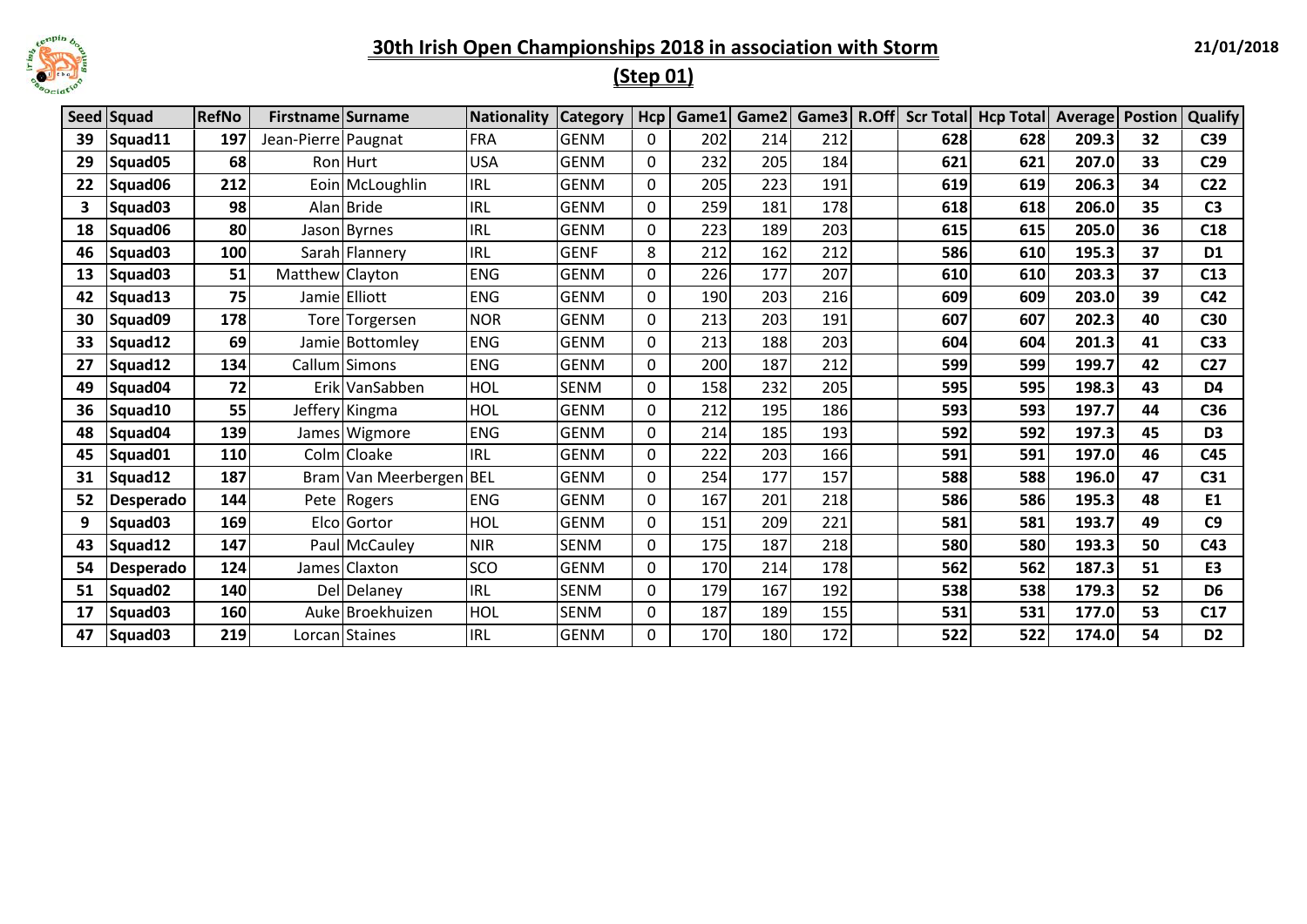

#### **21/01/2018**

## **(Step 02)**

|                | Seed Squad          | <b>RefNo</b>            | Firstname Surname |                         | <b>Nationality</b> | <b>Category</b> | Hcp         | Game1 | Game2 | Game3 | R.off Scr Total | <b>Hcp Total Average Postion</b> |       |                         | Qualify       |
|----------------|---------------------|-------------------------|-------------------|-------------------------|--------------------|-----------------|-------------|-------|-------|-------|-----------------|----------------------------------|-------|-------------------------|---------------|
| 19             | Squad05             | 206                     |                   | Teemu Putkisto          | <b>FIN</b>         | <b>GENM</b>     | 0           | 279   | 244   | 268   | 791             | 791                              | 263.7 | $\mathbf{1}$            | S15-C8        |
| 27             | Squad02             | 58                      |                   | Nico Thienpondt         | HOL                | <b>SENM</b>     | 0           | 223   | 247   | 275   | 745             | 745                              | 248.3 | $\mathbf{2}$            | S23-C41       |
| 29             | Squad09             | 222                     | Stephen Joyce     |                         | <b>IRL</b>         | <b>GENM</b>     | 0           | 245   | 192   | 300   | 737             | 737                              | 245.7 | $\overline{\mathbf{3}}$ | S25-C2        |
| 31             | Squad03             | 207                     |                   | Kaaron Salomaa          | <b>FIN</b>         | <b>GENM</b>     | 0           | 215   | 237   | 276   | 728             | 728                              | 242.7 | 4                       | S27-C35       |
| 5              | Squad07             | 47                      |                   | Anthony Simonsen        | <b>USA</b>         | <b>GENM</b>     | 0           | 257   | 236   | 235   | 728             | 728                              | 242.7 | 4                       | $S1-C5$       |
| 20             | Squad <sub>08</sub> | 221                     |                   | Andy Jones              | <b>ENG</b>         | <b>GENM</b>     | 0           | 268   | 223   | 229   | 720             | 720                              | 240.0 | 6                       | S15-C1        |
| 23             | Desperado           | 44                      | Nicole            | Sanders                 | HOL                | <b>GENF</b>     | 8           | 206   | 236   | 246   | 688             | 712                              | 229.3 | $\overline{\mathbf{z}}$ | S19-E2        |
| 3              | Squad12             | 120                     | Lee               | Crocker                 | <b>ENG</b>         | <b>GENM</b>     | $\mathbf 0$ | 256   | 221   | 223   | 700             | 700                              | 233.3 | 8                       | <b>B3</b>     |
| 9              | Squad06             | 89                      |                   | Jason Agate             | <b>ENG</b>         | <b>GENM</b>     | 0           | 194   | 216   | 289   | 699             | 699                              | 233.0 | 9                       | S5-C12        |
| 1              | Squad08             | 119                     |                   | Rob Thurlby             | <b>ENG</b>         | <b>GENM</b>     | 0           | 214   | 257   | 226   | 697             | 697                              | 232.3 | 10                      | <b>B1</b>     |
| 24             | Squad09             | 62                      |                   | Edwin van Aarle         | <b>HOL</b>         | <b>GENM</b>     | 0           | 201   | 278   | 202   | 681             | 681                              | 227.0 | 11                      | S20-C14       |
| 30             | Squad05             | 158                     |                   | Tom Byrne               | <b>IRL</b>         | <b>SENM</b>     | 0           | 236   | 246   | 193   | 675             | 675                              | 225.0 | 12                      | S26-C40       |
| 11             | Squad02             | 99                      |                   | Aidan Byrne             | <b>IRL</b>         | <b>GENM</b>     | 0           | 218   | 242   | 214   | 674             | 674                              | 224.7 | 13                      | S7-C34        |
| 18             | Squad04             | 70                      |                   | Scott Walmsey           | <b>HOL</b>         | <b>GENM</b>     | 0           | 255   | 242   | 170   | 667             | 667                              | 222.3 | 14                      | S13-D5        |
| 15             | Squad11             | 205                     |                   | Lauri Sipila            | <b>FIN</b>         | <b>GENM</b>     | $\mathbf 0$ | 173   | 276   | 210   | 659             | 659                              | 219.7 | 15                      | S11-C24       |
| 6              | Squad07             | 38                      | Richard           | Teece                   | <b>ENG</b>         | <b>GENM</b>     | 0           | 206   | 247   | 204   | 657             | 657                              | 219.0 | 16                      | <b>S2-C20</b> |
| $\overline{7}$ | Squad11             | 128                     |                   | Einar mar Bjornsson     | <b>ICE</b>         | <b>GENM</b>     | 0           | 233   | 212   | 211   | 656             | 656                              | 218.7 | 17                      | <b>S3-C7</b>  |
| 4              | Squad <sub>02</sub> | 83                      | Patrick Meka      |                         | HOL                | <b>GENM</b>     | $\mathbf 0$ | 215   | 210   | 221   | 646             | 646                              | 215.3 | 18                      | <b>B4</b>     |
| 28             | Squad09             | 184                     |                   | Alan McDonnell          | <b>IRL</b>         | <b>GENM</b>     | 0           | 247   | 217   | 178   | 642             | 642                              | 214.0 | 19                      | S23-C6        |
| $\mathbf{2}$   | Squad04             | 73                      |                   | Steve Gastmans          | <b>BEL</b>         | <b>GENM</b>     | $\Omega$    | 216   | 183   | 234   | 633             | 633                              | 211.0 | 20                      | <b>B2</b>     |
| 32             | Squad <sub>02</sub> | 114                     | Graham Turner     |                         | <b>IRL</b>         | <b>GENM</b>     | $\mathbf 0$ | 209   | 237   | 179   | 625             | 625                              | 208.3 | 21                      | S28-C38       |
| 25             | Squad12             | 132                     |                   | Niklas Jannik Soren DEN |                    | <b>GENM</b>     | $\mathbf 0$ | 186   | 229   | 208   | 623             | 623                              | 207.7 | 22                      | S21-C10       |
| 12             | Squad10             | 203                     |                   | Tomas Kayhko            | <b>FIN</b>         | <b>GENM</b>     | $\mathbf 0$ | 176   | 187   | 258   | 621             | 621                              | 207.0 | 23                      | <b>S8-C4</b>  |
| 17             | Squad03             | 78                      |                   | Stephen O Connor        | <b>IRL</b>         | <b>GENM</b>     | $\mathbf 0$ | 180   | 204   | 213   | 597             | 597                              | 199.0 | 24                      | S13-C11       |
| 26             | Squad04             | 107                     | Stephen Gill      |                         | SCO                | <b>GENM</b>     | 0           | 186   | 191   | 214   | 591             | 591                              | 197.0 | 25                      | S22-C26       |
| 8              | Squad02             | 204                     | Olli-Pekka Pajari |                         | <b>FIN</b>         | <b>GENM</b>     | 0           | 172   | 215   | 197   | 584             | 584                              | 194.7 | 26                      | <b>S4-C25</b> |
| 16             | Squad04             | 105                     |                   | James Guthrie           | SCO                | <b>GENM</b>     | 0           | 200   | 193   | 189   | 582             | 582                              | 194.0 | 27                      | S12-C15       |
| 14             | Squad08             | 96                      |                   | Simon Schepers          | <b>HOL</b>         | <b>GENM</b>     | 0           | 190   | 172   | 218   | 580             | 580                              | 193.3 | 28                      | S10-C21       |
| 13             | Squad11             | 104                     | Keira Reay        |                         | <b>ENG</b>         | <b>GENF</b>     | 8           | 173   | 194   | 172   | 539             | 563                              | 179.7 | 29                      | <b>S8-C32</b> |
| 21             | Squad11             | 91                      |                   | Selwyn Morgan           | <b>ENG</b>         | <b>SENM</b>     | 0           | 176   | 215   | 166   | 557             | 557                              | 185.7 | 30                      | S17-C44       |
| 10             | Squad <sub>08</sub> | 121                     |                   | Liam Fitzpatrick        | <b>ENG</b>         | <b>GENM</b>     | 0           | 201   | 168   | 186   | 555             | 555                              | 185.0 | 31                      | <b>S6-C23</b> |
| 22             | Squad14             | $\overline{\mathbf{3}}$ | Robert Lind       |                         | <b>NOR</b>         | <b>SENM</b>     | $\Omega$    | 208   | 159   | 179   | 546             | 546                              | 182.0 | 32                      | S18-C19       |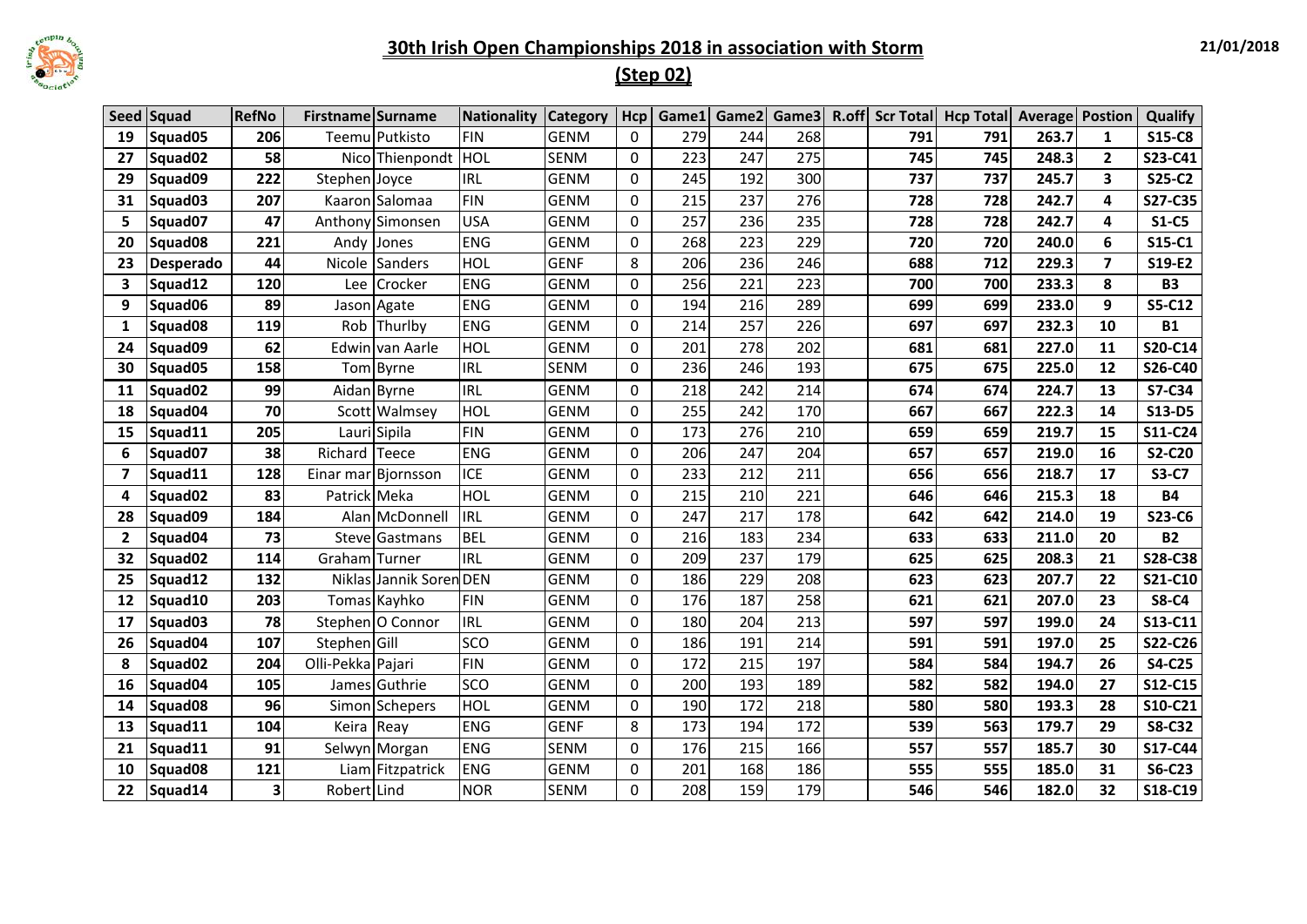

**(Step 03 - 06)**

|              |                 |              |                   |                       | Step <sub>3</sub>  |                 |     |       |       |                  |                  |                         |
|--------------|-----------------|--------------|-------------------|-----------------------|--------------------|-----------------|-----|-------|-------|------------------|------------------|-------------------------|
|              | Seed Squad      | <b>RefNo</b> | Firstname Surname |                       | <b>Nationality</b> | <b>Category</b> | Hcp | Game1 | Game2 | <b>Scr Total</b> | <b>Hcp Total</b> | Ranked                  |
| 1            | Squad12         | 45           |                   | Ghislaine van der Tol | <b>HOL</b>         | <b>GENF</b>     | 8   | 227   | 225   | 452              | 468              |                         |
| 16           | Squad05         | 158          |                   | Tom Byrne             | <b>IRL</b>         | <b>SENM</b>     | 0   | 234   | 245   | 479              | 479              | 1                       |
|              |                 |              |                   |                       |                    |                 |     |       |       |                  |                  |                         |
| $\mathbf{2}$ | Squad13         | 37           |                   | Ramon Hilferink       | HOL                | <b>GENM</b>     | 0   | 210   | 194   | 404              | 404              | $\overline{2}$          |
| 15           | Squad09         | 62           |                   | Edwin van Aarle       | <b>HOL</b>         | <b>GENM</b>     | 0   | 191   | 215   | 406              | 406              | $\mathbf{1}$            |
|              |                 |              |                   |                       |                    |                 |     |       |       |                  |                  |                         |
| 3            | Squad06         | 67           |                   | <b>Barry Foley</b>    | <b>IRL</b>         | <b>GENM</b>     | 0   | 234   | 237   | 471              | 471              | 1                       |
| 14           | Squad08         | 119          |                   | Rob Thurlby           | <b>ENG</b>         | <b>GENM</b>     | 0   | 234   | 202   | 436              | 436              | $\overline{2}$          |
|              |                 |              |                   |                       |                    |                 |     |       |       |                  |                  |                         |
| 4            | Squad14         | 138          |                   | Nicola Pongolini      | <b>ITA</b>         | <b>GENM</b>     | 0   | 210   | 228   | 438              | 438              | 1                       |
| 13           | Squad06         | 89           |                   | Jason Agate           | <b>ENG</b>         | <b>GENM</b>     | 0   | 193   | 183   | 376              | 376              | $\overline{\mathbf{c}}$ |
|              |                 |              |                   |                       |                    |                 |     |       |       |                  |                  |                         |
| 5            | Squad05         | 206          |                   | Teemu Putkisto        | <b>FIN</b>         | <b>GENM</b>     | 0   | 223   | 225   | 448              | 448              | 2                       |
| 12           | Squad12         | 120          |                   | Lee Cocker            | <b>ENG</b>         | <b>GENM</b>     | 0   | 270   | 199   | 469              | 469              | $\mathbf{1}$            |
|              |                 |              |                   |                       |                    |                 |     |       |       |                  |                  |                         |
| 6            | Squad02         | 58           |                   | Nico Thienpondt       | <b>HOL</b>         | <b>SENM</b>     | 0   | 209   | 201   | 410              | 410              | 2                       |
| 11           | <b>Desperad</b> | 44           |                   | Nicole Sanders        | HOL                | <b>GENF</b>     | 8   | 243   | 213   | 456              | 472              | 1                       |
|              |                 |              |                   |                       |                    |                 |     |       |       |                  |                  |                         |
| 7            | Squad09         | 222          | Stephen Joyce     |                       | <b>IRL</b>         | <b>GENM</b>     | 0   | 180   | 249   | 429              | 429              | 1                       |
| 10           | Squad08         | 221          |                   | Andy Jones            | <b>ENG</b>         | <b>GENM</b>     | 0   | 187   | 197   | 384              | 384              | $\overline{\mathbf{c}}$ |
|              |                 |              |                   |                       |                    |                 |     |       |       |                  |                  |                         |
| 8            | Squad03         | 207          |                   | Kaaron Salomaa        | <b>FIN</b>         | <b>GENM</b>     | 0   | 202   | 211   | 413              | 413              | $\overline{\mathbf{c}}$ |
| 9            | Squad07         | 47           |                   | Anthony Simonsen      | <b>USA</b>         | <b>GENM</b>     | 0   | 233   | 279   | 512              | 512              | $\mathbf{1}$            |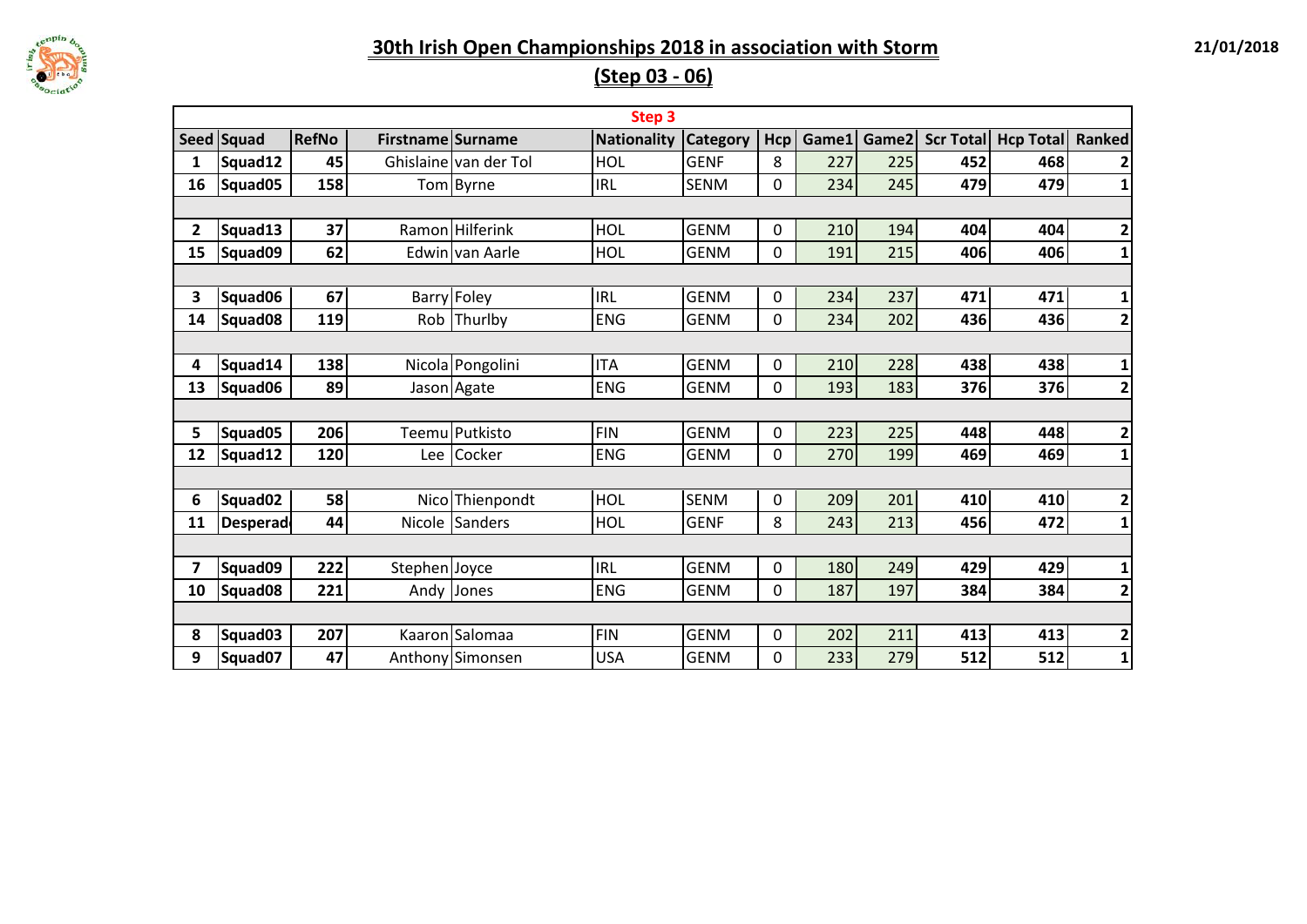

**(Step 03 - 06)**

|    |                 |              |                   |                  | Step 4      |                 |                |     |             |     |                     |                         |
|----|-----------------|--------------|-------------------|------------------|-------------|-----------------|----------------|-----|-------------|-----|---------------------|-------------------------|
|    | Seed Squad      | <b>RefNo</b> | Firstname Surname |                  | Nationality | <b>Category</b> | Hcp            |     | Game1 Game2 |     | Scr Total Hcp Total | Ranked                  |
| 16 | Squad05         | 158          |                   | Tom Byrne        | <b>IRL</b>  | <b>SENM</b>     | $\overline{0}$ | 198 | 204         | 402 | 402                 | $\mathbf{2}$            |
|    |                 |              |                   |                  |             |                 |                |     |             |     |                     |                         |
| 3  | Squad06         | 67           |                   | Barry Foley      | <b>IRL</b>  | <b>GENM</b>     | 0              | 245 | 253         | 498 | 498                 | 1                       |
|    |                 |              |                   |                  |             |                 |                |     |             |     |                     |                         |
| 15 | Squad09         | 62           |                   | Edwin van Aarle  | HOL         | <b>GENM</b>     | 0              | 227 | 243         | 470 | 470                 | $\mathbf{1}$            |
|    |                 |              |                   |                  |             |                 |                |     |             |     |                     |                         |
| 4  | Squad14         | 138          |                   | Nicola Pongolini | <b>ITA</b>  | <b>GENM</b>     | 0              | 201 | 212         | 413 | 413                 | $\mathbf{2}$            |
|    |                 |              |                   |                  |             |                 |                |     |             |     |                     |                         |
| 12 | Squad12         | 120          | Lee               | Cocker           | <b>ENG</b>  | <b>GENM</b>     | $\mathbf 0$    | 166 | 212         | 378 | 378                 | $\overline{\mathbf{2}}$ |
|    |                 |              |                   |                  |             |                 |                |     |             |     |                     |                         |
| 7  | Squad09         | 222          | Stephen Joyce     |                  | <b>IRL</b>  | <b>GENM</b>     | 0              | 204 | 190         | 394 | 394                 | $\mathbf{1}$            |
|    |                 |              |                   |                  |             |                 |                |     |             |     |                     |                         |
| 11 | <b>Desperad</b> | 44           | Nicole            | Sanders          | HOL         | <b>GENF</b>     | 8              | 247 | 189         | 436 | 452                 | $\mathbf{2}$            |
|    |                 |              |                   |                  |             |                 |                |     |             |     |                     |                         |
| 9  | Squad07         | 47           |                   | Anthony Simonsen | <b>USA</b>  | <b>GENM</b>     | 0              | 239 | 220         | 459 | 459                 | 1                       |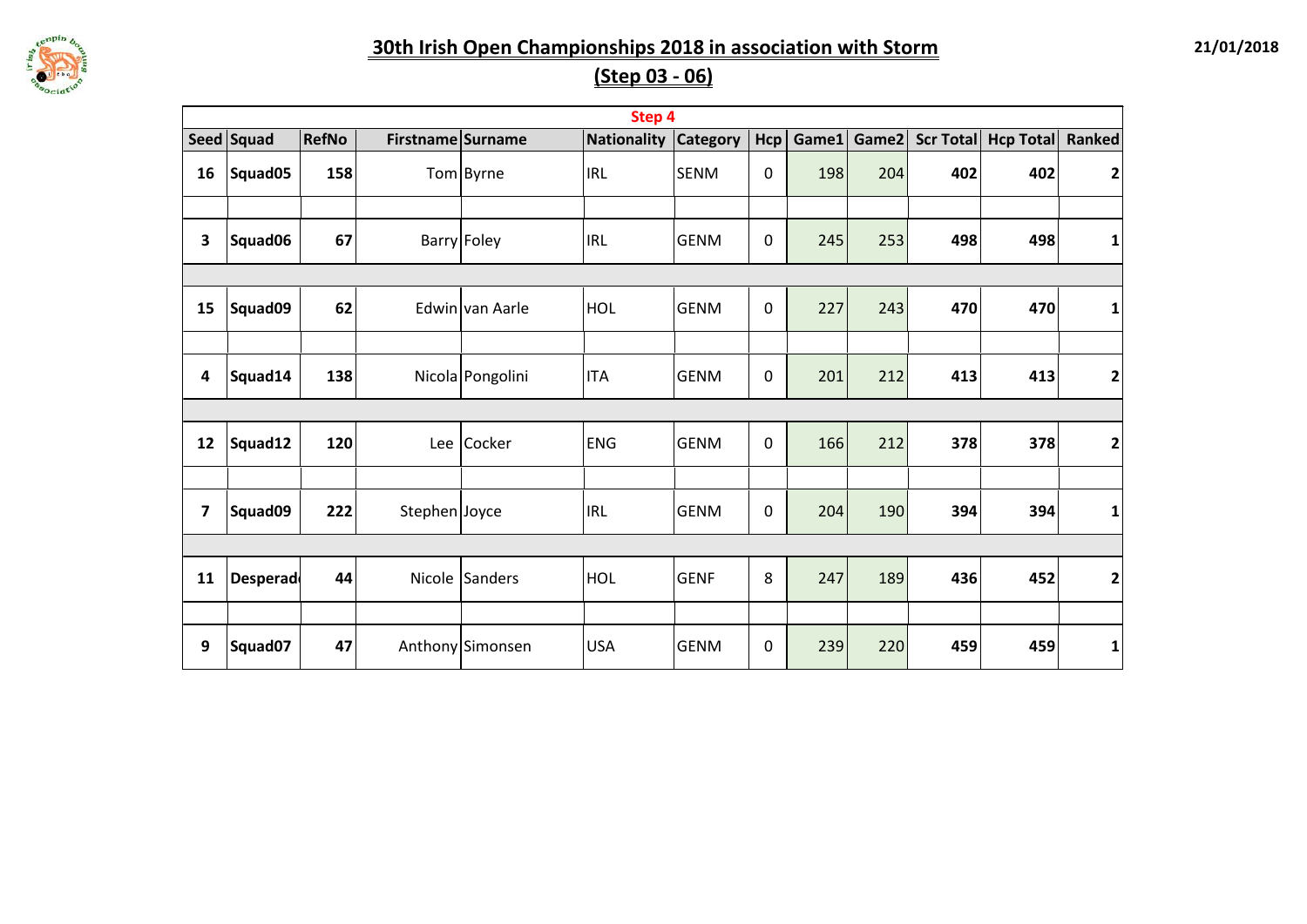

**21/01/2018**

## **(Step 03 - 06)**

|                         | <b>Step 5</b> |       |                   |                  |             |                 |             |     |                 |     |                     |              |  |  |
|-------------------------|---------------|-------|-------------------|------------------|-------------|-----------------|-------------|-----|-----------------|-----|---------------------|--------------|--|--|
|                         | Seed Squad    | RefNo | Firstname Surname |                  | Nationality | <b>Category</b> |             |     | Hcp Game1 Game2 |     | Scr Total Hcp Total | Ranked       |  |  |
| 3                       | Squad06       | 67    |                   | Barry Foley      | <b>IRL</b>  | <b>GENM</b>     | $\mathsf 0$ | 212 | 226             | 438 | 438                 | 1            |  |  |
|                         |               |       |                   |                  |             |                 |             |     |                 |     |                     |              |  |  |
| 15                      | Squad09       | 62    |                   | Edwin van Aarle  | <b>HOL</b>  | <b>GENM</b>     | $\mathbf 0$ | 214 | 187             | 401 | 401                 | $\mathbf{2}$ |  |  |
|                         |               |       |                   |                  |             |                 |             |     |                 |     |                     |              |  |  |
| $\overline{\mathbf{z}}$ | Squad09       | 222   | Stephen Joyce     |                  | <b>IRL</b>  | <b>GENM</b>     | $\mathbf 0$ | 226 | 181             | 407 | 407                 | 2            |  |  |
|                         |               |       |                   |                  |             |                 |             |     |                 |     |                     |              |  |  |
| 9                       | Squad07       | 47    |                   | Anthony Simonsen | <b>USA</b>  | <b>GENM</b>     | $\mathbf 0$ | 259 | 205             | 464 | 464                 | $\mathbf{1}$ |  |  |